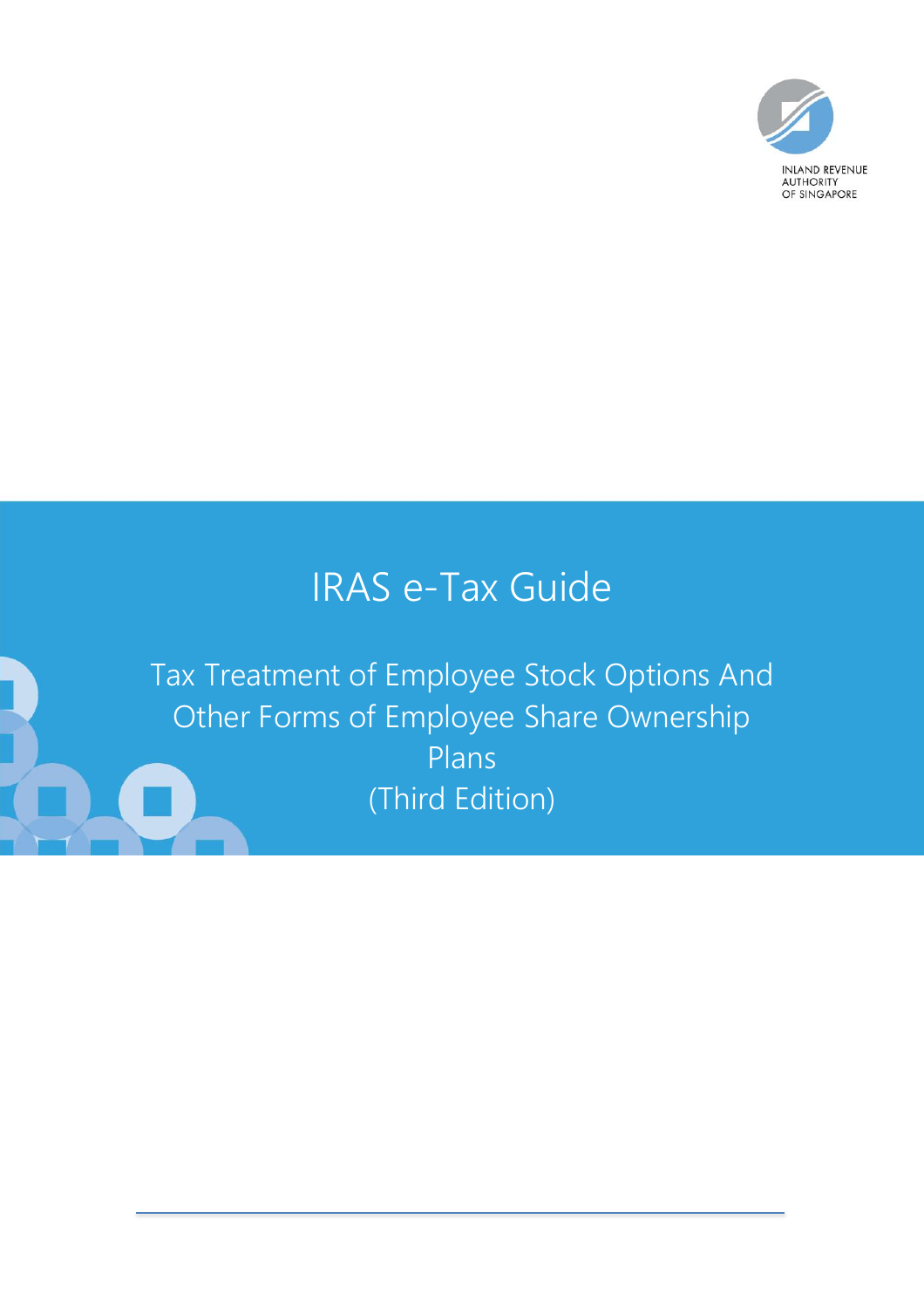Published by Inland Revenue Authority of Singapore

Published on 25 Feb 2022

First edition on 29 Jun 2012 Second edition on 24 Jun 2013

> Disclaimers: IRAS shall not be responsible or held accountable in any way for any damage, loss or expense whatsoever, arising directly or indirectly from any inaccuracy or incompleteness in the Contents of this e-Tax Guide, or errors or omissions in the transmission of the Contents. IRAS shall not be responsible or held accountable in any way for any decision made or action taken by you or any third party in reliance upon the Contents in this e-Tax Guide. This information aims to provide a better general understanding of taxpayers' tax obligations and is not intended to comprehensively address all possible tax issues that may arise. While every effort has been made to ensure that this information is consistent with existing law and practice, should there be any changes, IRAS reserves the right to vary its position accordingly.

© Inland Revenue Authority of Singapore

All rights reserved. No part of this publication may be reproduced or transmitted in any form or by any means, including photocopying and recording without the written permission of the copyright holder, application for which should be addressed to the publisher. Such written permission must also be obtained before any part of this publication is stored in a retrieval system of any nature.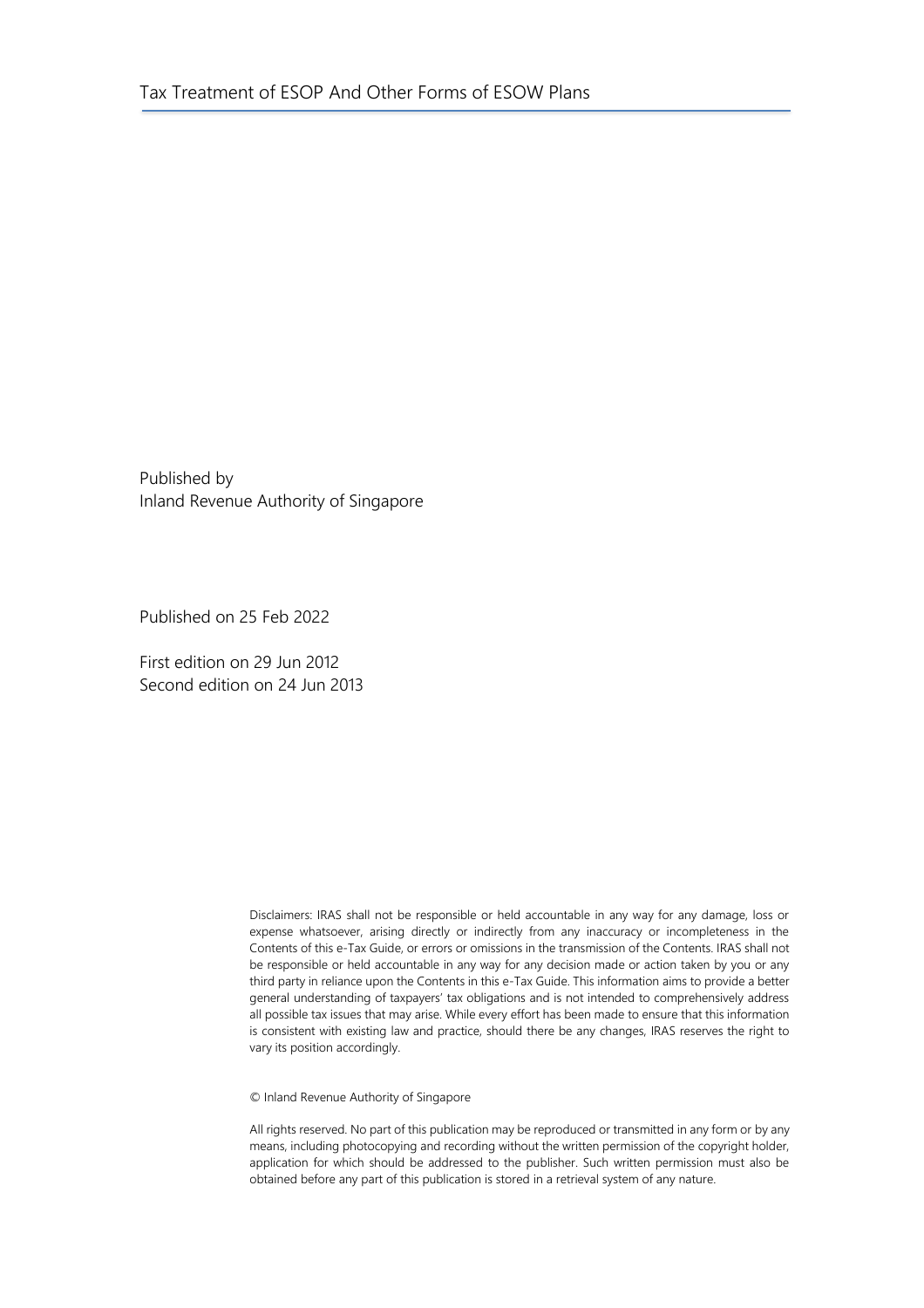# **Table of Contents**

|                  | Page                                                                 |
|------------------|----------------------------------------------------------------------|
| 1                |                                                                      |
| $\boldsymbol{2}$ |                                                                      |
| 3                |                                                                      |
| 4                |                                                                      |
| 5                |                                                                      |
| 6                |                                                                      |
| 7                |                                                                      |
| 8                | <b>Qualified Employee Equity-based Remuneration (QEEBR) Scheme 7</b> |
| 9                |                                                                      |
| 10               |                                                                      |
| 11               |                                                                      |
| 12               | Administrative requirement for tax deferment12                       |
| 13               | Tax treatment on stock gains derived by foreign employees upon       |
|                  | cessation of employment in Singapore - "Deemed Exercise" rule        |
|                  |                                                                      |
|                  | 14 Deemed exercise rule<br>13                                        |
| 15               | Administrative requirements under the "Deemed Exercise" rule.144     |
| 16               |                                                                      |
| 17               |                                                                      |
| 18               |                                                                      |
| 19               | Administrative requirements under the "Tracking Option"19            |
| 20               |                                                                      |
|                  | Annex A - Illutrations of the Tax Treatment of Gains from ESOP22     |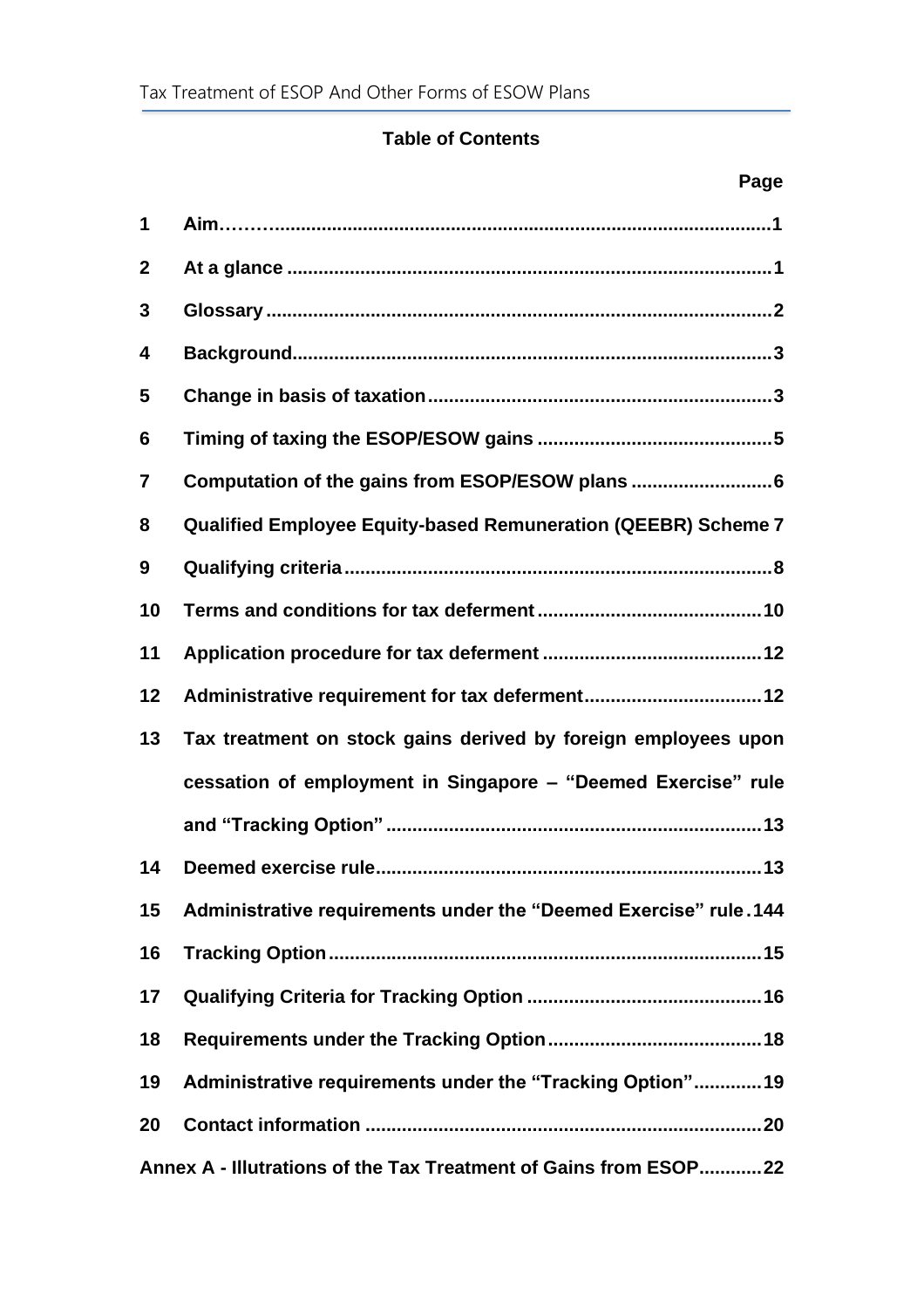| Annex B - Illustrations of the Tax Treatment of Gains from Shares          |
|----------------------------------------------------------------------------|
|                                                                            |
| Annex C - Examples illustrating taxability of gain ferived from restricted |
| <b>ESOPS and Restricted Shares under ESOW Plans  28</b>                    |
| Annex D - Computation of Tax on ESOP Gains and Interest Charged on         |
|                                                                            |
| Annex E - Application of "Deemed Exercise Rule" 433                        |
|                                                                            |
|                                                                            |
|                                                                            |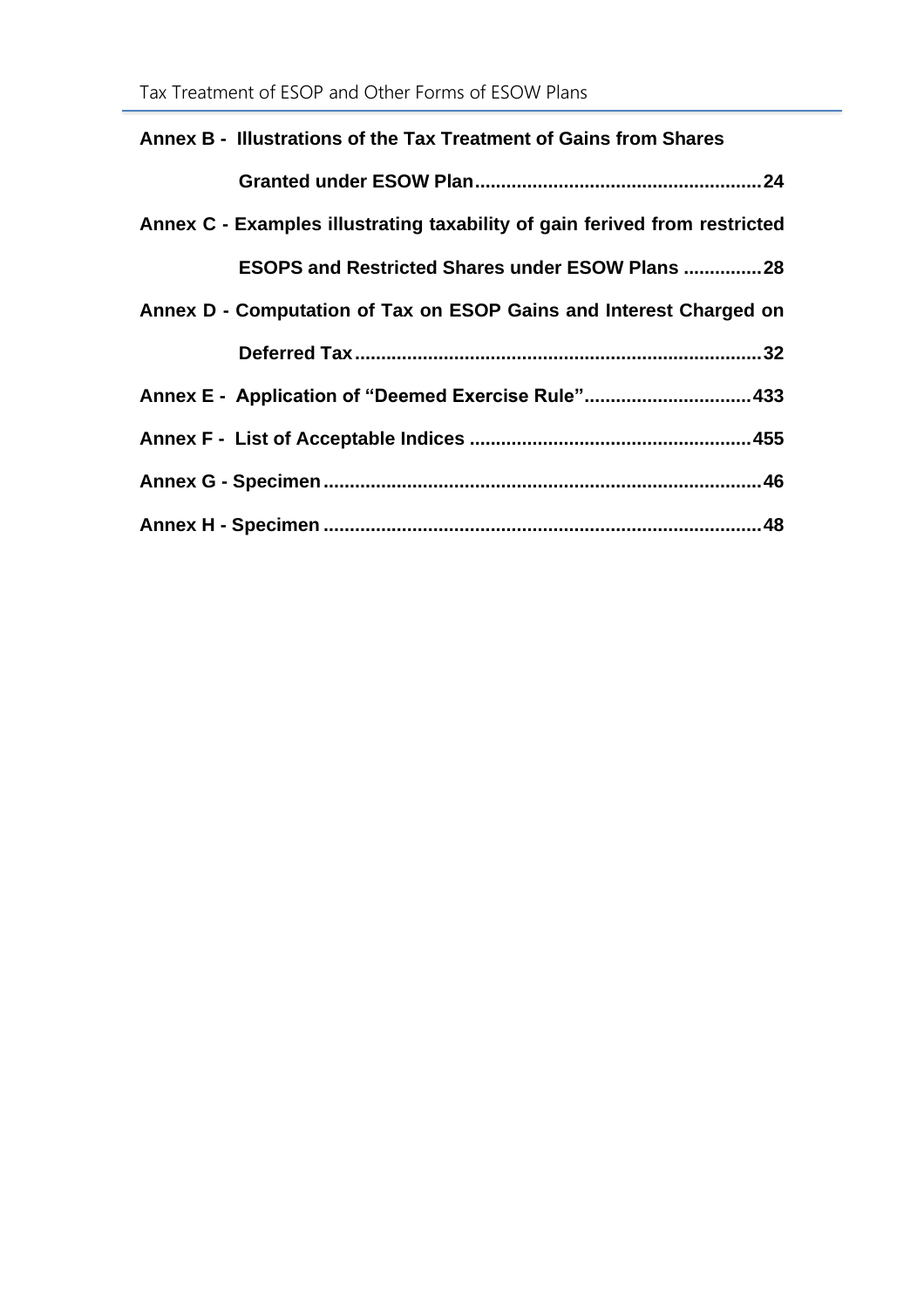# <span id="page-4-0"></span>**1 Aim**

- 1.1 This e-Tax Guide provides details on the tax treatment of the gains and profits derived from employee share options ("ESOP") and other forms of Employee Share Ownership ("ESOW") plans as well as the relevant administrative requirements. It consolidates the six e-Tax Guides previously issued on ESOP and ESOW<sup>1</sup> .
- 1.2 It also covers details of Qualified Employee Equity-based Remuneration Scheme ("QEEBR Scheme"), the "deemed exercise" rules and tracking options applicable to gains from ESOP and ESOW plans.
- 1.3 It would be relevant to individuals who are granted the shares under ESOP or ESOW plans and also companies which grant shares under these plans to any individual by reason of any office or employment held by the person (e.g. a director).

# <span id="page-4-1"></span>**2 At a glance**

- 2.1 For shares granted prior to 1 Jan 2003 under any ESOP or ESOW plans, the gain is subject to tax if the individual is physically present in Singapore or exercising employment<sup>2</sup> in Singapore while he<sup>3</sup> exercises the stock option under ESOP or the shares granted under ESOW are vested to him.
- 2.2 For shares granted on or after 1 Jan 2003 under any ESOP or ESOW plans, the gain derived from the plans is taxable if the individual is granted the options or shares while he is exercising employment in Singapore.
- 2.3 Where there is a moratorium on shares granted under any ESOP or ESOW plans, the taxable options or shares derived by individual will only constitute gains accruing to him on the date the moratorium is lifted.

<sup>1</sup> This e-Tax guide is a consolidation of 6 previous IRAS e-Tax Guides:

i. "Gains or profits from share option" published on 30 Jun 1997

ii. "Valuation of Gains or profits from option to purchase shares in a company listed on the Singapore Exchange" published on 30 May 1998

iii. "Qualified employee stock option scheme" published on 31 Mar 2000

iv. "Relief for Double Taxable of Gains from Employee share options" dated 31 Mar 2000

v. "Changes to tax treatment of employee stock options and other forms of employee Share ownership plans" published on 31 Aug 2002

vi. "Tax Treatment of Employee Stock Option and other forms of Employee Share Ownership Plans – Alternative to the deemed exercise rule" published on 19 Aug 2004

<sup>2</sup> If an individual is exercising employment in Singapore, any temporary absences from Singapore would be treated as incidental to his employment in Singapore.

<sup>3</sup> In the e-Tax guide, the terms "he" or "his" would not be confined to make reference to the male gender but would also be used to refer to the female gender as the context required.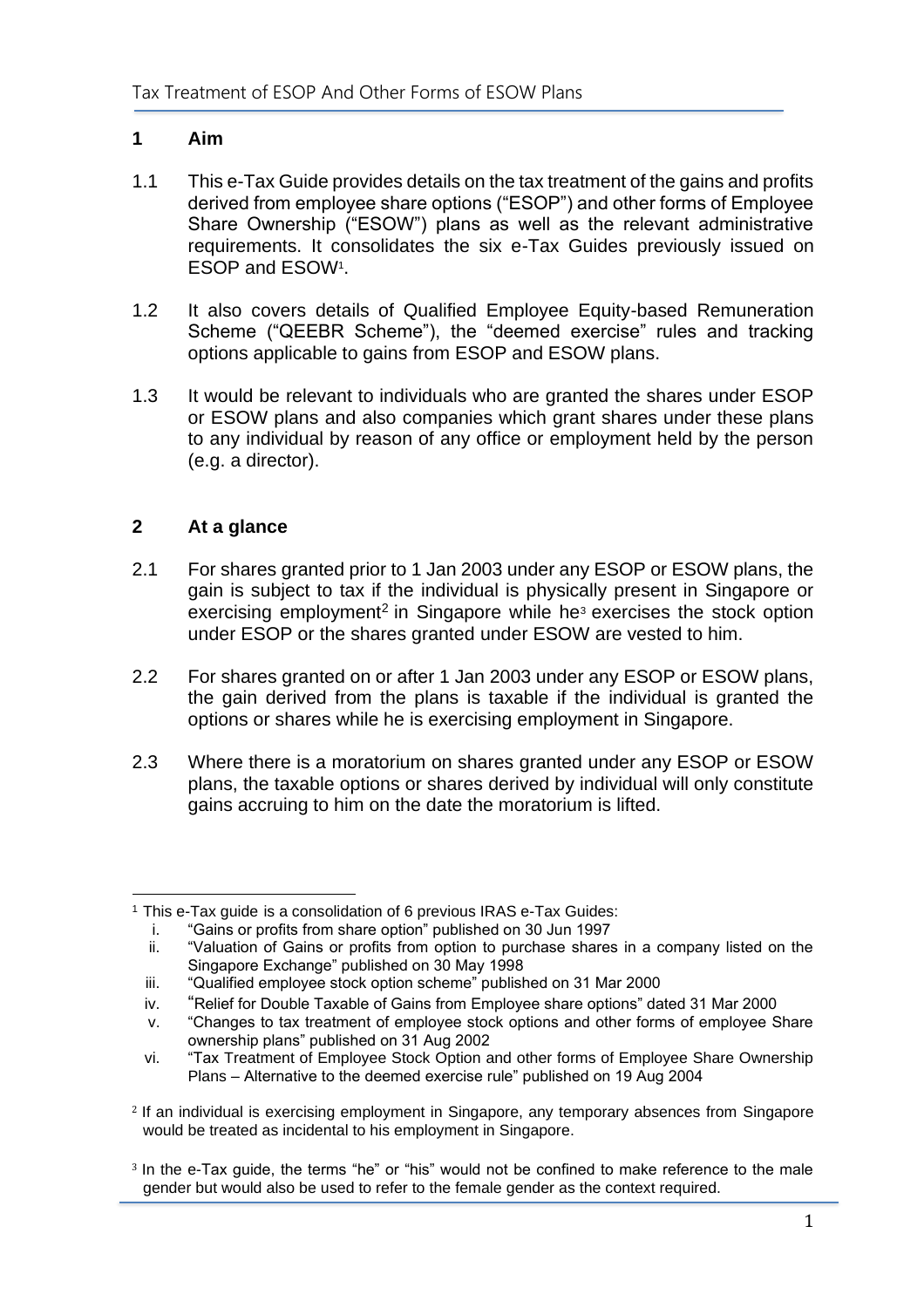- 2.4 Generally, the amount of taxable gains or profits is the difference between the open market price of the shares at the time of exercising/accruing/vesting of the ESOP/ESOW and the amount paid by the individual for such shares.
- 2.5 As a tax deferral scheme, QEEBR was introduced in 1999 to ease the cash flow problems faced by some employees who do not sell their shares after exercising the option (paragraph 8).
- 2.6 [Deemed exercise rule](http://www.iras.gov.sg/irasHome/page04.aspx?id=8896#Unexercised_stock_options) applies when a foreigner ceases employment or Singapore Permanent Residents ("SPRs") leave Singapore permanently. Under the rule, the final gains from unexercised ESOPs, or other relevant ESOPs or ESOWs are deemed to be income derived by the individual one month before the date of cessation of employment or the date the right or benefit is granted, whichever is the later (paragraph 14).
- 2.7 As an alternative to "deemed exercise" rule and subject to certain conditions, employers are allowed to track when the "income realization event" of the foreign employee occurs (paragraph 16).

# <span id="page-5-0"></span>**3 Glossary**

#### 3.1 **Employee share options (ESOP) plans**

The plans give the rights, usually to employees, to purchase shares in the company at a future date. It includes "stocks options".

#### 3.2 **Employee Share Ownership (ESOW) plans**

The plans allow an employee of a company to own or purchase shares in the company or in its parent company. They include share awards and other similar forms of employee share purchase plans. It excludes phantom shares and share appreciation rights.

#### 3.3 **Exercise of ESOP**

To purchase shares of the company. For tax purpose, "exercise" includes the assignment or release of the right to acquire shares to other individuals.

#### 3.4 **Moratorium (Selling restriction) period**

The period of time within which the individual is not allowed to sell the shares after the ESOPs or shares under ESOW plan are exercised/vested.

#### 3.5 **Restricted Shares**

Shares that are subject to selling restriction.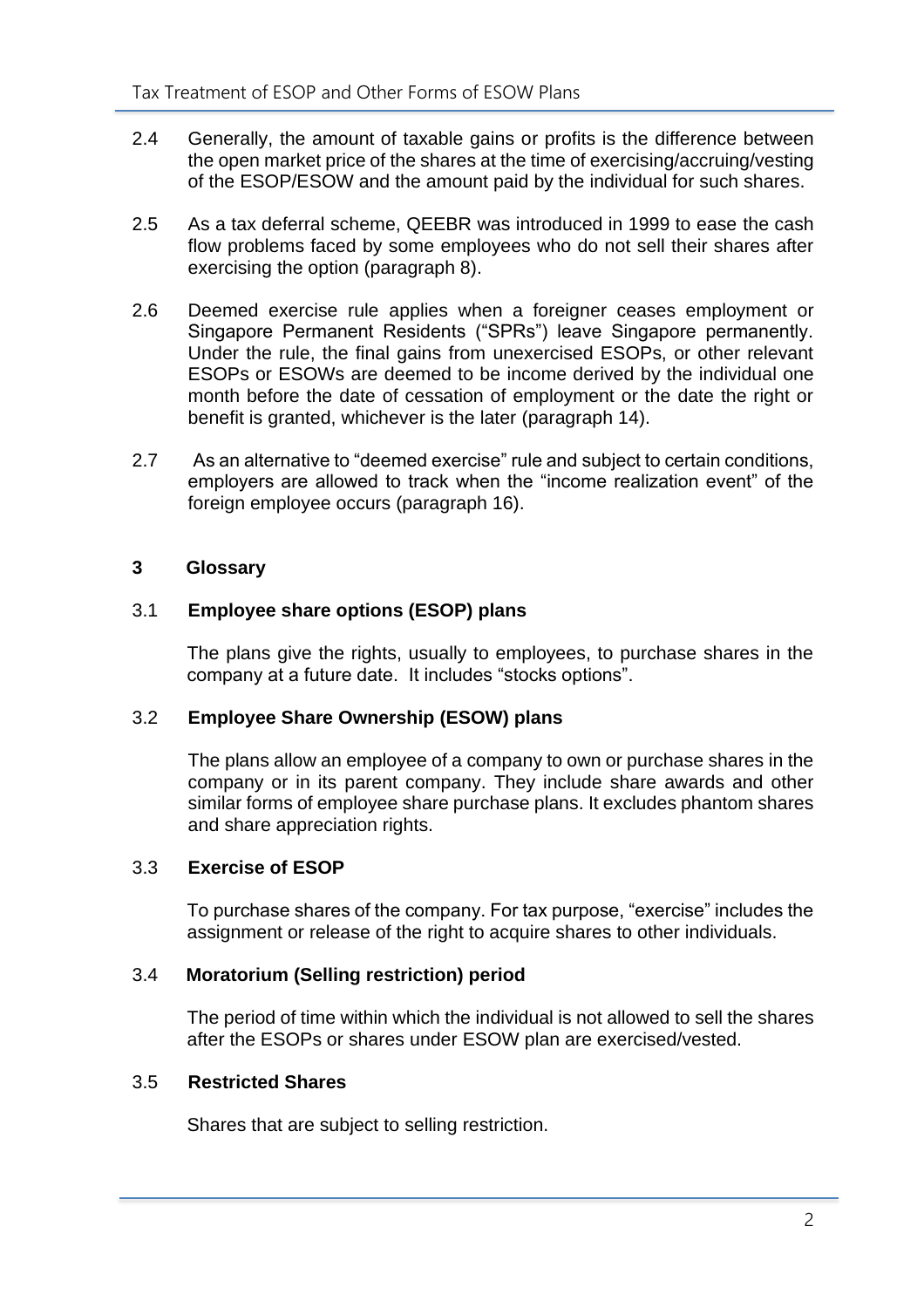#### 3.6 **Vesting period**

The period of time which the individual is not allowed to exercise the ESOP, or acquire the shares granted under ESOW.

# <span id="page-6-0"></span>**4 Background**

- 4.1 Any person who obtained an ESOP by reason of his office or employment is deemed to derive an amount of income at the time he exercised the option. Prior to 1 Jan 2003, where an individual exercised his ESOP while he was physically present or exercising employment in Singapore, the gains or profits derived from exercising the options were subject to tax in Singapore under section 10(1)(g) of the Singapore Income Tax Act ("ITA").
- 4.2 On the other hand, any gains or profits from ESOP exercised by an individual while he was overseas and not exercising employment in Singapore were not regarded as income derived from Singapore.
- 4.3 For shares under any ESOW plan ("share awards") with vesting imposed, the individual who was granted the shares before 1 Jan 2003 would generally not be assessed to tax on any gains derived by him if the ownership of the shares were vested only after he has left his employment in Singapore.

#### <span id="page-6-1"></span>**5 Change in basis of taxation**

- 5.1 With effect from 1 Jan 2003, any ESOP or ESOW gains would be taxed in Singapore to the extent that there is a nexus between that ESOP or share awards and the employment exercised in Singapore i.e. the ESOP or share awards are granted while the individual is exercising employment in Singapore.
- 5.2 Under section 10(6), an individual who is granted ESOP share options or ESOW share awards while he is exercising employment in Singapore, the full amount of ESOP or ESOW gains would be regarded as gains or profits from employment derived by that individual from Singapore under section 10(1)(b) of ITA. This is irrespective of where the ESOP is exercised or where the shares under ESOW are vested.
- 5.3 On the other hand, an individual who is granted ESOP on or after 1 Jan 2003 in respect of employment exercised overseas, any gains derived by him from the exercise of such ESOP is not regarded as income derived from Singapore and will not be subject to tax in Singapore. For shares under ESOW plan, this treatment shall apply regardless of whether the individual is in or outside Singapore as at the date of vesting.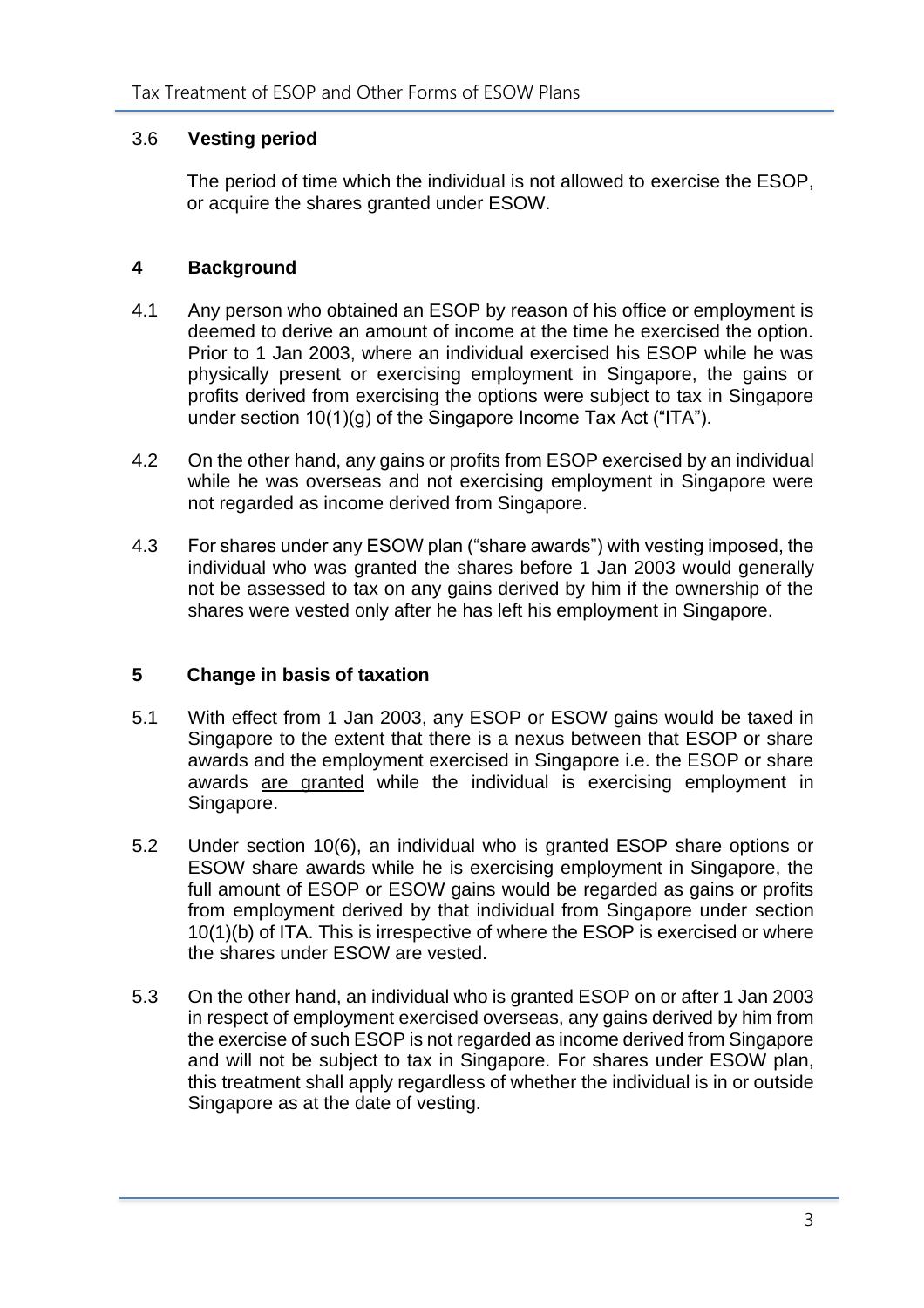#### 5.4 The tax treatment of the gains is summarised as follows:

a) ESOP/ESOW plans (with vesting imposed) granted while an individual is exercising employment in Singapore

| <b>Granted before</b><br>1 Jan 2003 | Taxable if the ESOP is exercised or the shares under<br>ESOW are vested while the individual is physically<br>present in Singapore or holding an employment in<br>Singapore. |
|-------------------------------------|------------------------------------------------------------------------------------------------------------------------------------------------------------------------------|
| Granted on or<br>  after 1 Jan 2003 | Taxable.                                                                                                                                                                     |

b) ESOP/ESOW plans (with vesting imposed) granted while an individual is NOT exercising employment in Singapore<sup>4</sup>

| Exercised or<br>vested before 1<br>Jan 2002      | Taxable if the ESOP is exercised or the shares under<br>ESOW plan are vested while the individual is<br>physically present in Singapore or holding an<br>employment in Singapore.                           |
|--------------------------------------------------|-------------------------------------------------------------------------------------------------------------------------------------------------------------------------------------------------------------|
| Exercised or<br>vested on or after 1<br>Jan 2002 | Not taxable.<br>The employer in Singapore will not be allowed any<br>tax deduction for any cost borne, whether directly or<br>indirectly, in relation to the vesting of such shares<br>under any ESOW plan. |

The examples in Annex A illustrate the tax treatment of gains from ESOP. Annex B provides the illustrations for the tax treatment of gains from shares granted under any ESOW plans (with vesting period).

<sup>4</sup> This does not apply to an employee who was temporarily away. As such absence from Singapore would be treated as incidental to his Singapore employment.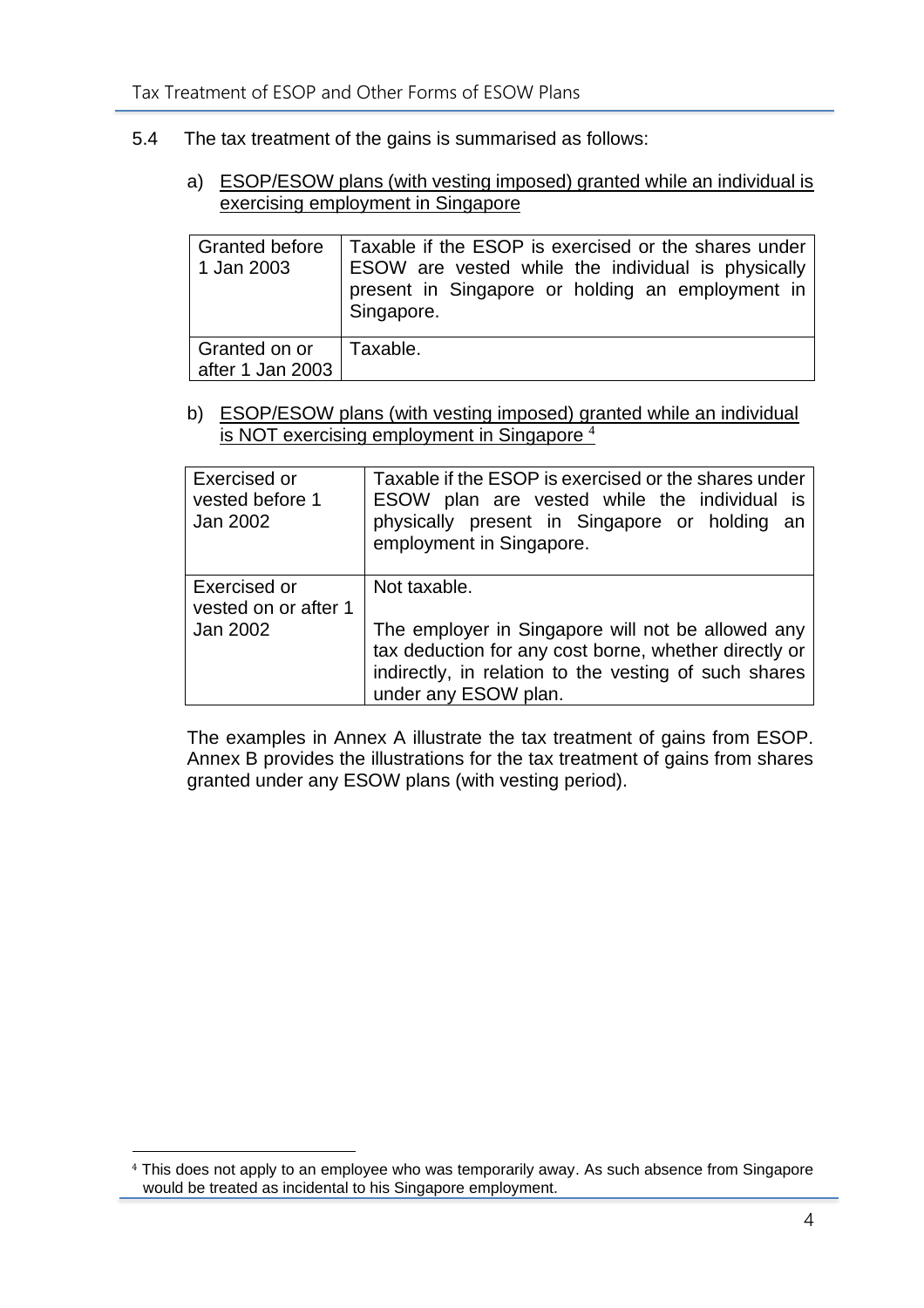# **6 Timing of taxing the ESOP/ESOW gains**

# 6.1 ESOW plans with NO vesting imposed

The gains are taxable in the year when the shares are granted.

# 6.2 ESOP or ESOW plans with vesting imposed

| <b>ESOP/ESOW</b><br>plans                      | <b>Granted before 1 Jan</b><br>2003 5                              | <b>Granted on or after</b><br>1 Jan 2003 6                            |
|------------------------------------------------|--------------------------------------------------------------------|-----------------------------------------------------------------------|
| Without selling<br>restriction<br>(moratorium) | Taxable in the year<br>when                                        | Taxable in the year when<br>• the individual exercised<br>the ESOP or |
|                                                | • the individual<br>exercised the ESOP<br>or                       | • the shares under ESOW<br>plan are vested on the<br>individual       |
| With selling<br>restriction                    | • the shares under<br>ESOW plan are<br>vested on the<br>individual | Taxable in the year when<br>the selling restriction is<br>lifted      |

The examples in Annex C illustrate when the gains derived from restricted ESOPs and restricted shares under ESOW Plans are to be taxed.

<sup>&</sup>lt;sup>5</sup> The individual must be physically present in Singapore or holding an employment in Singapore when he exercised the ESOP or when the shares under the ESOW plan are vested.

<sup>6</sup> The ESOP or shares under ESOW plans are granted while the individual is exercising employment in Singapore.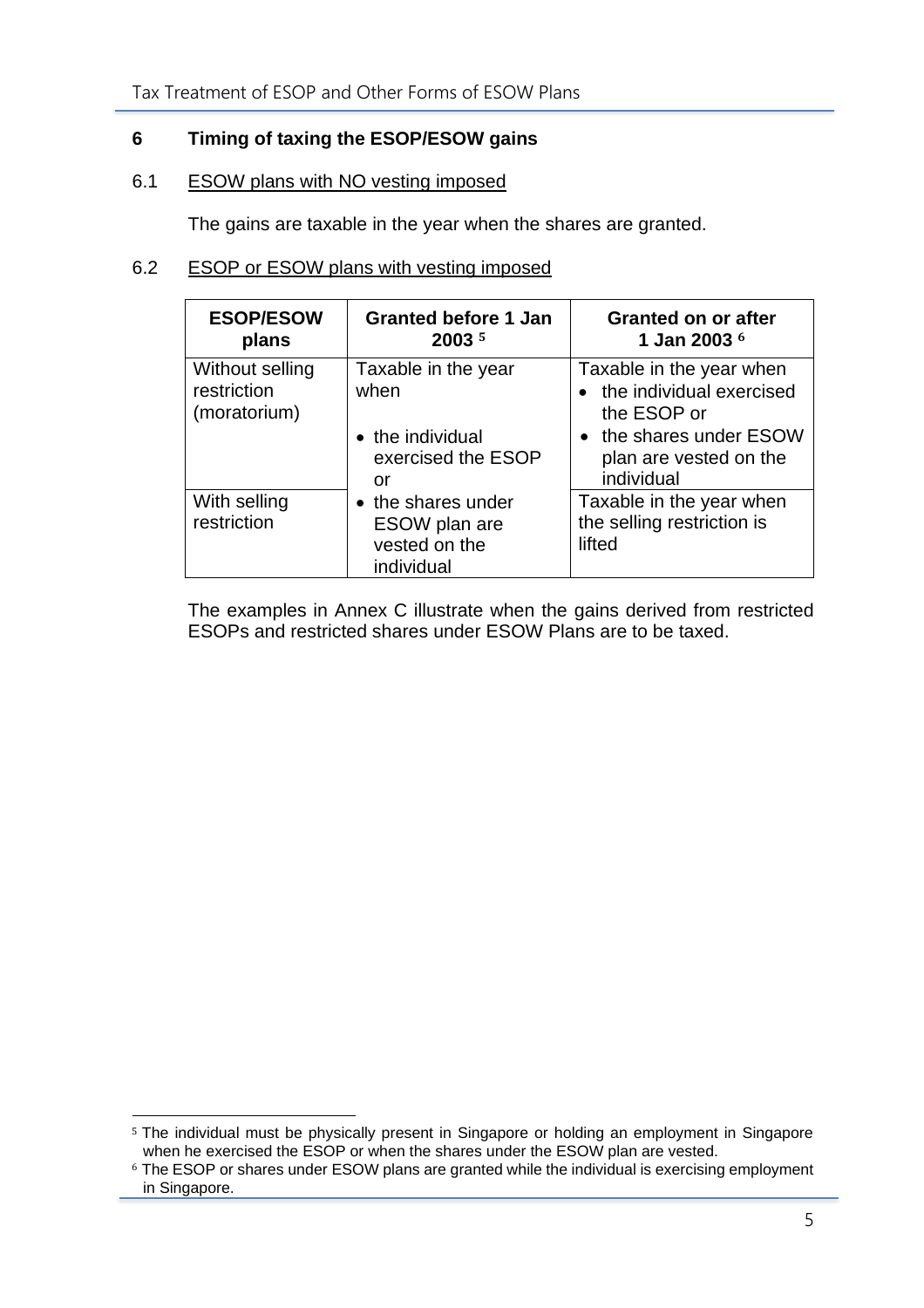# <span id="page-9-0"></span>**7 Computation of the gains from ESOP/ESOW plans**

7.1 The rules for valuing the gains or profits derived from the exercise of share options are prescribed in section 10(6) ITA. The gains is computed based on the open market price of the shares on the relevant date (see scenario 1 and 2 below), less any amount paid for them.

# **Scenario1: Computation of the gains from ESOP/ESOW without selling restriction**

|                                  | <b>ESOP</b>                                                     | <b>ESOW plan</b><br>(with vesting<br>imposed) | <b>ESOW plan (with no</b><br>vesting imposed) |
|----------------------------------|-----------------------------------------------------------------|-----------------------------------------------|-----------------------------------------------|
| Open market<br>price of share on | Date of<br>exercise                                             | Date of vesting                               | Date of grant                                 |
| Less                             | Price paid by the individual for the shares (exercise<br>price) |                                               |                                               |
| Equals to                        | Taxable gain                                                    |                                               |                                               |

# **Scenario 2: Computation of the gains from ESOP/ESOW with selling restriction (moratorium)**

| Open market price<br>of the shares on the<br>date the selling<br>restriction is lifted | $\blacksquare$ | Exercise price of the<br>shares |  | Taxable gain |
|----------------------------------------------------------------------------------------|----------------|---------------------------------|--|--------------|
|----------------------------------------------------------------------------------------|----------------|---------------------------------|--|--------------|

- 7.2 Where the open market price of the shares is not readily available, the net asset value of the shares will be used to determine the market price of the shares.
- 7.3 Notwithstanding the above, for shares of company listed on Singapore Exchange ("SGX"), the open market price is determined based on the type of shares acquired.
	- a) Newly-issued shares

When an individual exercises his options and new shares have been issued to him, the new shares cannot be traded on the SGX until they are listed on the SGX.

Section 10(6)(d)(i) provides that the gains or profits derived from the exercise of such options will be computed based on the last done price on the date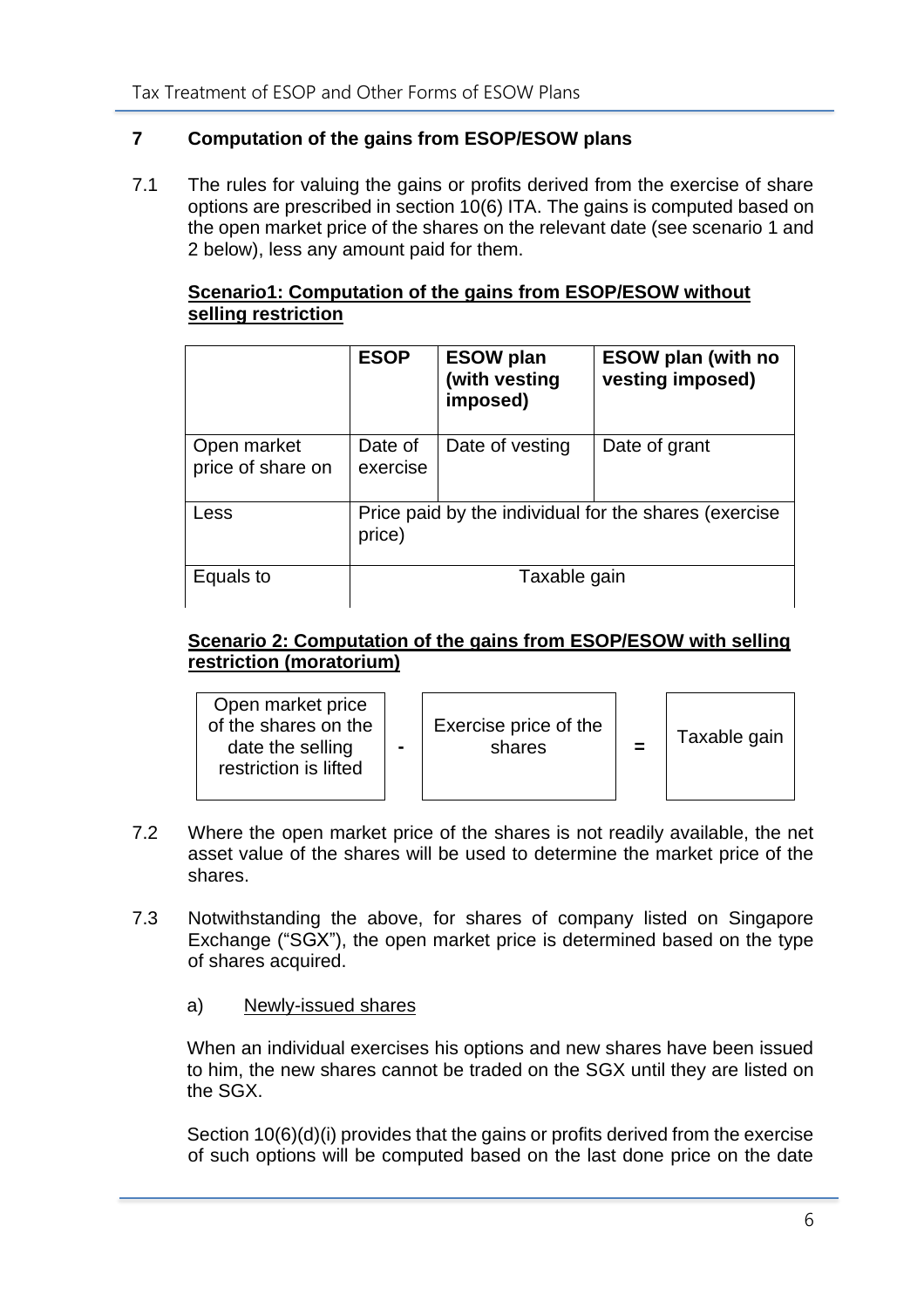they are first listed on SGX, following their acquisition, less the amount paid for the shares.

The above valuation rule applies to share options exercised or share awards vested on or after 23 Jan 1998.

# b) Treasury shares<sup>7</sup>

When an individual exercises his options and treasury shares have been issued to him, there is no requirement for the shares to be re-listed.

However, the individual does not have the legal rights of ownership over the treasury shares or a free right of disposal of the treasury shares until the shares are delivered and registered in his name.

Section  $10(6)(d)(ii)$  of the ITA provides that the gain or profit to acquire treasury shares of a Singapore incorporated company listed on the SGX shall be computed based on the last done price of the company's shares in the open market on the date the shares are credited to his CDP account, less the amount paid for the shares.

The revised change applies to share options exercised or share awards vested on or after 1 Jan 2009.

# <span id="page-10-0"></span>**8 Qualified Employee Equity-based Remuneration (QEEBR) Scheme**

- 8.1 QEEBR Scheme was introduced in 1999. Under this scheme, the payment of tax arising from stock option gains can be deferred for up to 5 years with interest charge.
- 8.2 The purpose of the QEEBR scheme is:
	- a) to ease the cash flow problems faced by employees who do not sell their shares after exercising the option; and
	- b) to facilitate the use of stock options as a remuneration tool.
- 8.3 The scheme applies to:
	- a) share options granted under a qualified ESOP Plan which are exercised on or after 1 Jan 1999; and
	- b) restricted shares under a qualified ESOW plan which are granted on or after 1 Jan 2002.

<sup>7</sup> Treasury share as defined in Section 2 of ITA:

<sup>(</sup>a) In relation to a company incorporated under the Companies Act or any corresponding previous written law, means a treasury share as defined in section 4(1) of that Act; and

<sup>(</sup>b) In relation to a company incorporated under the law of a country other than Singapore, means a share issued by the company which is subsequently acquired and held by it.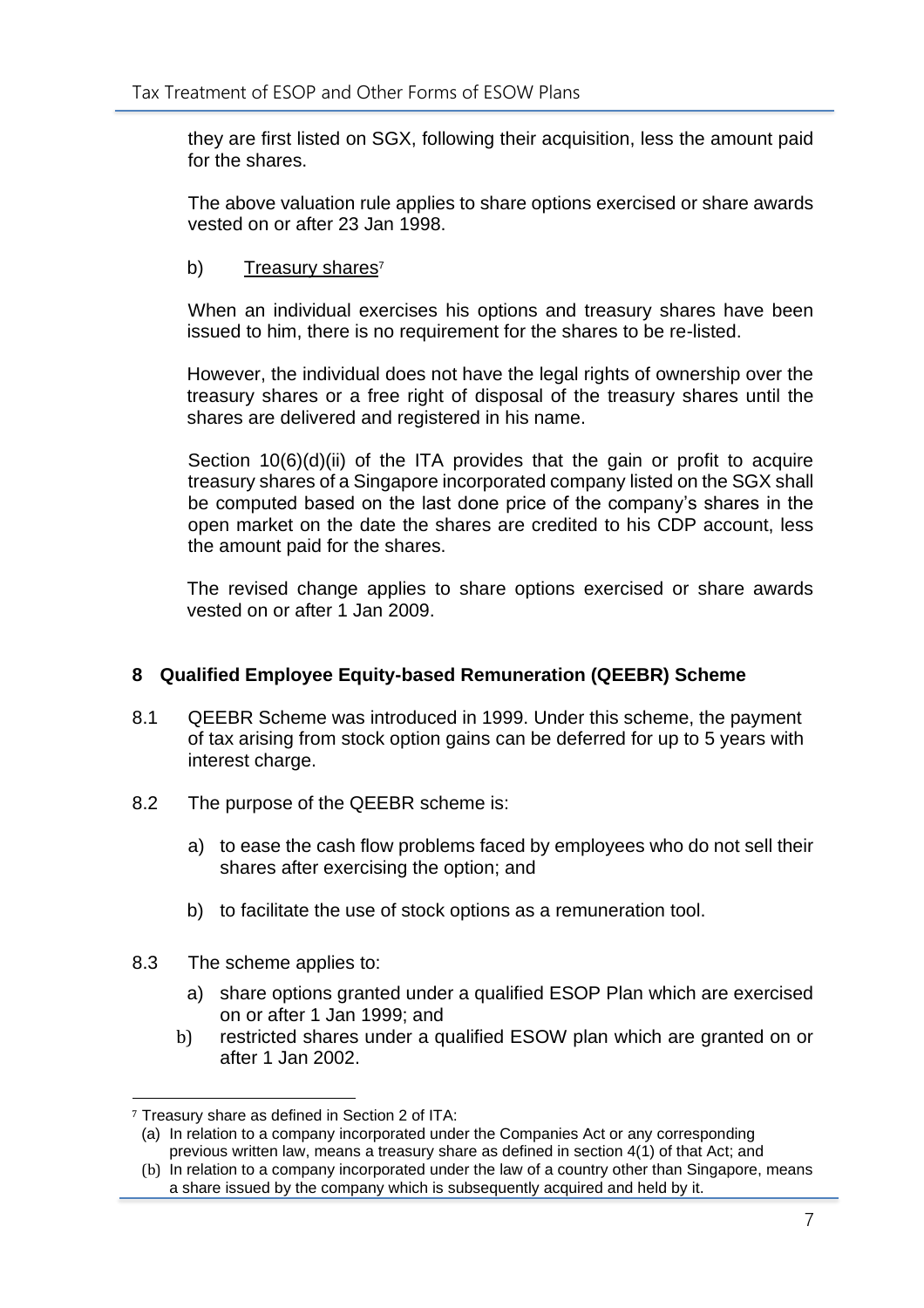# <span id="page-11-0"></span>**9 Qualifying criteria**

9.1 Under the tax deferral scheme, the applicant must meet certain criteria.

# **(A) Qualified ESOP/ESOW plan**

- 9.2 A qualified ESOP/ESOW plan is one which meets the vesting period requirement as prescribed by the SGX for companies listed on the SGX. The same requirement applies to ESOP or ESOW plans in respect of shares of companies not listed on the SGX.
	- a) The vesting period requirement for ESOP is as follows :

| Where exercise price is                                  | Period which the ESOP may not be<br>exercised |
|----------------------------------------------------------|-----------------------------------------------|
| $=$ or $>$ the open market<br>price at the time of grant | within 1 year from the grant of the option    |
| < the open market price<br>at the time of grant          | within 2 year from the grant of the option    |

b) ESOW Plan will qualify for the scheme provided that there is a minimum holding period requirement for such shares under the plan that achieves similar effect as the vesting period requirement in ESOPs.

The minimum holding period requirement for restricted shares granted under ESOW Plan is as follows:

| Where price payable is                                   | Period which the ESOW may not be<br>disposed of       |
|----------------------------------------------------------|-------------------------------------------------------|
| $=$ or $>$ the open market<br>value at the time of grant | within $\frac{1}{2}$ year from the grant of the share |
| 0 or $<$ the open market<br>value at the time of grant   | within 1 year from the grant of the share             |

- c) For ESOP or ESOW plans of companies listed on the SGX, the open market value is the average market price during the price fixing period immediately before the options are granted. The price fixing period is explicitly defined for each share option scheme in the company circulars to shareholders, which inform them of the proposed motion to approve the share option scheme. The computation of the average market price is decided by the company and is also stated in the company circulars.
- d) If SGX changes the above vesting period rules, companies would have to ensure that their ESOP or shares under ESOW plans comply with the amended rules from the date the change in rules takes effect.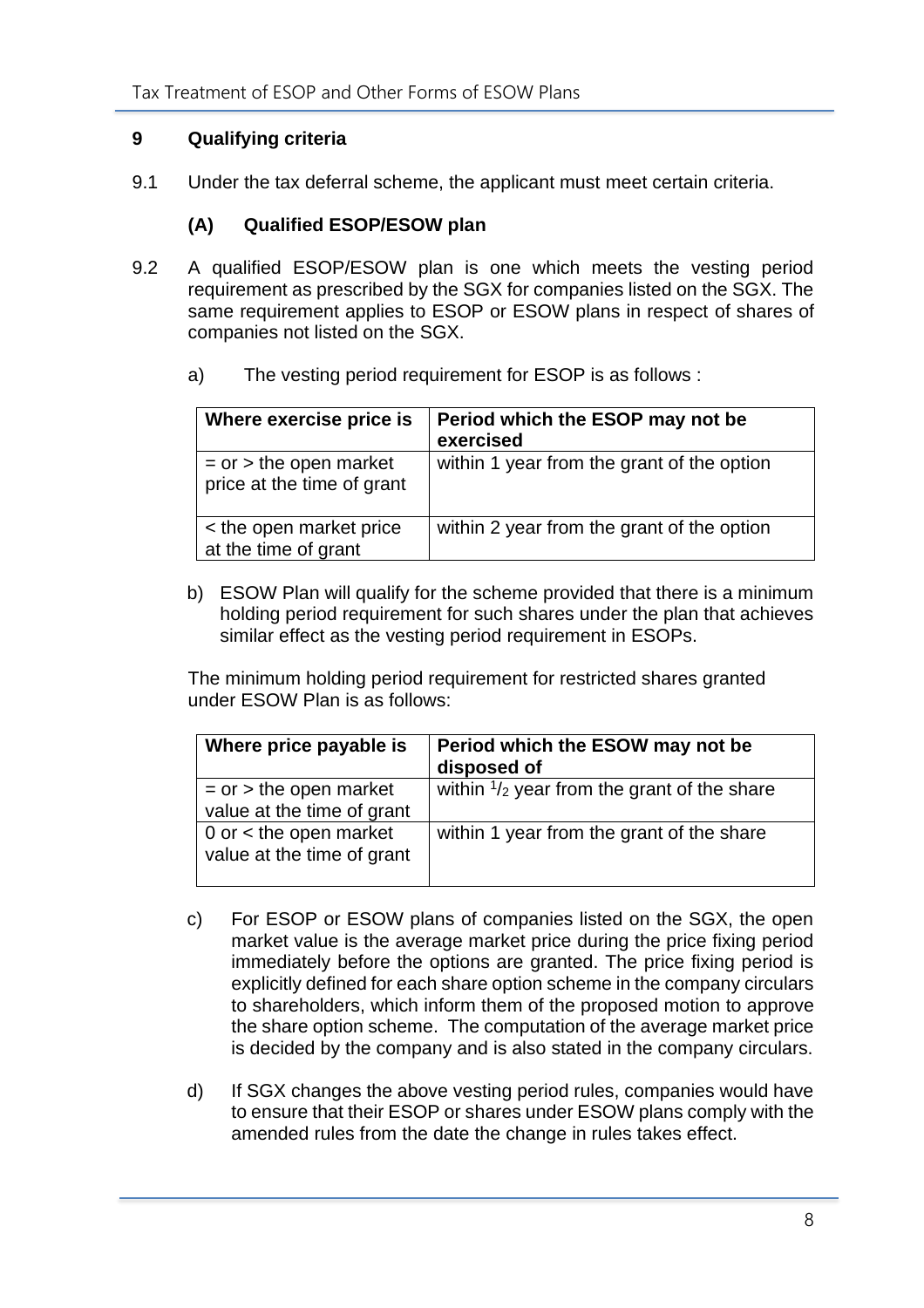- e) For unlisted companies where the market value of the shares is not readily available, the net asset value of the shares will be used instead.
- f) Companies may have ESOP/ESOW plan with staggered vesting period. ESOP or shares under ESOW that satisfied the vesting period requirement will also qualify for the tax deferral scheme.

#### **Example**

|      |     |            | Percentage of Option Exercisable |     |     |       |
|------|-----|------------|----------------------------------|-----|-----|-------|
| Year |     |            |                                  |     |     | Total |
|      | 20% | <b>20%</b> | 20 <sub>%</sub>                  | 20% | 20% | 100%  |

In this example, 40% of options may be exercised within 2 years and 60% of options may be exercised after 2 years. Assuming the vesting period requirement is 2 years, the 60% of options that satisfy the requirement will qualify for the tax deferral scheme.

- g) Companies need not apply to IRAS for approval to have such plans considered as qualified ESOP or ESOW plan. However, they need to:
	- i. keep sufficient documentation to prove that the ESOP or ESOW plan satisfy the vesting/holding period requirements; and
	- ii. certify on employee's application form for deferral tax that the ESOP or ESOW is a qualified ESOP or ESOW plan.

# **(B) Qualifying Employee**

9.3 IRAS will consider employee's application only if he satisfies the following conditions:

| For options granted before 1 Jan                                                                                                                                                                                                                                                        | For options granted on or 1 Jan                                                                                                                                                                                                                                   |  |  |
|-----------------------------------------------------------------------------------------------------------------------------------------------------------------------------------------------------------------------------------------------------------------------------------------|-------------------------------------------------------------------------------------------------------------------------------------------------------------------------------------------------------------------------------------------------------------------|--|--|
| 2003                                                                                                                                                                                                                                                                                    | 2003                                                                                                                                                                                                                                                              |  |  |
| he is exercising an employment                                                                                                                                                                                                                                                          | he is exercising an employment in                                                                                                                                                                                                                                 |  |  |
| $\bullet$                                                                                                                                                                                                                                                                               | $\bullet$                                                                                                                                                                                                                                                         |  |  |
| in Singapore at the time of                                                                                                                                                                                                                                                             | Singapore at the time of grant of                                                                                                                                                                                                                                 |  |  |
| exercise of the stock option;                                                                                                                                                                                                                                                           | the ESOP/ESOW;                                                                                                                                                                                                                                                    |  |  |
| the stock option was granted to<br>him by:<br>i. the company which he was<br>working at the time<br>of<br>exercise of the ESOP; or<br>ii. an associated company <sup>8</sup> of<br>the company which he was<br>at the time<br>working<br>0f<br>exercise of the<br><b>ESOP</b><br>/ESOW; | the ESOP/ESOW was granted to<br>$\bullet$<br>him by:<br>the company which he was<br>working at the time of grant of<br>the ESOP/ESOW; or<br>ii. an associated company of the<br>company which he<br>was<br>working at the time of grant of<br>the ESOP/ESOW plan; |  |  |
| the tax on the ESOP/ESOW gains is not borne by any employer                                                                                                                                                                                                                             |                                                                                                                                                                                                                                                                   |  |  |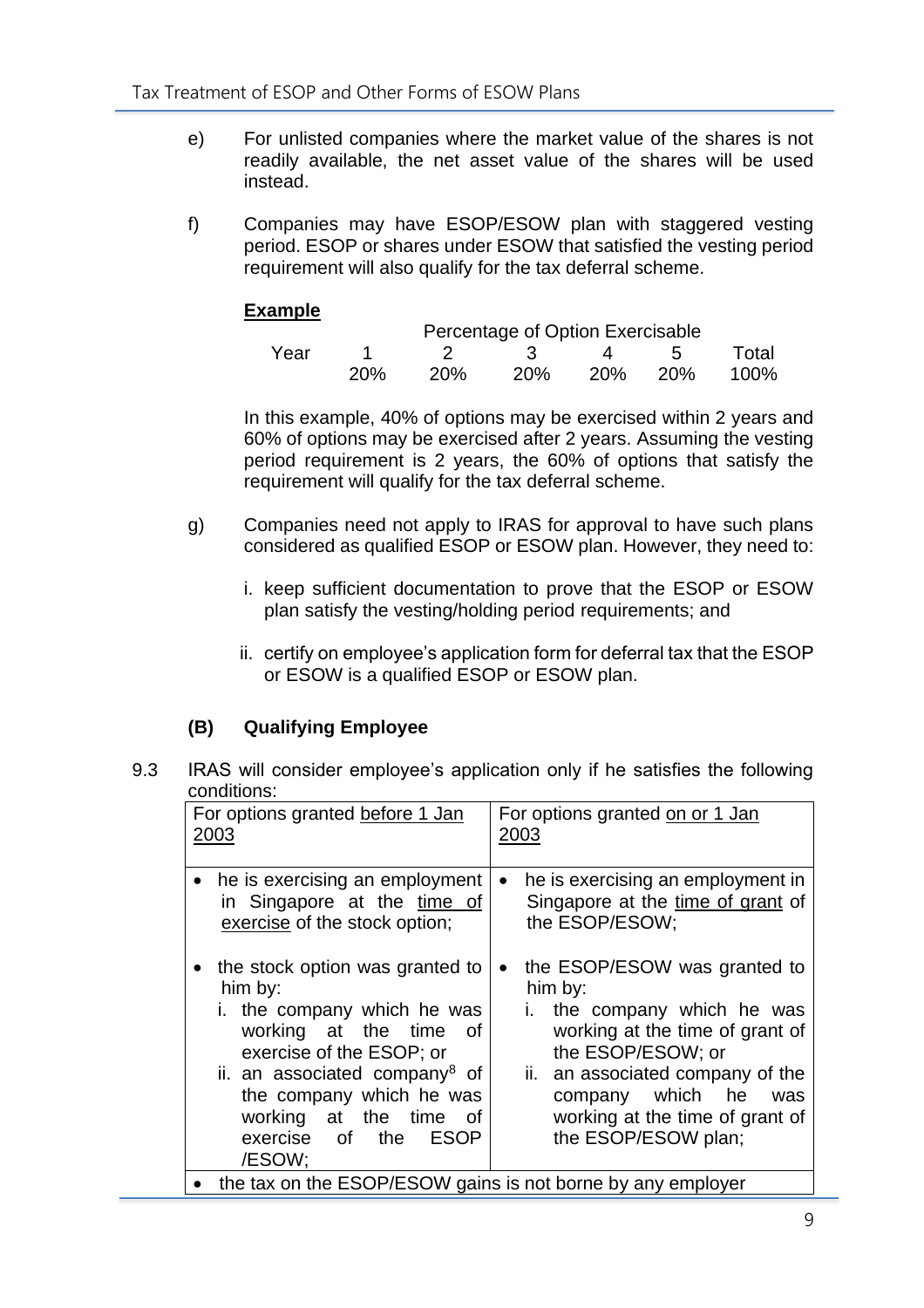- 9.4 Approval will not be given to the employee if:
	- he is an undischarged bankrupt:
	- he is ascertained to be delinquent taxpayer based on IRAS' record;
	- his tax on the stock option gains is less than \$200; or
	- he is granted area representative status; or
	- he is not allowed to settle his tax by instalments under existing guidelines.

# <span id="page-13-0"></span>**10 Terms and conditions for tax deferment**

The terms and conditions for tax deferment are set out below.

- 10.1 Computation of tax on stock option gains
	- a) Employee's tax payable on his income, including the stock option gains, will be computed in the usual manner to arrive at the final tax payable;
	- b) Marginal tax rate(s) will be applied on the stock gains to arrive at the amount of tax to be deferred;
	- c) If tax rebate is given for that year of assessment, the tax on stock option gains shall be the amount after deducting the corresponding amount of tax rebate;
	- d) The amount of tax to be deferred will be limited to the actual tax payable arising from the assessment and it will be adjusted if there is a change to the chargeable income due to subsequent revisions to the assessment (refer to examples 1 to 4 of Annex D).

#### 10.2 Period of deferment

Qualified employee can choose to defer the payment of tax on the gains from ESOP or ESOW plan for any period of time (e.g. 2 or 3 years) up to maximum of 5 years.

The period commences from the first day of the year of assessment for which the ESOP or ESOW gains are assessed. For example, the deferral of tax payment on ESOP or ESOW gains for the year of assessment 2007 can be deferred up to 31 Dec 2011 (i.e. 1 Jan 2007 to 31 Dec 2011).

The same period of deferral should apply to all gains derived from the qualified ESOP/ESOW which are assessable to tax in the same year of assessment.

#### 10.3 Interest charge

Interest rate chargeable for the deferral of tax will be pegged to the average prime interest rate.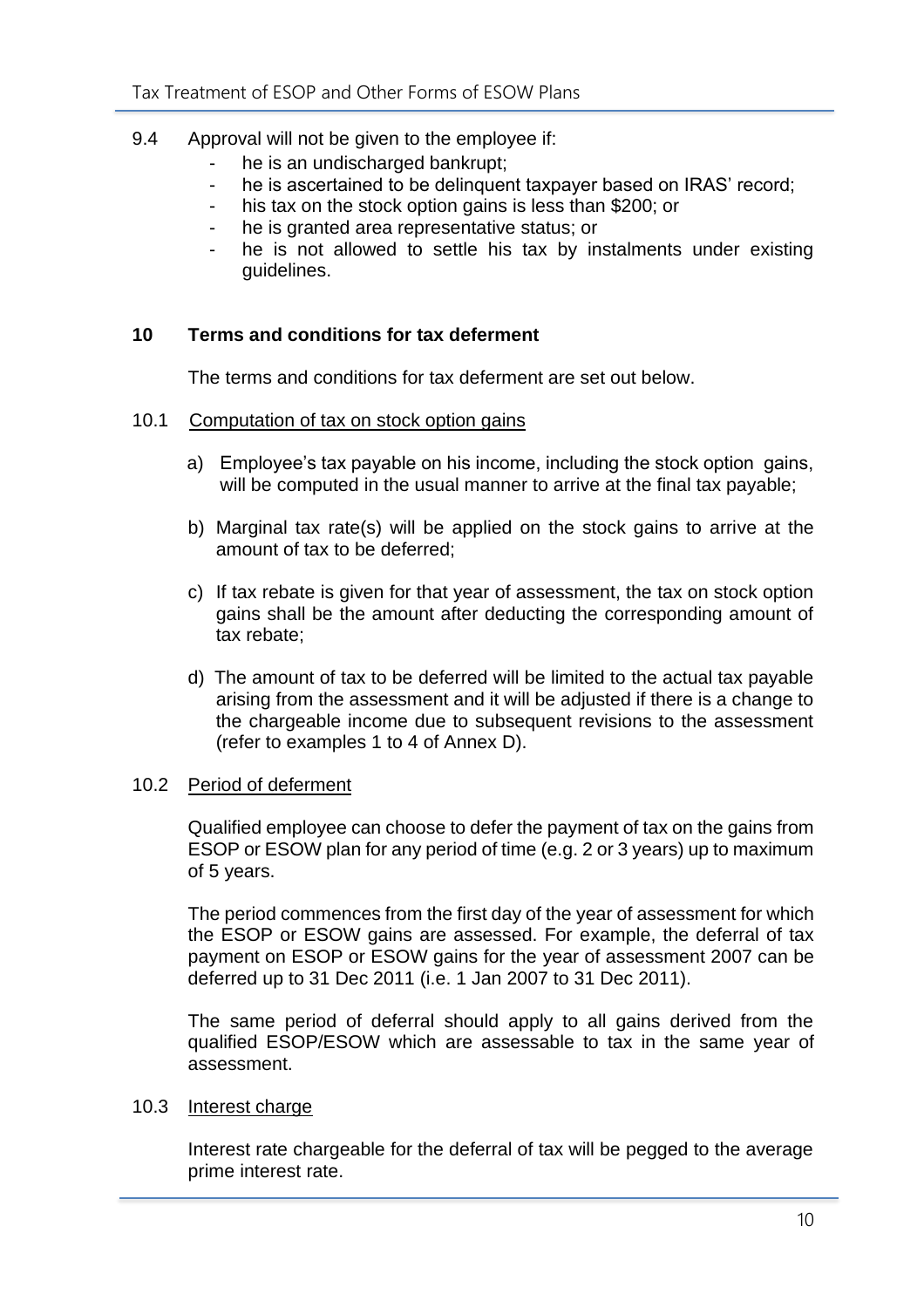The interest will be computed annually on 15<sup>th</sup> April. Simple interest method will be used to compute the interest charge. The interest charge will only start to accrue after the expiry of the 1-month period allowed for payment of tax assessed.

The examples in Annex D illustrate the computation of interest charged under different scenarios.

#### 10.4 Payments of tax deferred and interest charge

The tax deferred and the interest charged will become due on the expiry of the deferral period.

The employee may settle the deferred tax early in one lump sum or partially. If he makes a partial settlement, it will be treated as payment for the principal amount of the deferred tax. The interest charge will be adjusted accordingly (refer example 5 & 6 in Annex D).

#### 10.5 Termination of deferral of tax

The amount of tax deferred and the interest charged will become due immediately in the following events:

- a) In the case of foreign employee and SPR, when:
	- he ceases his employment in Singapore and leaves Singapore; or
	- he is posted overseas; or
	- he leaves Singapore for any period exceeding 3 months, unless he can prove that he is not leaving Singapore permanently.
- b) When the employee becomes bankrupt; and
- c) When the employee passes away (the deferred tax and the appropriate interest charge would be recovered from the estate of the deceased).
- 10.6 Once the deferral of tax is approved, it will not be terminated because of the following events:
	- a) the employee sells the shares which tax deferral on the gains has been granted;
	- b) a Singaporean ceases employment with his employer, who had granted the options to him, and tax deferral on the gains has been approved.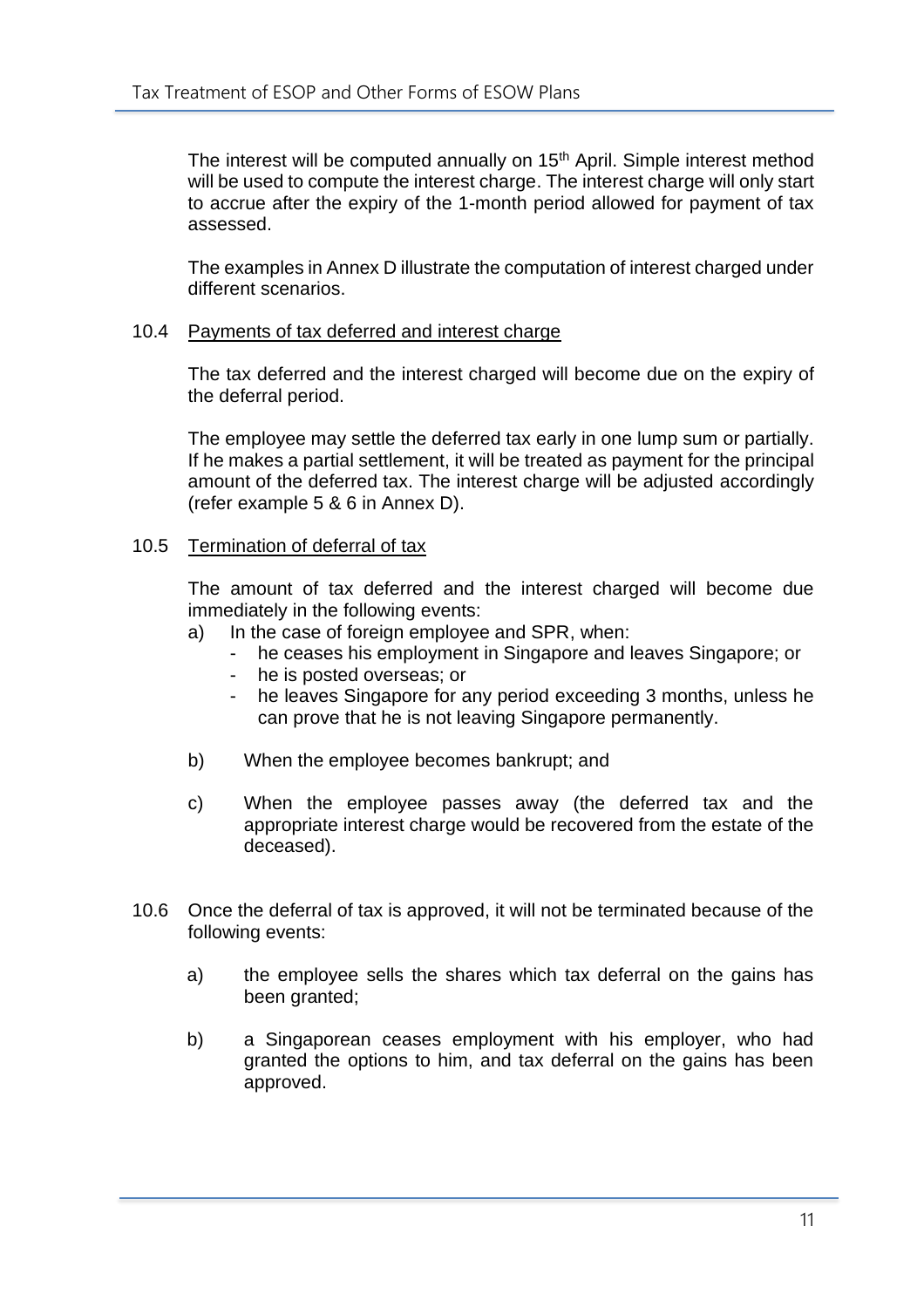# <span id="page-15-0"></span>**11 Application procedure for tax deferment**

- 11.1 Any employee, who wishes to defer the tax payment on the gains from qualified ESOP or ESOW Plans, is required to:
	- a) complete the Application Form which is downloadable from IRAS' website at [https://www.iras.gov.sg](https://www.iras.gov.sg/);
	- b) obtain his employer's certification on the Application Form that the ESOP or shares under ESOW Plans meet the vesting period requirement in paragraph 9.1. If the stock option was granted under a Group ESOP Plan, the certification may be done by the parent company or his employer within the group; and
	- c) submit the Application Form either separately or together with his tax return to the Comptroller not later than 15<sup>th</sup> April.
- 11.2 Employee who has applied for the tax deferral will be notified in writing of the outcome of his application.

#### <span id="page-15-1"></span>**12 Administrative requirement for tax deferment**

12.1 Companies are required to complete Appendix 8B together with the Form IR8A if their employees derived gains or profits from ESOP/ shares under ESOW Plans. Details of the gains need to be segregated as follows:

For gains that do not qualify for any tax exemption Section A Employee Equity based Remuneration (EEBR) scheme

For gains that qualify for tax exemption

| Section B | Equity Remuneration Incentive Scheme (ERIS)<br><b>SME<sub>s</sub></b>  |
|-----------|------------------------------------------------------------------------|
| Section C | Equity Remuneration Incentive Scheme (ERIS)<br><b>All Corporations</b> |
| Section D | Equity Remuneration Incentive Scheme (ERIS)<br>Start-ups               |

However, if the companies have made arrangement to transmit salary data electronically to the CIT for auto-inclusion, they would be allowed to provide their employees with details of the remuneration (including ESOP/ESOW gains) in any format other than the Appendix 8B of Form IR8A.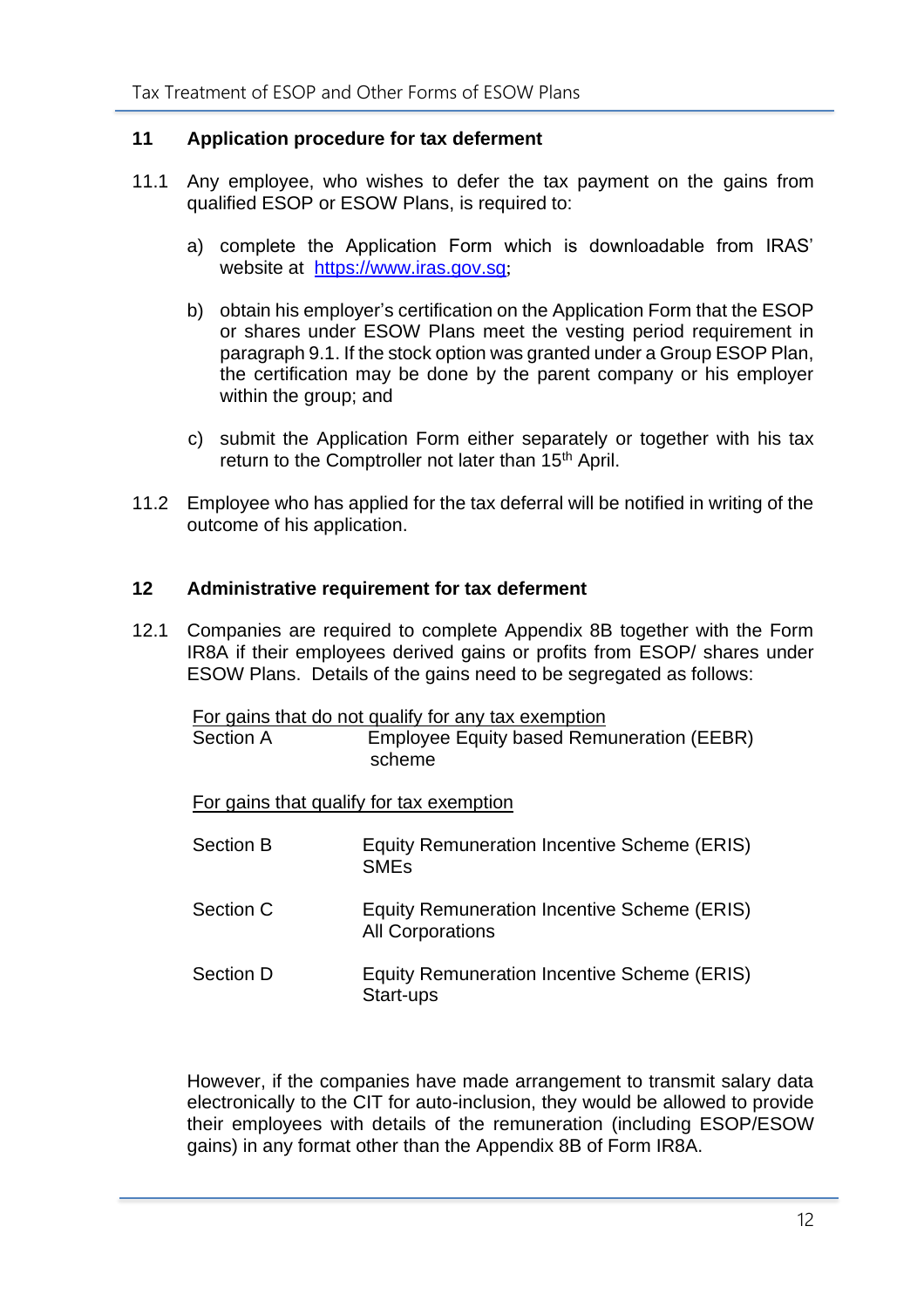- 12.3 Companies have to keep sufficient documentation if they wish to operate ESOP or ESOW Plans which qualify for the respective ERIS in Sections B to D above. This may be required by the CIT to show that their plans satisfy the requirements of the respective schemes. Details of the various ERIS can be found in the e-Tax Guide "Equity Remuneration Incentive Scheme (ERIS)".
- 12.4 In addition, companies are required to comply with the administrative requirements as set out under the various schemes and such other administrative requirements as the CIT may impose from time to time.
- 12.5 If the CIT has subsequently found that any of the qualifying criteria under the respective incentive schemes has not been met, the respective tax exemption would not be granted or would be withdrawn if it was granted previously. The CIT may also impose appropriate penalties on the company for non-compliance of any term or condition under the respective EEBR Schemes, or for giving any incorrect information, unless this is solely due to incorrect declaration made by its employees.

#### <span id="page-16-0"></span>**13 Tax treatment on stock gains derived by foreign employees upon cessation of employment in Singapore – "Deemed Exercise" rule and "Tracking Option"**

13.1 When a foreign employee ceases employment in Singapore, he may have some unexercised ESOPs or unvested ESOW plans. The gains from these unexercised ESOPs or unvested ESOWs are subject to tax on a "deemed exercise" basis.

The following employees are affected:

- a) Foreigners (non-citizens of Singapore);
- b) Singapore Permanent Residents leaving Singapore permanently;
- c) Singapore Permanent Residents posted to work overseas.
- 13.2 The "deemed exercise" rule applies to any ESOPs or ESOW plans granted on or after 1 Jan 2003 to foreign employees while exercising employment in Singapore.

# <span id="page-16-1"></span>**14 Deemed exercise rule**

- 14.1 Under "deemed exercise" rule, the foreign employee is deemed to have derived a final gain from the following when he ceases employment in Singapore:
	- a) unexercised ESOPs;
	- b) restricted ESOPs where the moratorium has not been lifted;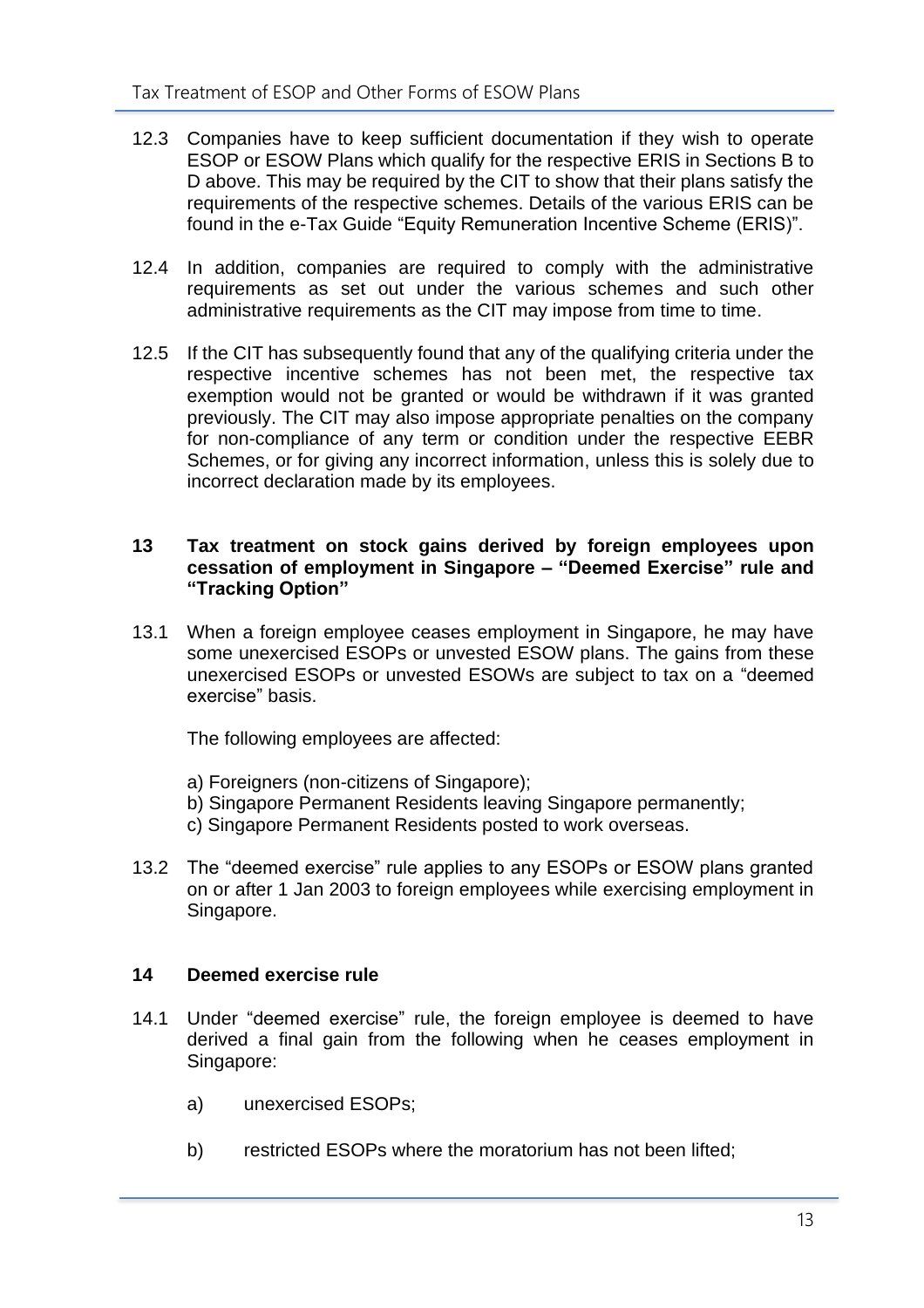- c) shares under ESOW plan with vesting imposed where the beneficial interest from the ownership of the shares has not yet vested; and
- d) restricted shares under ESOW plans where the moratorium has not been lifted.
- 14.2 The final gains are deemed to be income derived by the individual one month before the date of cessation of employment or the date the right or benefit is granted, whichever is the later. The amount of final gains is computed as follows:

|                | ESOP (not exercised yet)<br>or restricted ESOP | <b>ESOW</b> (vesting imposed but<br>not vested yet) or restricted |  |
|----------------|------------------------------------------------|-------------------------------------------------------------------|--|
|                | (moratorium not lifted yet)                    | ESOW<br>share under                                               |  |
|                |                                                | (moratorium not lifted yet)                                       |  |
| Open market    | One month before the foreign employee ceases   |                                                                   |  |
| price 8 of the | employment in Singapore; or                    |                                                                   |  |
| shares as at   | date of grant, whichever is the later          |                                                                   |  |
|                |                                                |                                                                   |  |
| Less:          | Exercise price                                 | Price paid or payable by<br>employee                              |  |
| Equals to      |                                                | Final gains (or deemed gains)                                     |  |
|                |                                                |                                                                   |  |

The examples in Annex E illustrate the computation of final gains under "deemed exercise" rule.

14.3 In the event where the actual gains (refer to paragraph 7) derived by the foreign employee is lower than the final gains computed as above, CIT may, as an administrative concession, reassess the tax liability based on the actual gains in the year of assessment which the deemed exercise relates.

#### <span id="page-17-0"></span>**15 Administrative requirements under the "Deemed Exercise" rule**

- 15.1 Employer is required to furnish details of final gains computed in accordance with paragraph 14.1 above when it seeks tax clearance for such foreign employee.
- 15.2 The foreign employee who wishes to have a reassessment of his tax liability based on the actual gains must submit documentation (e.g. letter from employer) with following information to CIT:

<sup>&</sup>lt;sup>8</sup> The net asset value of the shares will be used if the open market price of the shares is not readily available.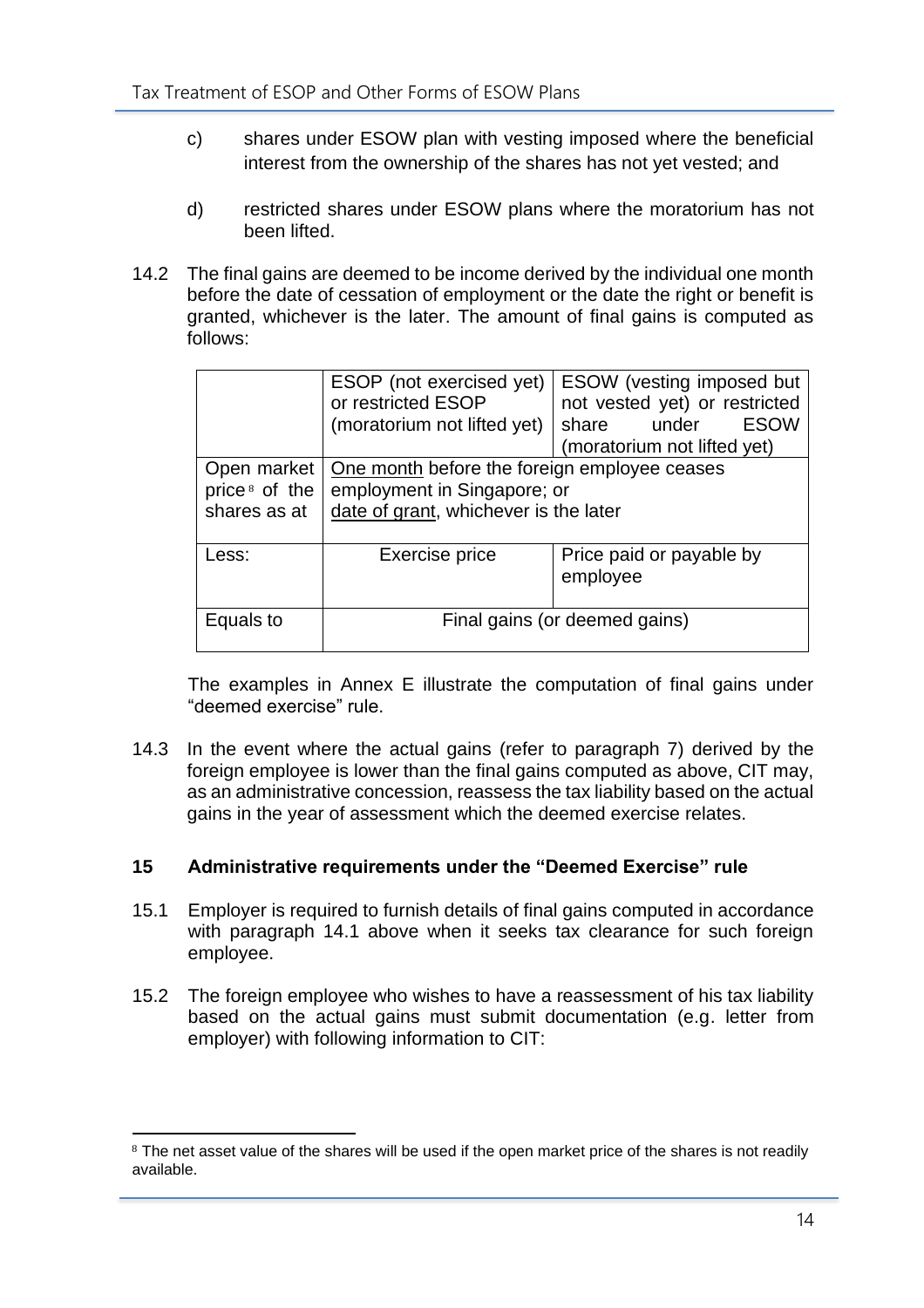| For shares acquired under ESOP                                                                                                                                                                                                   | For shares acquired under ESOW<br>plan                                                                                                                                                                                 |
|----------------------------------------------------------------------------------------------------------------------------------------------------------------------------------------------------------------------------------|------------------------------------------------------------------------------------------------------------------------------------------------------------------------------------------------------------------------|
| the date of exercise of ESOP<br>or the date the moratorium is<br>lifted;<br>the open market price of the<br>shares on the date of exercise<br>of ESOPs or the date the<br>moratorium is lifted;<br>exercise price of the shares. | • the date of vesting or the date<br>the moratorium is lifted;<br>• the open market price of the<br>shares on the date of vesting or<br>the date the moratorium is lifted;<br>price paid or payable for the<br>shares. |

15.3 Application for reassessment must be made within the following time frame:

| earlier | For Year of assessment 2007 or   For Year of assessment 2008 or  <br>later                                                                                                                                 |  |  |
|---------|------------------------------------------------------------------------------------------------------------------------------------------------------------------------------------------------------------|--|--|
| applies | 6 years from the year of 4 years from the year of<br>assessment following the year in   assessment following the year in  <br>which the "deemed exercise rule" which the "deemed exercise rule"<br>applies |  |  |

# <span id="page-18-0"></span>**16 Tracking Option**

- 16.1 Tracking option<sup>9</sup> is an alternative to the "deemed exercise" rule. Under this scheme, it allows employer to track when the "income realization event" of the foreign employee occurs and report the gains to CIT then.
- 16.2 The "income realization event" refers to the following:
	- a) when the foreign employee exercises options that were unexercised; or
	- b) when the shares acquired under any ESOP plan are no longer subject to any restriction; or
	- c) when the shares under any ESOW plan that were unvested or restricted at the time he ceases employment in Singapore become vested or are no longer subject to any restriction.
- 16.3 Upon occurrence of such events, the employer will:
	- a) compute and report the actual gains from the income realization event of that employee to the CIT; and
	- b) undertake to collect and pay the tax on such actual gains to the CIT.

<sup>&</sup>lt;sup>9</sup> This is provided for under sections 10(7A) to (7C) of the ITA.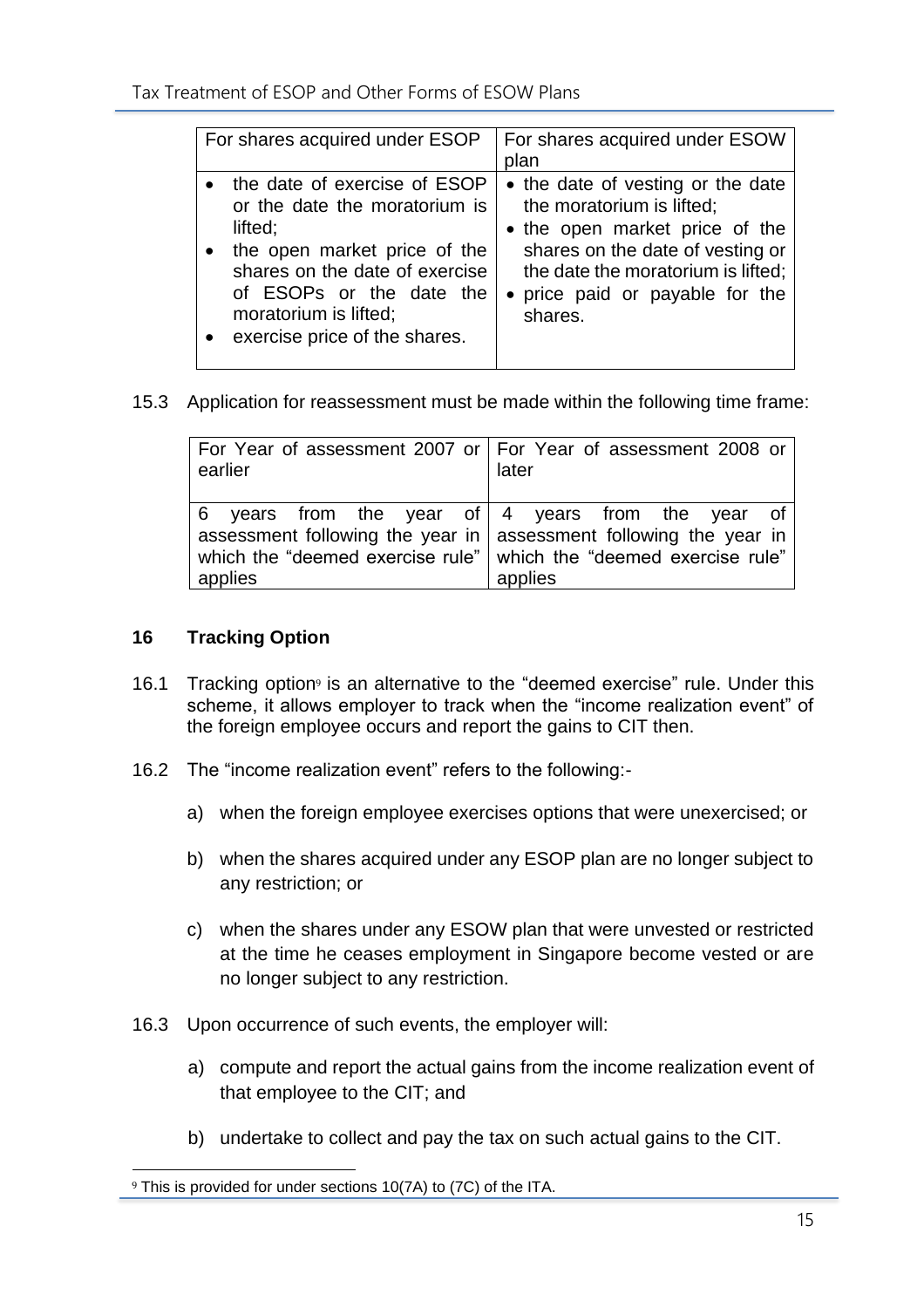- 16.4 The "deemed exercise" rule will not be applied if the employer has been approved to adopt the Tracking Option.
- 16.5 However, cases where "deemed exercise" rule has been applied and assessment has been already finalised will not be eligible for the Tracking Option.

# <span id="page-19-0"></span>**17 Qualifying Criteria for Tracking Option**

17.1 An employer has to satisfy several criteria in order to be considered for the Tracking Option.

#### **(A) Qualifying Employer**

- 17.2 The employer that grants the ESOPs or ESOW plans ("stock plans") must be:
	- a) a Singapore incorporated company; or
	- b) a branch of a foreign incorporated company registered in Singapore under the Companies Act and carrying on business activities in Singapore.
- 17.3 Where the stock plans are granted by a parent company, who is operating a Group stock plan, the employer can still qualify for the tracking option if:
	- a) it satisfies the condition in (a); and
	- b) it does not separately operate any stock plan on its own at the time of the grant of the ESOPs or shares under ESOW Plans.

#### **(B) Human Resource (HR) and computer system**

- 17.4 The employer must have HR and computer system that are able to track the status of stock plans. It must furnish in writing to CIT specifying the details of:
	- a) tracking mechanism with samples of the entire tracking process (e.g. excel spreadsheet or other documents showing the details of the stock plans being tracked);
	- b) computer or HR system which effects the tracking. If the management of the stock plans is outsourced to an external entity, it is necessary to enclose:
		- i. a copy of the outsourcing agreement; and
		- ii. documentation to show that the employer has regular audits of the management of the stock plans;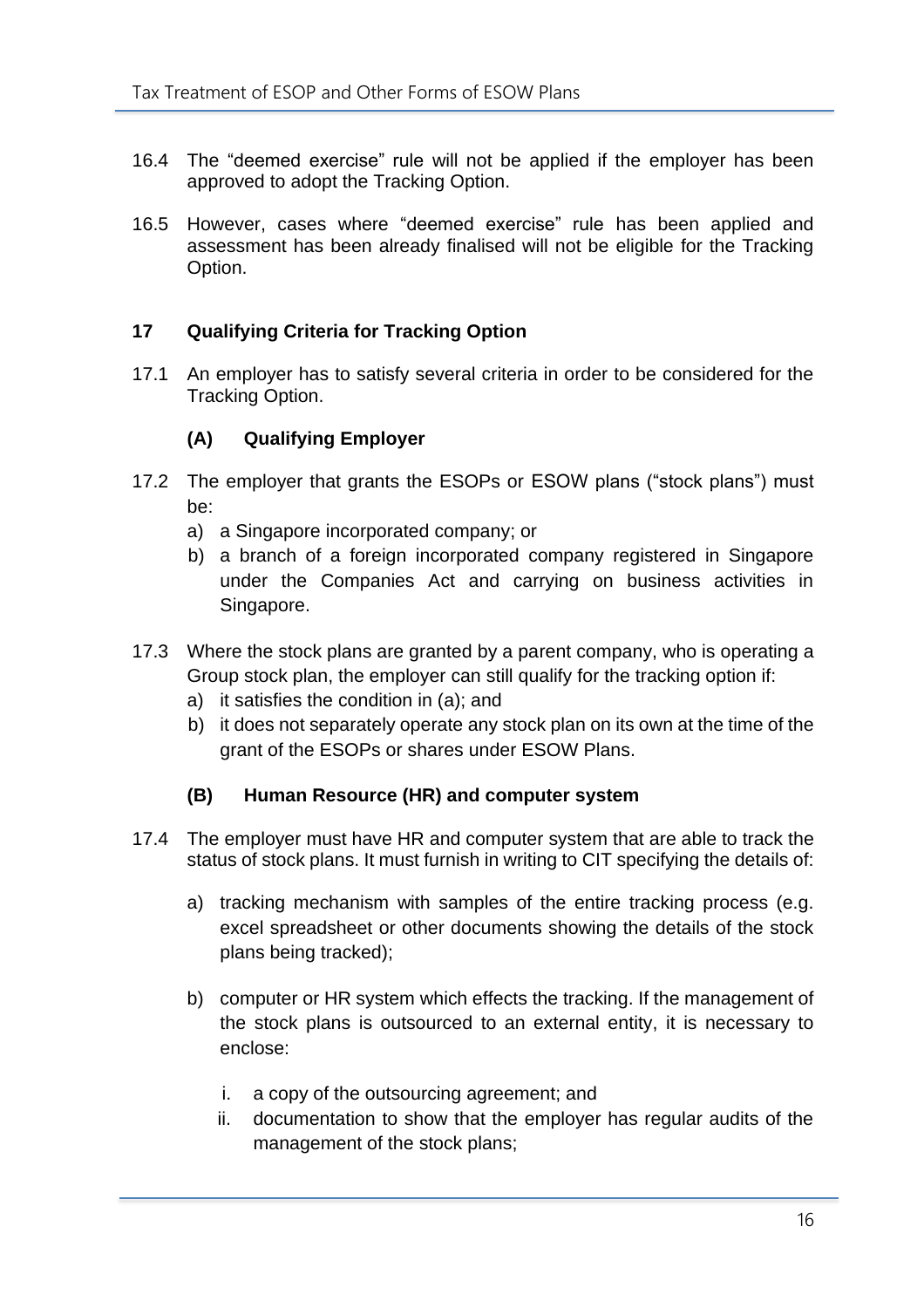- c) the number of years it has been tracking the stock plans of all its employees (including those who are overseas or posted from one country to another). Only employers with at least 2 years of tracking experience will be eligible for the Tracking Option;
- d) how the system alerts the company's HR or finance department when an employee's ESOPs are exercised or shares under ESOW Plans are vested;
- e) how the system separately tracks those stock plans that are granted while employee is exercising employment in Singapore and those who are exercising employment overseas; and
- f) whether there are any mechanisms in place to ensure compliance with tax payments under the Tracking Option (e.g. compulsory sale of a portion of the ESOPs or shares under any ESOW plan);

# **(C) Capital Requirement**

- 17.5 In order to satisfy this criterion, the company must meet adequate capital requirements. The following information has to be furnished to CIT:
	- a) details of whether the company or its parent company is listed and the name of exchange where it is listed;
	- b) details of capitalization at the date of application:

# For Singapore-incorporated company:

information to show that its capitalization is within the top 25% of market capitalization in the Straits Times Industrial Index; and

For a branch of a foreign-incorporated company registered in Singapore:

information to show that the capitalization of its parent company is within the top 25% (10% prior to 15 Apr 2011) of capitalization in one of the leading and universally recognized (by equity research houses) stock index (see Annex F) in the parent company's country of incorporation.

# **(D) Excellent taxpaying record for past 3 years**

17.6 The company must not have any record of the following for the 3 years immediately before the date of application: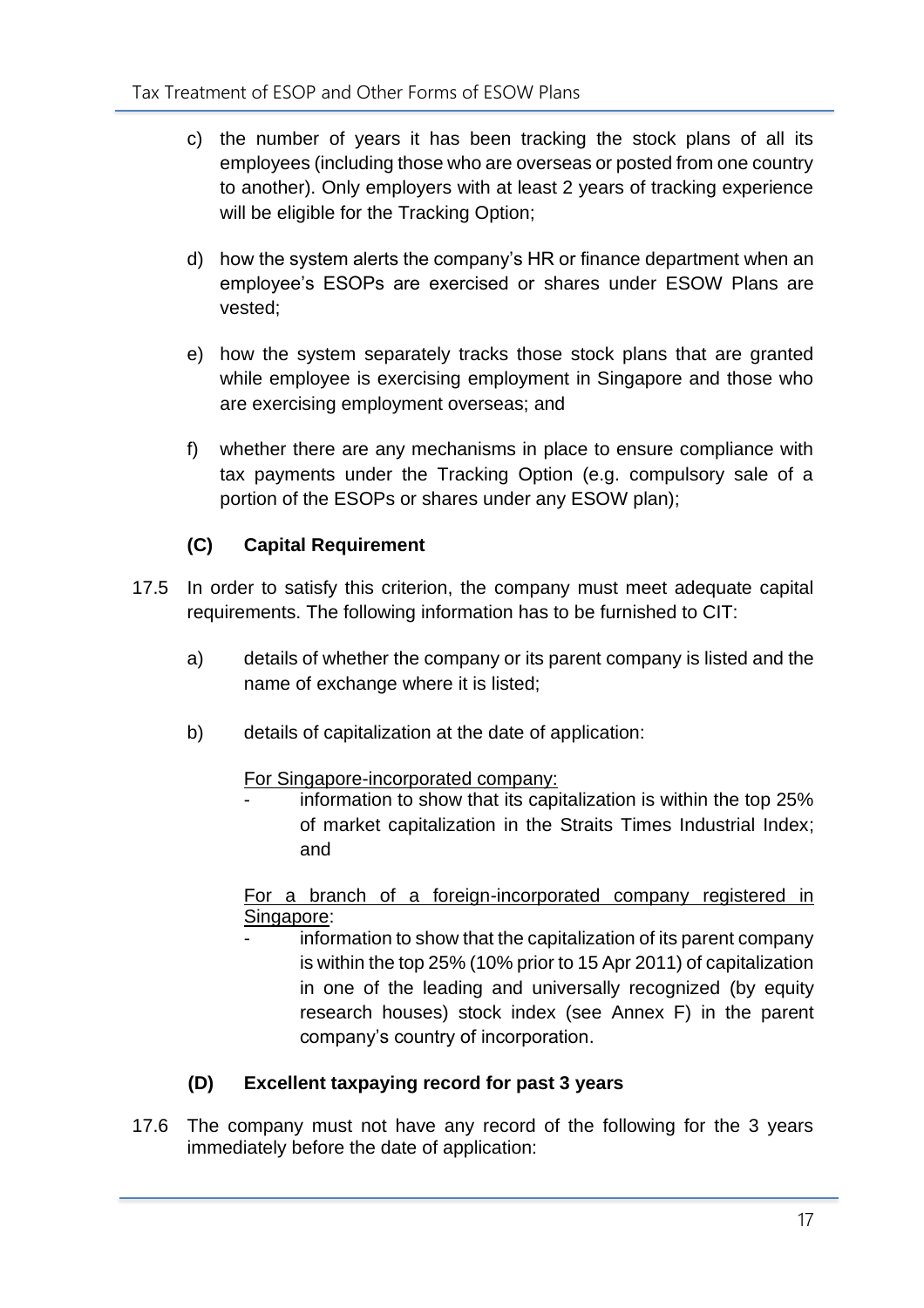- a) late filing of tax returns; or
- b) late payment of taxes; or
- c) committed any offence under the ITA.

# <span id="page-21-0"></span>**18 Requirements under the Tracking Option**

- 18.1 Once the Tracking Option is approved, the employer will need to track *all* the unexercised ESOPs held by the particular foreign employee when he ceases employment in Singapore. The employer will not be allowed to selectively apply the Tracking Option only to certain tranches of shares or to subsequently opt out of the "Tracking Option".
- 18.2 The employer is also required to provide a Letter of Undertaking (LOU) (see specimen at Annex G). It has to do the following for each of its foreign employee covered under the Tracking Option:
	- a) to keep track of the occurrence of the income realization event, regardless of whether the foreign employee remains in the employer's employment;
	- b) to compute and report the amount of gains from any income realization event to CIT within 30 days from the occurrence of such event;
	- c) to furnish an annual return by 31 January each year to CIT providing details of the status of the unexercised ESOPs as at 31 Dec of the previous year;
	- d) to notify CIT at least 30 days in advance of the company's intention to cease carrying on business in Singapore due to corporate restructuring, merger etc;
	- e) to notify CIT immediately in the event of the death of the foreign employee; and
	- f) to collect and pay the income tax due on the actual gains that arises from the income realization event, upon receipt of the Notice of Assessment.
- 18.3 If an employer fails to meet the above requirements:
	- a) CIT will raise an assessment under the "deemed exercise" rule. The deemed gains will be deemed to accrue in the year it fails to meet the requirement or the year of notification given under (d) & (e) of paragraph 18.2 above;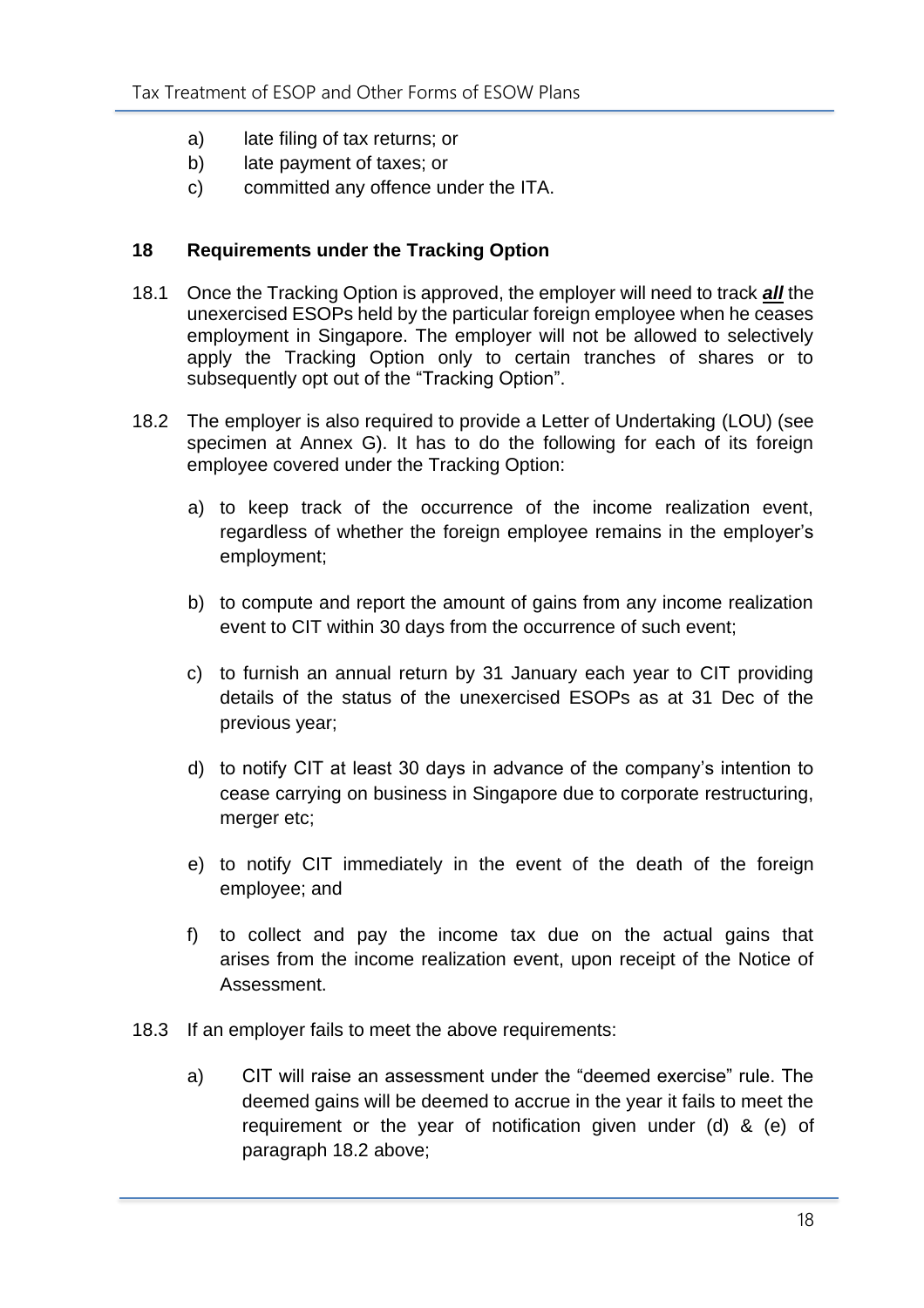- b) CIT may also impose a penalty of 200% of the tax assessed on the employer; and
- c) CIT may also disallow the employer to adopt the Tracking Option in future for other foreign employees.
- 18.4 For all other foreign employees whom the employer did not opt for the Tracking Option, the "deemed exercise" rule will continue to apply.

# <span id="page-22-0"></span>**19 Administrative requirements under the Tracking Option**

- 19.1 An employer who wishes to opt for the Tracking Option is required to:
	- a) submit a written application to CIT two months before foreign employee ceases employment in Singapore;
	- b) furnish the details required under paragraphs 17.4 and 17.5; and
	- c) confirm that it has met all the other qualifying criteria under paragraphs 17.2, 17.3 and 17.6.
- 19.2 Once the application for Tracking Option is approved, employer has to provide the LOU for each foreign employee whom it is going to track. It must attest to the fact that it has made an irrevocable option to track the gains from the unexercised ESOPs and pay over the tax on such gains to CIT. The LOU has to be submitted together with the foreign employee's Form IR 21(Notification of a Non-Citizen Employee's Cessation of Employment or Departure from Singapore).
- 19.3 Even with the Tracking Option being granted, the employer is still required to seek tax clearance of all other income of that employee. The Form IR21 has to be submitted within the stipulated period. Details of the employee's unexercised ESOPs must be furnished in the Appendix 3 of the Form IR21. (See Annex H)
- 19.4 By 31<sup>st</sup> Jan every year, the employer has to furnish CIT with complete details of the status of the unexercised ESOPs held by the foreign employee as at 31<sup>st</sup> Dec of the previous year, until the occurrence of the income realization event.
- 19.5 On the occurrence of an income realization event, the employer is required to report the actual gains derived from the ESOPs or shares under ESOW Plans in an additional Form IR21. The form has to be submitted to CIT within 30 days. CIT will raise an assessment on such gains. The Notice of assessment will be sent to the employer for payment to be made within 30 days from the date of Notice of Assessment.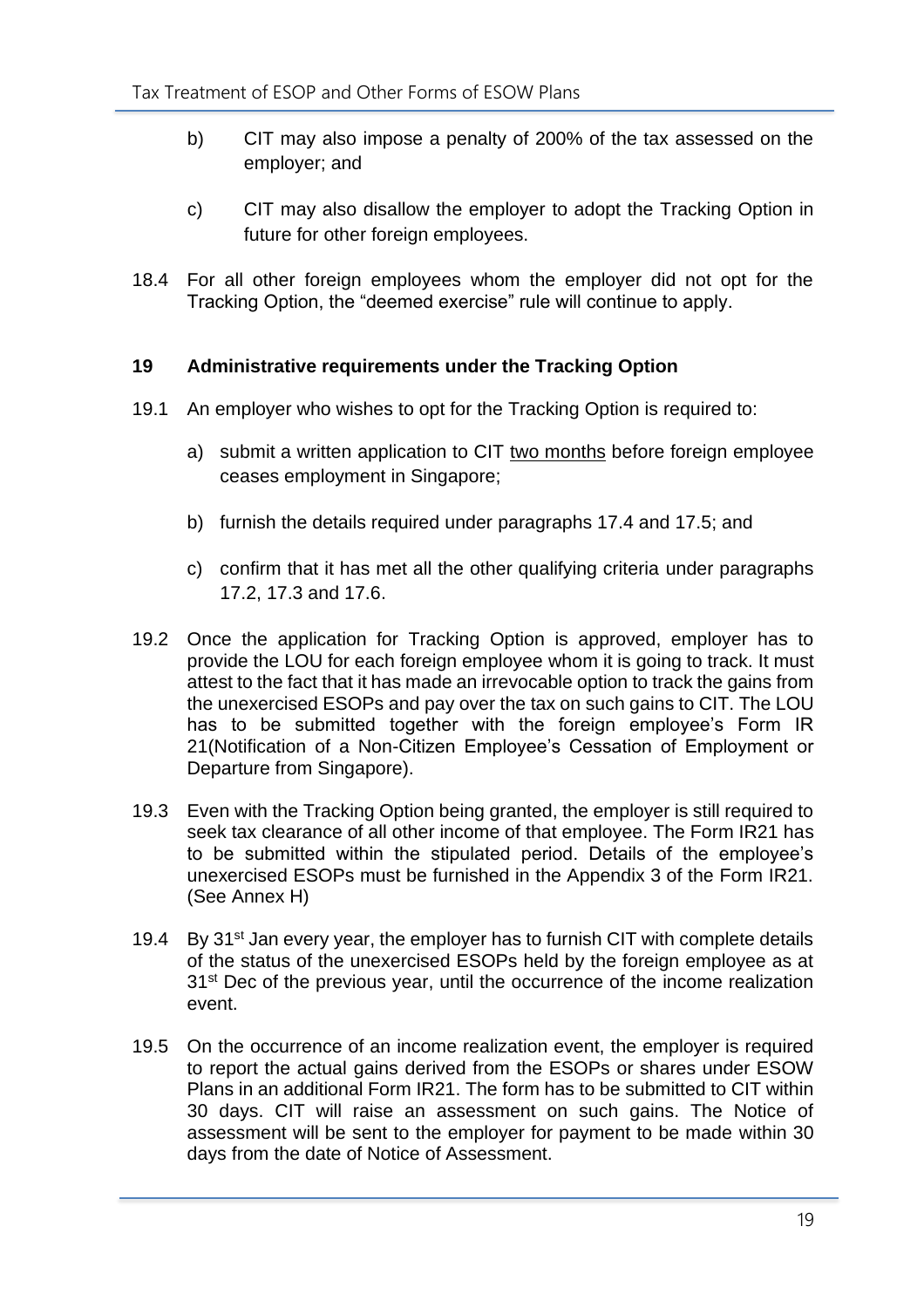# <span id="page-23-0"></span>**20 Contact information**

20.1 Taxpayer who has any queries may call on the following telephone numbers for clarification:

For Tracking Option – 6351 3644 or 6351 4470 or 6351 4472 For other enquiries – 1800-3568300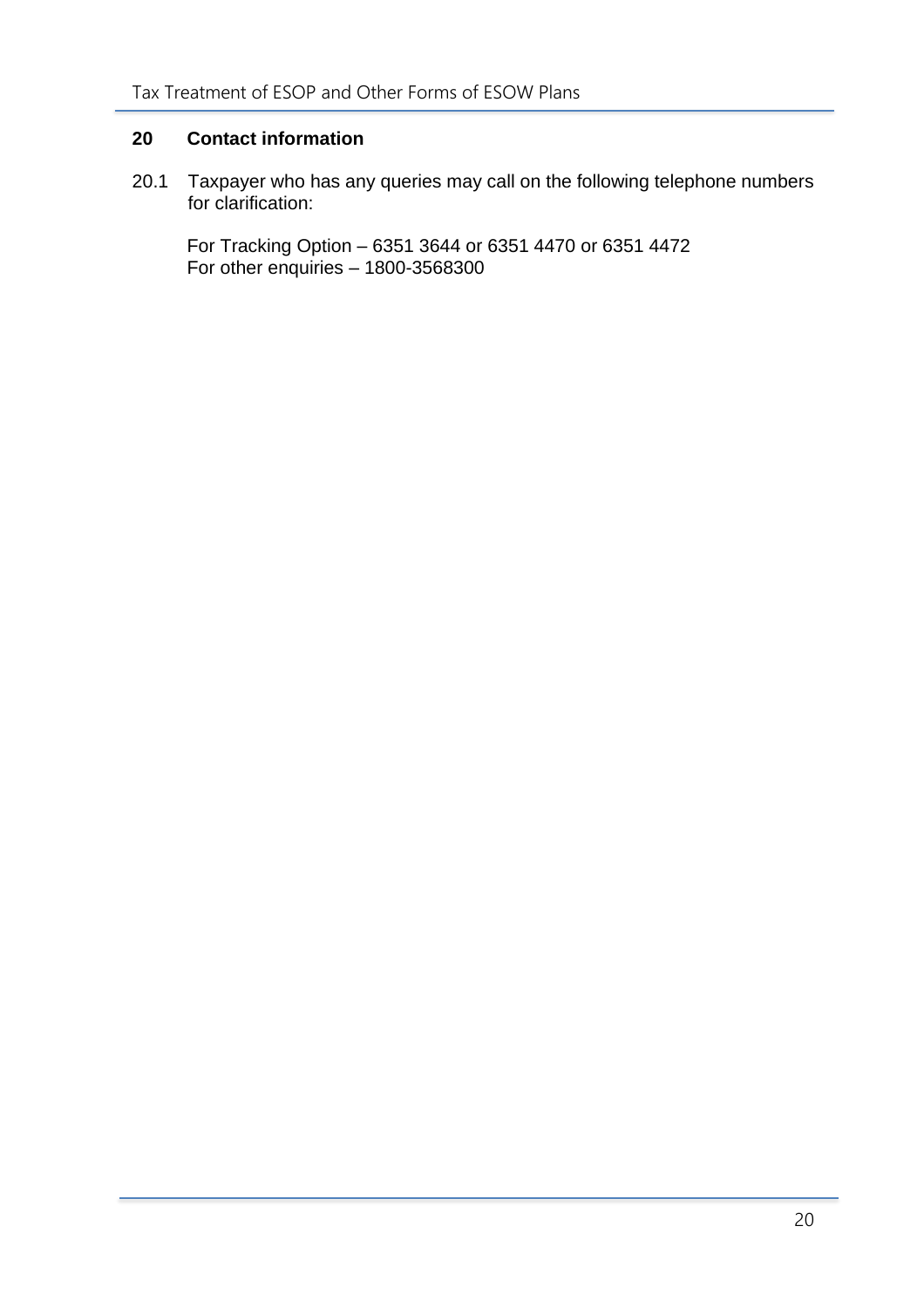# **21 Updates and amendments**

|                | Date of<br>amendment | <b>Amendments made</b>                                                                                                                                                                                                                                                                                                                                                                                                                                                                                                                                                                                                           |
|----------------|----------------------|----------------------------------------------------------------------------------------------------------------------------------------------------------------------------------------------------------------------------------------------------------------------------------------------------------------------------------------------------------------------------------------------------------------------------------------------------------------------------------------------------------------------------------------------------------------------------------------------------------------------------------|
| 1              | 29 Jun 2012          | IRAS had issued an e-Tax Guide "Relief for Double<br>Taxable of Gains from Employee share options" dated<br>31 Mar 2000. Due to the change of basis of taxation<br>with effect from 1 Jan 2003, the Ministerial remission<br>to relieve a resident individual from any double<br>taxation on ESOP gains (in paragraph 5.3 (b)) is no<br>longer relevant. Hence, this e-Tax guide does not<br>cover the relevant details.<br>Paragraph 7.3 (b) has been inserted to include tax<br>change in the manner of computing the gains derived<br>from a right or benefit to acquire treasury shares in<br>any company listed on the SGX. |
| $\overline{2}$ | 24 Jun 2013          | Revised paragraph 13.1 to include the categories of<br>affected employees and paragraph 14.2 to make it<br>clear that when an individual is deemed to derive the<br>final gains under the deemed exercise rule.                                                                                                                                                                                                                                                                                                                                                                                                                  |
| 3              | 25 Feb 2022          | Replaced Income Tax Act (Cap. 134) in Annex G with<br>Income Tax Act 1947.                                                                                                                                                                                                                                                                                                                                                                                                                                                                                                                                                       |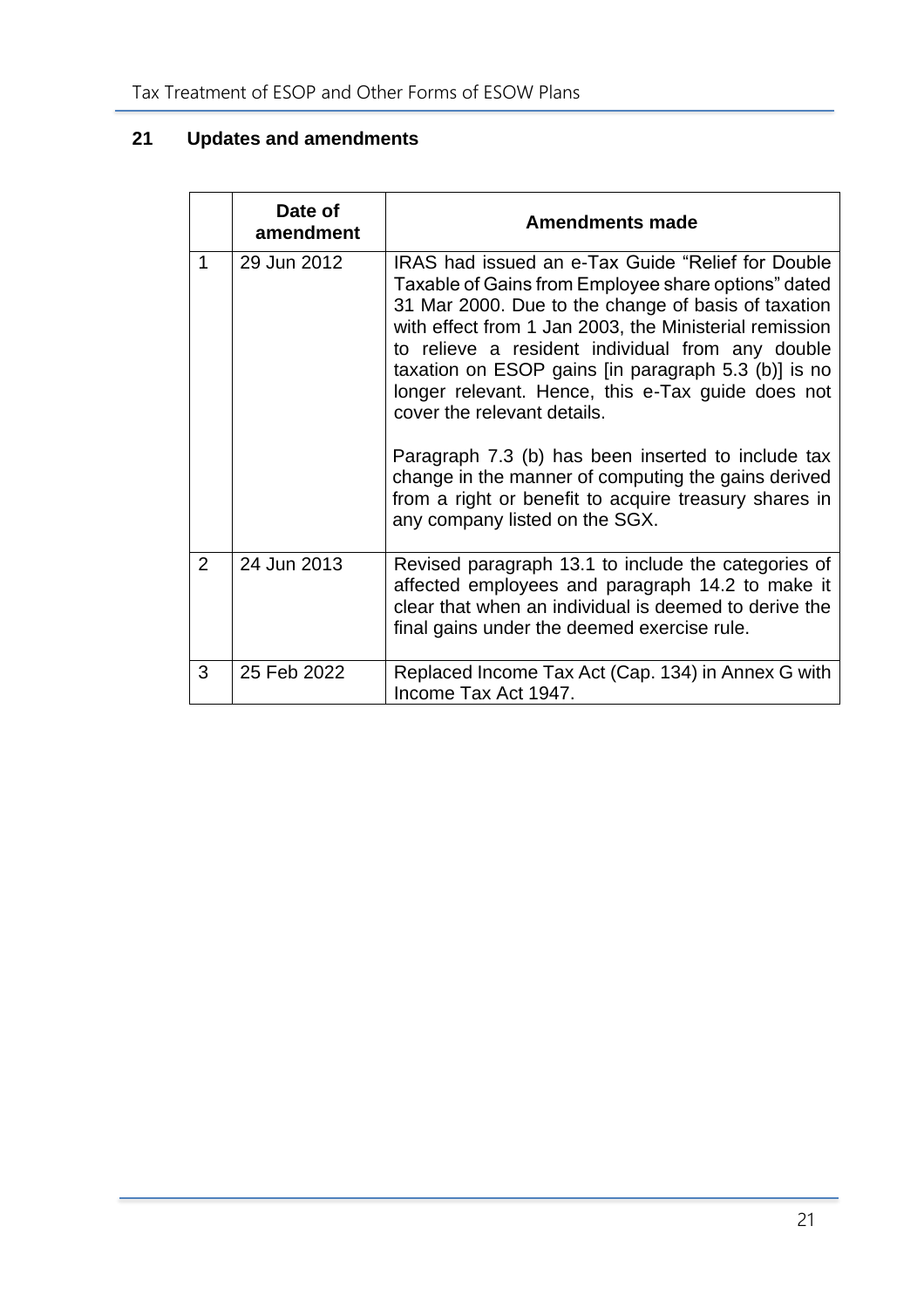# <span id="page-25-0"></span>**Annex A - Illustrations of the Tax Treatment of Gains from ESOP**

Example 1

ESOP granted on or after 1 Jan 2003 while an individual is exercising employment in Singapore

Mr Mahan was employed by XYZ Company Ltd, a Singapore incorporated company. He was granted ESOP on 25 Feb 2009. During his employment with XYZ Company Ltd, Mr Mahan performed his employment duties substantially in Singapore. However, he was required to travel out of Singapore occasionally to render services to XYZ Company Ltd's clients in the Asia Pacific region.

Mr Mahan was seconded to work for a related overseas company from 1 Jan 2010 onwards. During his secondment overseas, Mr Mahan exercised his ESOP on 15 Nov 2011 and ESOP gains amount to \$100,000<sup>10</sup>. His salary from his overseas employment is \$250,000.

Assuming that Mr Mahan is a tax resident of Singapore for YA 2012.

#### **Mr Mahan's Income Tax Computation Year of Assessment 2012**

|                                                              | \$         |
|--------------------------------------------------------------|------------|
| Salary from overseas employment (remittance not taxable)     | <b>NIL</b> |
| ESOP gains (derived from Singapore)                          | 100,000    |
| Assessable income                                            | 100,000    |
| Less: Earned income relief (assume no other personal reliefs |            |
| claimed)                                                     | 1,000      |
| Chargeable income                                            | 99,000     |
|                                                              |            |
| Tax on first \$80,000                                        | 3,350      |
| On the next \$19,000 @ 11.5%                                 | 2,185      |
| Tax payable                                                  | 5,535      |

<sup>10</sup> The gains from the exercise of ESOP is taxable in Singapore as the options are **granted**:

<sup>(</sup>a) while Mr Mahan is exercising employment in Singapore and

<sup>(</sup>b) after 1 Jan 2003.

It will be taxed as income of the year in which the ESOP is exercised. Since he exercised the ESOP in year 2011, it is taxed in the year of assessment 2012.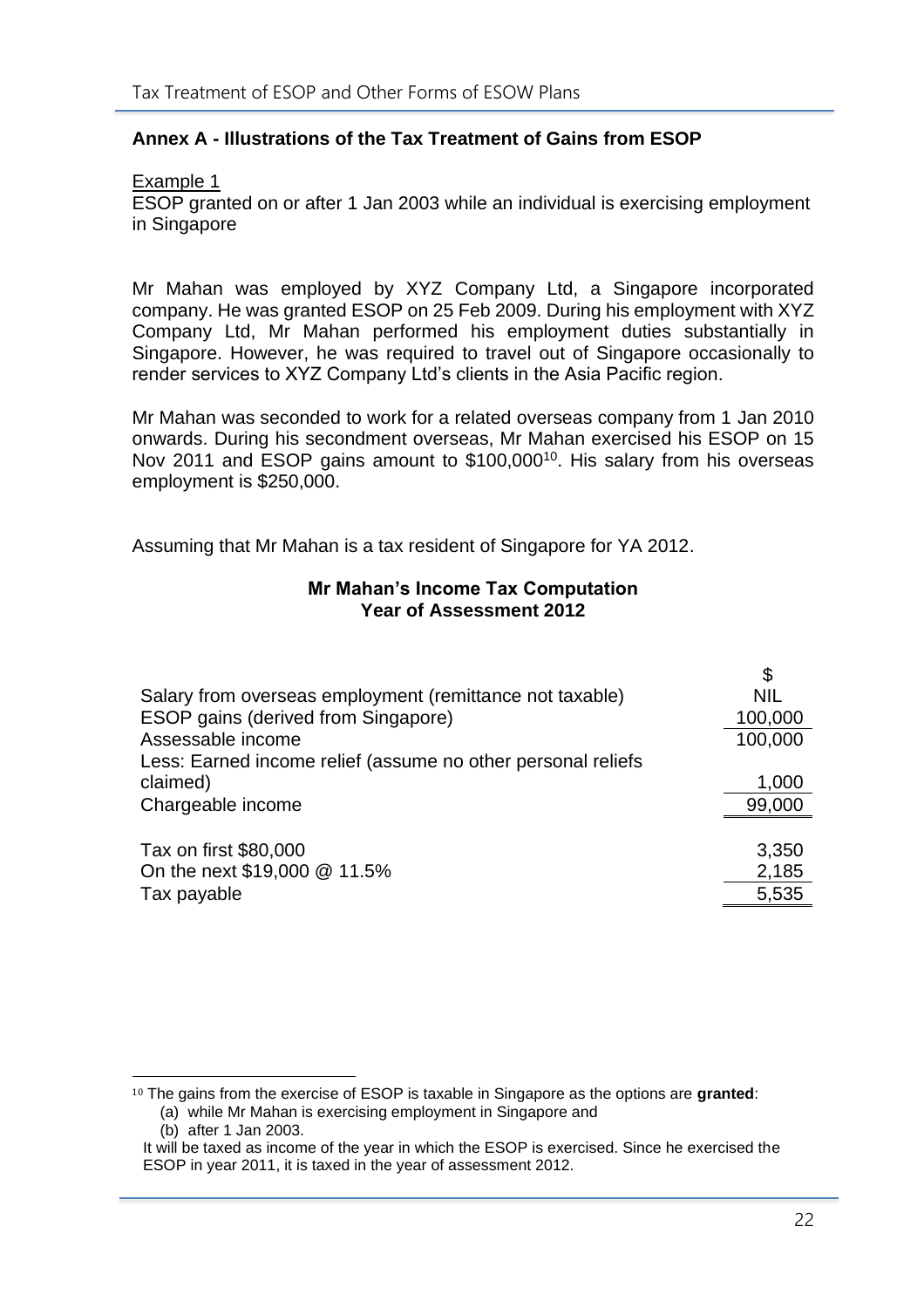# **Annex A - Illustrations of the Tax Treatment of Gains from ESOP**

Example 2

ESOP granted while the individual is exercising employment outside Singapore and exercised on or after 1 Jan 2002

Mr Bravo is an American citizen. He was employed by EFG-US, a US parent company and was granted ESOP on 15 Jul 2008. Subsequently, he was seconded to head its related subsidiary in Singapore, EFG Singapore from 21 May 2010.

On 15 Jan 2011, Mr Bravo exercised the ESOP that was previously granted during his employment with EFG-US. He derived ESOP gains amounting to \$250,000<sup>11</sup>. Mr Bravo's salary (excluding the ESOP gains) for the full year of 2011 amounted to \$500,000.

Mr Bravo is a tax resident of Singapore for YA 2012.

#### **Mr Bravo's Income Tax Computation Year of Assessment 2012**

|                                                              | \$         |
|--------------------------------------------------------------|------------|
| Salary from Singapore employment                             | 500,000    |
| ESOP gains (derived from Singapore)                          | <b>NIL</b> |
| Assessable Income                                            | 500,000    |
| Less: Earned income relief (assume no other personal reliefs |            |
| claimed)                                                     | 1,000      |
| Chargeable income                                            | 499,000    |
|                                                              |            |
| Tax on first \$320,000                                       | 42,350     |
| On the next \$179,000 @ 20%                                  | 35,800     |
| Tax payable                                                  | 78,150     |

<sup>&</sup>lt;sup>11</sup> The gains from the exercise of ESOP is not taxable in Singapore as the options are:

<sup>(</sup>a) granted while the individual is exercising employment outside Singapore and

<sup>(</sup>b) exercised on or after 1 Jan 2002.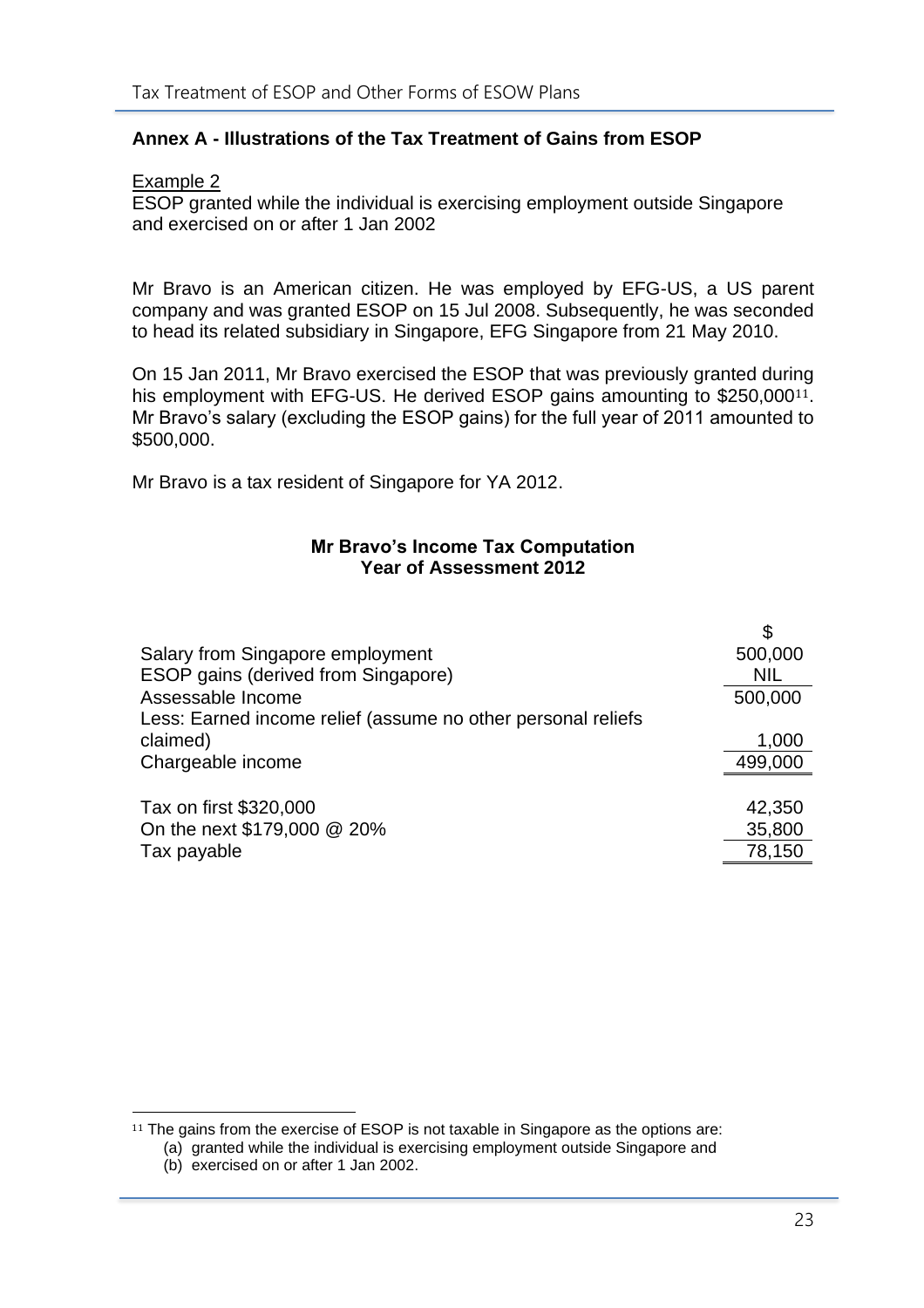# <span id="page-27-0"></span>**Annex B - Illustrations of the Tax Treatment of Gains from Shares Granted under ESOW Plan**

Example 1

Shares granted under any ESOW Plan (with vesting imposed but with no moratorium) while an individual is exercising employment in Singapore

Mr Chen is a Singapore citizen. He was employed by TCF Singapore Pte Ltd, a Singapore incorporated company. He was granted share awards under the TCF PLC group share ownership plan on 11Jan 2007. TCF PLC is the UK parent company of TCF Singapore Pte Ltd.

Under the group plan, he was entitled to receive his share according to the following schedule:

|             | Yr 0      | Yr 1      | Yr 2      | Yr 3      |
|-------------|-----------|-----------|-----------|-----------|
| Share award | Grant     | Vest      | Vest      | Vest      |
|             | 100%      | 33 1/3%   | 33 1/3%   | 33 1/3%   |
|             | 11.1.2007 | 11.1.2008 | 11.1.2009 | 11.1.2010 |

Mr Chen left Singapore on 21.11.2007

Mr Chen was seconded to work in a related subsidiary in China for a 5-year period from 21 Nov 2007. The share awards granted to him under the TCF PLC group share ownership plan, continue to vest to him on the dates shown above.

The gains from share awards<sup>12</sup> accrued to him are \$70,000, \$75,000 and \$72,000 for the years 2008, 2009 and 2010 respectively.

During his secondment to China, Mr Chen did not derive any other income from Singapore. Assuming that he is a tax resident of Singapore for YA 2009, YA 2010 and YA 2011.

<sup>12</sup> The gains from the exercise of ESOW is taxable in Singapore as the share awards are **granted** :

<sup>(</sup>a) while Mr Chen is exercising employment in Singapore and

<sup>(</sup>b) after 1 Jan 2003.

This is irrespective of where the individual is on the date of vesting. It will be taxed as income of the year in which the shares are vested to him.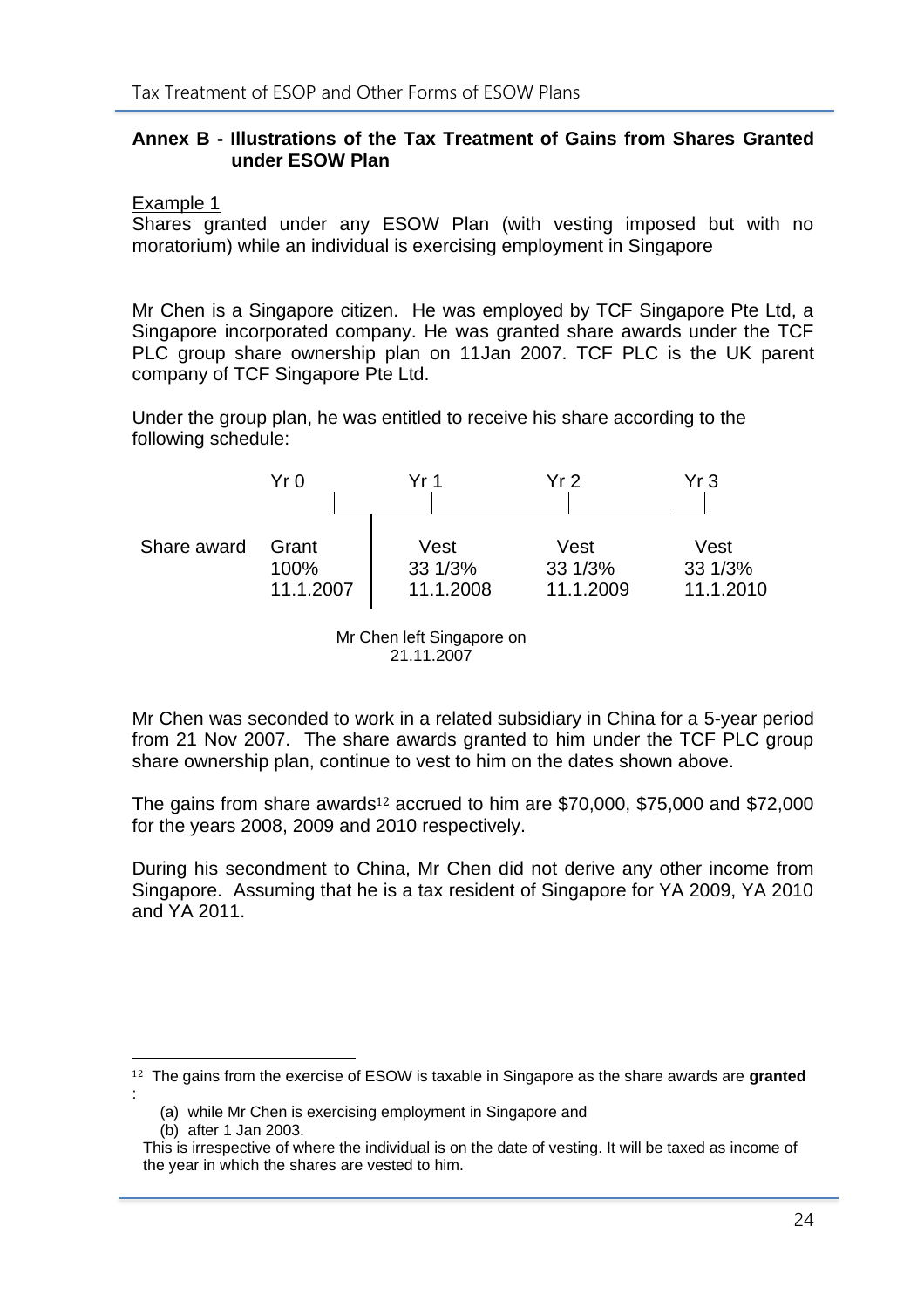|  |  | <b>Mr Chen's Income Tax Computation</b> |  |
|--|--|-----------------------------------------|--|
|  |  | <b>Year of Assessment 2009</b>          |  |

|                                                                                                                          | \$                        |
|--------------------------------------------------------------------------------------------------------------------------|---------------------------|
| Gains from share awards<br>Assessable income<br>Less: Earned income relief (assume no other personal reliefs<br>claimed) | 70,000<br>70,000<br>1,000 |
| Chargeable income                                                                                                        | 69,000                    |
| Tax on first \$40,000<br>On the next \$29,000 @ 8.5%                                                                     | 900<br>2,465              |
| Less 20% income tax rebate<br>Tax payable                                                                                | 3,365<br>673<br>2,692     |
| <b>Mr Chen's Income Tax Computation</b><br><b>Year of Assessment 2010</b>                                                |                           |
|                                                                                                                          | \$                        |
| Gains from share awards<br>Assessable income<br>Less: Earned income relief (assume no other personal reliefs             | 75,000<br>75,000<br>1,000 |
| claimed)<br>Chargeable income                                                                                            | 74,000                    |
| Tax on first \$40,000<br>On the next \$34,000 @ 8.5%                                                                     | 900<br>2,890              |
| Tax payable                                                                                                              | 3,790                     |
| <b>Mr Chen's Income Tax Computation</b><br><b>Year of Assessment 2011</b>                                                |                           |
|                                                                                                                          | \$                        |
| Gains from share awards<br>Assessable income                                                                             | 72,000<br>72,000          |
| Less: Earned income relief (assume no other personal reliefs<br>claimed)                                                 | 1,000                     |
| Chargeable income                                                                                                        | 71,000                    |
| Tax on first \$40,000<br>On the next $$31,000 \ @ 8.5\%$                                                                 | 900<br>2,635              |
| Less 20% income tax rebate                                                                                               | 3,535<br>707              |
| Tax payable                                                                                                              | 2,828                     |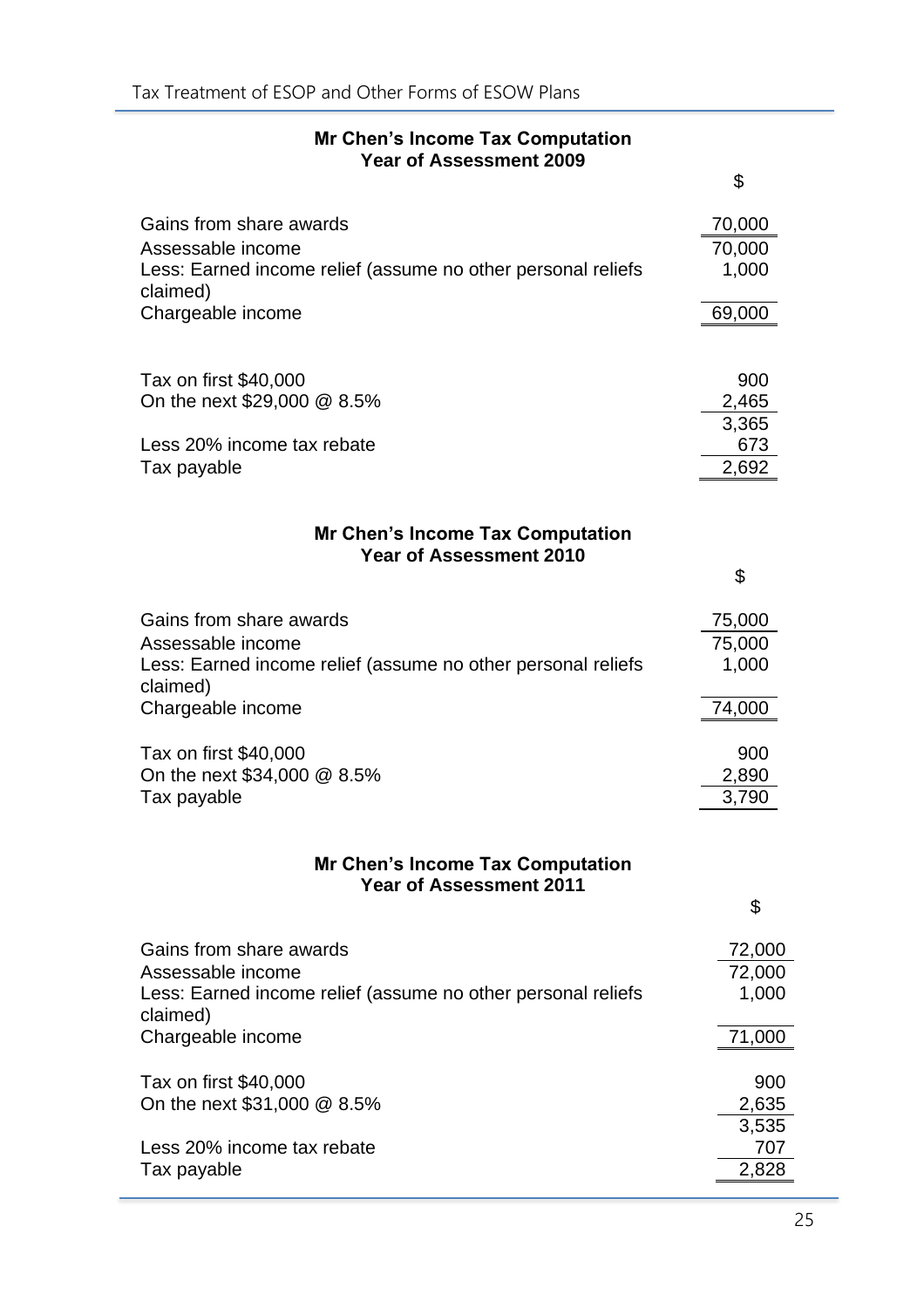# **Annex B - Illustrations of the Tax Treatment of Gains from Shares Granted Under ESOW Plan**

Example 2

Shares under any ESOW Plan (with vesting imposed but no moratorium) granted while an individual is exercising employment overseas (i.e. prior to his posting to Singapore)

Mr Adams is a British national. He was employed by OPQ-UK Inc. He was granted share awards under the OPQ group share ownership plan on 14 Feb 2007.

Under the OPQ group share ownership plan, he was entitled to receive his share according to the following schedule:

|             | Yr0                                              | Yr 1                                  | Yr <sub>2</sub>                       | Yr3                                   |
|-------------|--------------------------------------------------|---------------------------------------|---------------------------------------|---------------------------------------|
| Share award | Grant<br>100%<br>14.2.2007                       | Vest<br>25%<br>14.2.2008<br>\$250,000 | Vest<br>25%<br>14.2.2009<br>\$280,000 | Vest<br>25%<br>14.2.2010<br>\$520,000 |
|             | Mr Adam arrived in<br>Singapore on<br>13.12.2007 |                                       |                                       |                                       |

Mr Adams was posted to work in OPQ-Singapore Pte Ltd for a 5 year period from 13 Dec 2007. The share awards continued to be vested to him based on the above dates shown above.

In addition to the above gains, Mr Adams also earned salaries of \$300,000, \$350,000 and \$400,000 from Singapore for the years 2008, 2009 and 2010 respectively. He did not derive any other income from Singapore during the said years.

Mr Adams is a tax resident of Singapore for YA 2009, YA 2010 and YA 2011.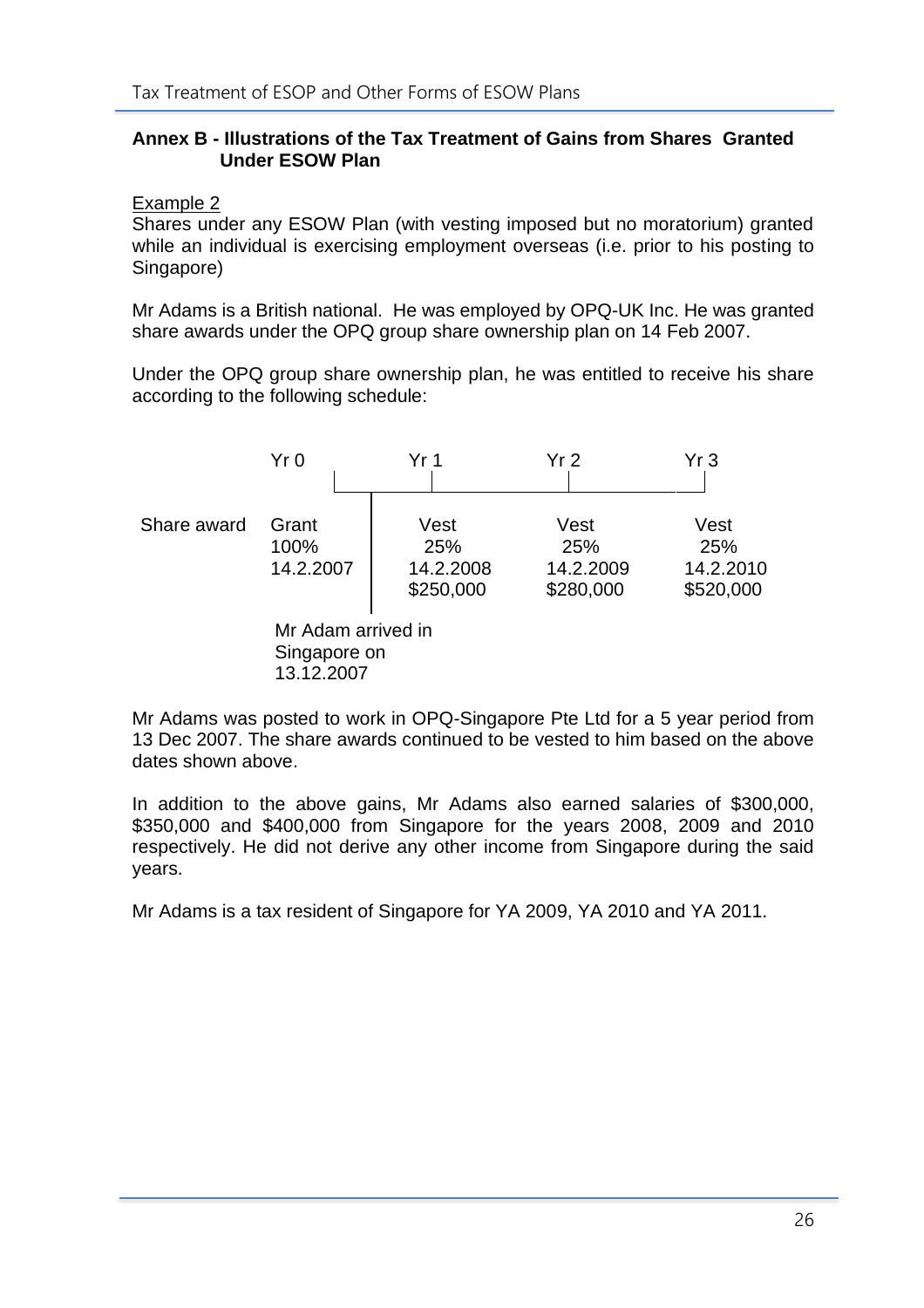#### **Mr Adam's Income Tax Computation Year of Assessment 2009**

\$

| Salary from Singapore employment                                         | 300,000 |
|--------------------------------------------------------------------------|---------|
| Assessable income                                                        | 300,000 |
| Less: Earned income relief (assume no other personal reliefs<br>claimed) | 1,000   |
| Chargeable income                                                        | 299,000 |
| Tax on first \$160,000                                                   | 15,500  |
| On the next \$139,000 @ 17%                                              | 23,630  |
|                                                                          | 39,130  |
| Less 20% income tax rebate (capped at \$2,000)                           | 2,000   |
| Tax payable                                                              | 37,130  |

# **Mr Adam's Income Tax Computation Year of Assessment 2010**

|                                                                          | \$      |
|--------------------------------------------------------------------------|---------|
| Salary from Singapore employment                                         | 350,000 |
| Assessable income                                                        | 350,000 |
| Less: Earned income relief (assume no other personal reliefs<br>claimed) | 1,000   |
| Chargeable income                                                        | 349,000 |
|                                                                          |         |
| Tax on first \$320,000                                                   | 42,700  |
| On the next \$29,000 @ 20%                                               | 5,800   |
| Tax payable                                                              | 48,500  |

# **Mr Adam's Income Tax Computation Year of Assessment 2011**

| Salary from Singapore employment<br>Assessable income<br>Less: Earned income relief (assume no other personal reliefs<br>claimed) | 400,000<br>400,000<br>1,000 |
|-----------------------------------------------------------------------------------------------------------------------------------|-----------------------------|
| Chargeable income                                                                                                                 | 399,000                     |
| Tax on first \$320,000<br>On the next \$79,000 @ 20%                                                                              | 42,700<br>15,800            |
| Less 20% income tax rebate (capped at \$2,000)<br>Tax payable                                                                     | 58,500<br>2,000<br>56,500   |

\$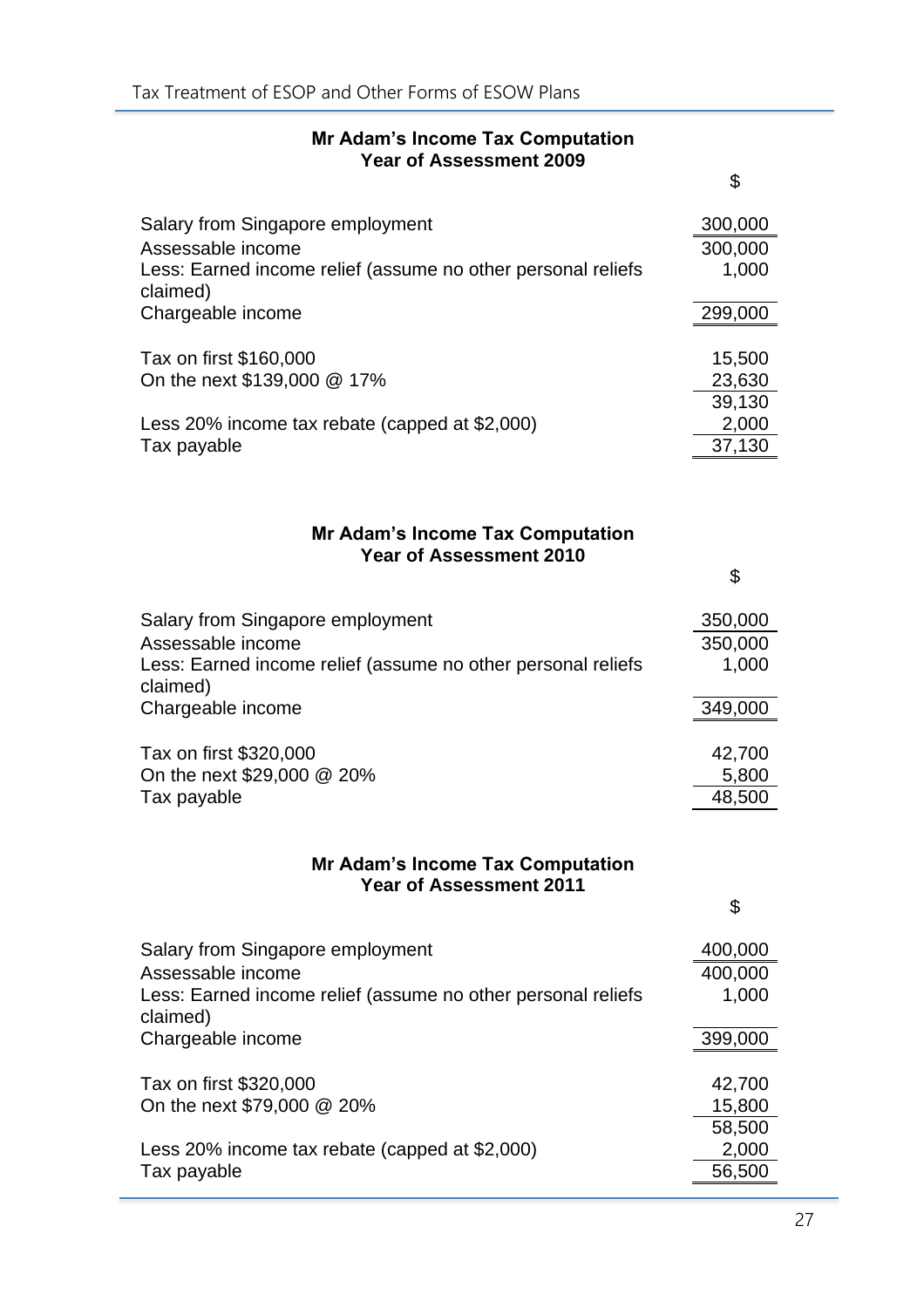# <span id="page-31-0"></span>**Annex C - Examples illustrating taxability of gain derived from restricted ESOPs and Restricted Shares under ESOW Plans**

#### Example 1 (Restricted ESOPs)

Mr Lai is a Singapore citizen. He is employed by YY Singapore Ltd. He was granted restricted ESOP on 1 Mar 2007 under the YY ESOP plan. He was given the option to acquire shares of YY Ltd at an exercise price of \$5 (same price as the open market price of the shares on the date of grant).

On 4 May 2008, Mr Lai exercised the ESOP to acquire 5,000 YY Ltd's shares at \$5 each, when the open market price was \$7.50.

Under the YY ESOP plan, Mr Lai was not allowed to sell the shares within 2 years from the date he exercises the ESOP to acquire the shares. On 4 May 2010 (i.e. the date on which the moratorium was lifted), the open market price of YY Ltd's shares was \$7 per share. On 19 Dec 2010, Mr Lai disposed all his 5,000 shares at \$8 per share.

#### At a glance

| Open Market Price per share as at the date of grant (i.e. 1 Mar 2007) | \$5.00 |
|-----------------------------------------------------------------------|--------|
| Price paid by Mr Lai for the share (exercise price)                   | \$5.00 |
| Open Market Price per share as at the date of exercise (i.e. 4 May    | \$7.50 |
| 2008)                                                                 |        |
| Open Market Price per share as at date the moratorium was lifted      | \$7.00 |
| (i.e. 4 May 2010)                                                     |        |
| Open Market Price per share as at the date of disposal (i.e.19 Dec    | \$8.00 |
| 2010                                                                  |        |
| <b>Number of Shares</b>                                               | 5.000  |

Even though Mr Lai has exercised the option on 4 May 2008, the gains derived by Mr Lai from the restricted ESOPs would only be brought to tax as income of the year 2010. This is because the moratorium was lifted on 4 May 2010.

The amount of ESOP gains made by him is computed as follows:

| Open Market Price of YY Ltd's share as at date the moratorium was | 7.00   |
|-------------------------------------------------------------------|--------|
| lifted (i.e. 4 May 2010)                                          |        |
| Less: Exercise price                                              | 5.00   |
| ESOP gains per share                                              | 2.00   |
| Number of shares acquired                                         | 5,000  |
| Total amount of ESOP gains (\$2 x 5,000 shares)                   | 10,000 |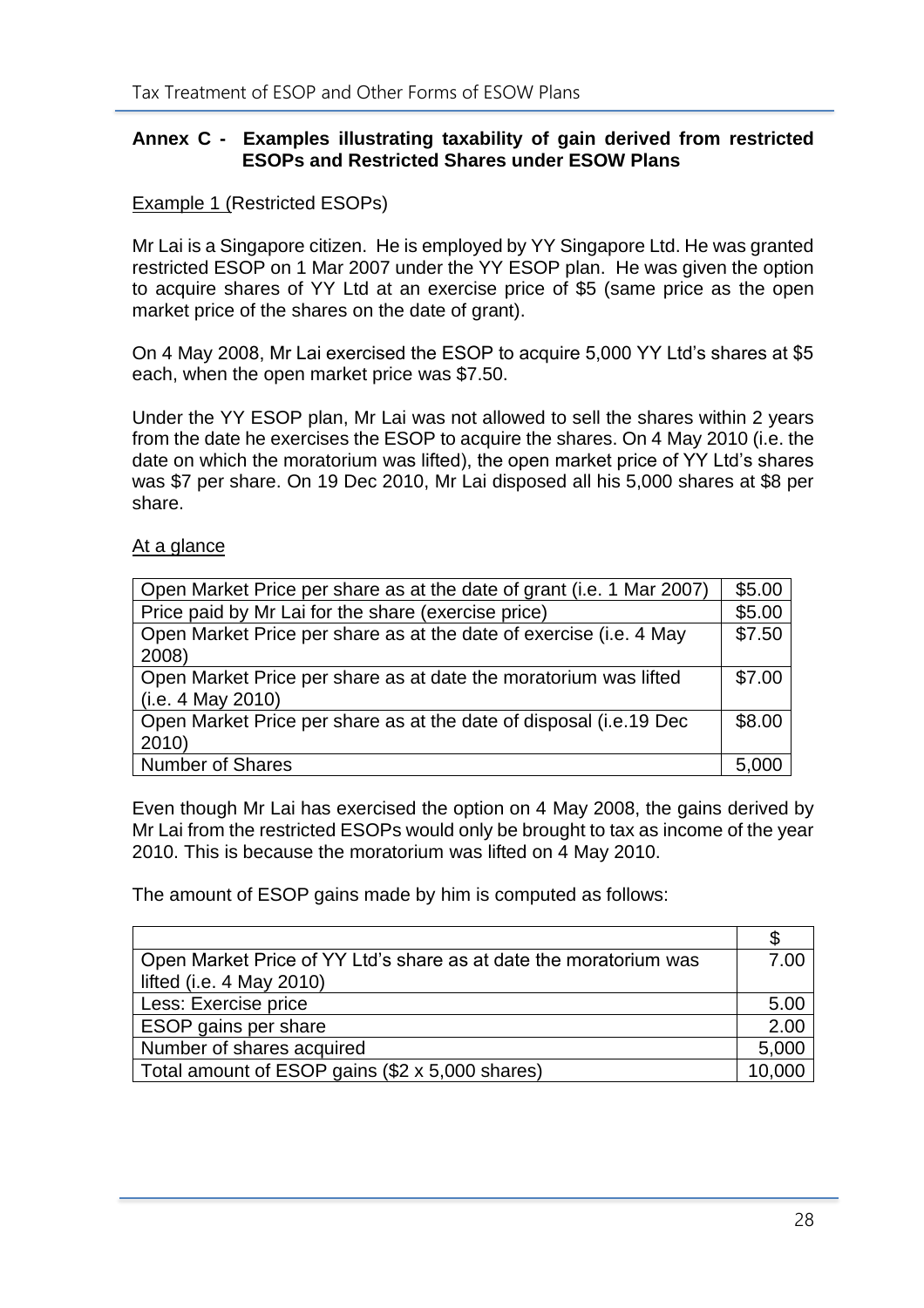Assume that Mr Lai is a tax resident of Singapore for YA 2011. Besides ESOP gains, he also earned a salary of \$200,000 from Singapore for the year 2010. Mr Lai has no other income in the year 2010.

# **Mr Lai's Income Tax Computation Year of Assessment 2011**

|                                                                          | \$      |
|--------------------------------------------------------------------------|---------|
| Salary                                                                   | 200,000 |
| Gains from share awards (derived from Singapore)                         | 10,000  |
| Assessable Income                                                        | 210,000 |
| Less: Earned income relief (assume no other personal reliefs<br>claimed) | 1,000   |
| Chargeable income                                                        | 209,000 |
| Tax on first \$160,000                                                   | 15,500  |
| On the next \$49,000 @ 17%                                               | 8,330   |
|                                                                          | 23,830  |
| Less 20% income tax rebate (capped at \$2,000)                           | 2,000   |
| Tax payable                                                              | 21,830  |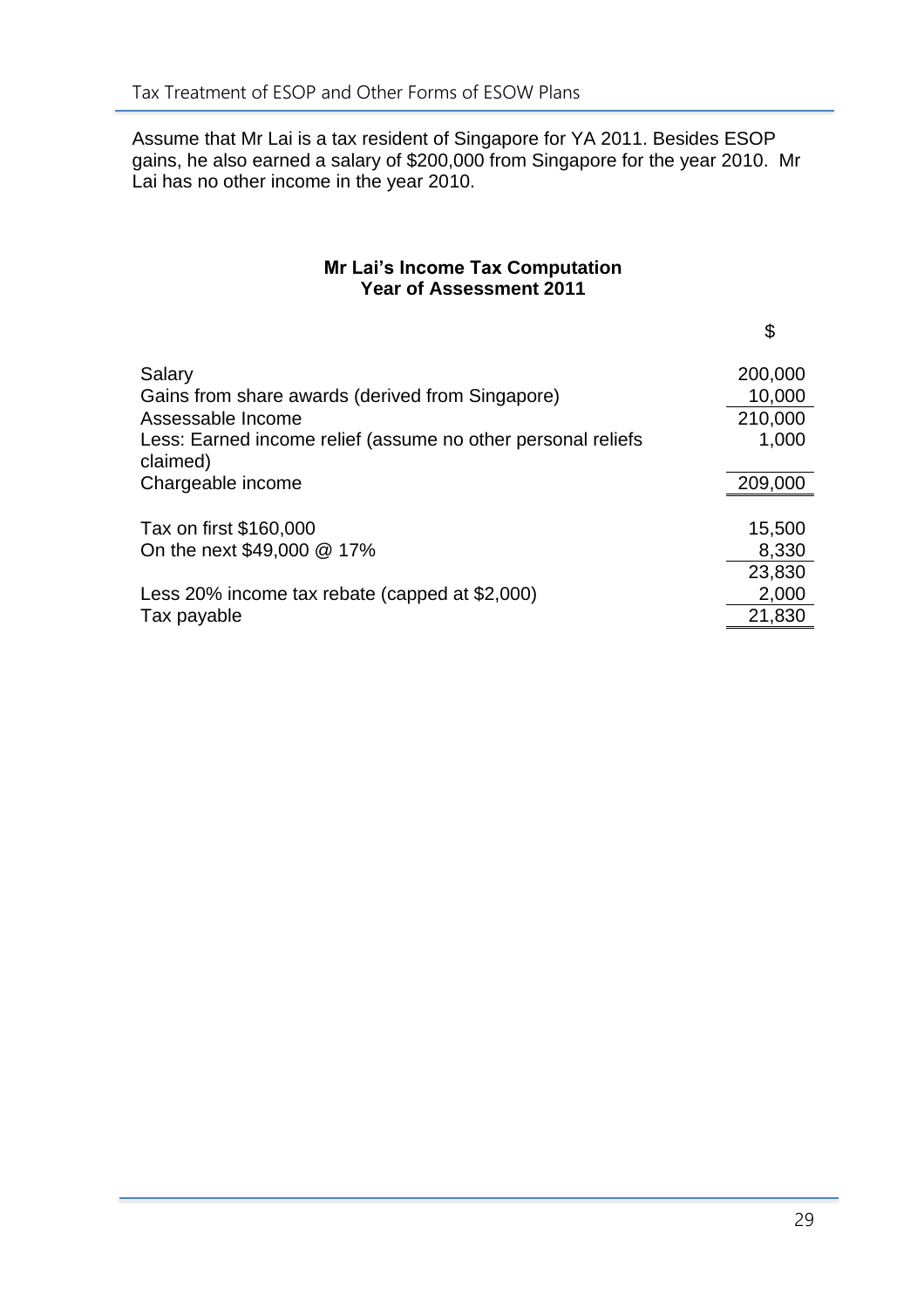#### **Annex C - Examples illustrating taxability of gain derived from restricted ESOPs and Restricted Shares under ESOW Plans**

Example 2 (Restricted Shares granted under any ESOW Plans)

Mr Sri is a Singapore permanent resident. He is employed by YC Singapore Pte Ltd. He was granted 10,000 restricted shares with moratorium i.e. restricted shares awards under the YC share award plan on 1 Jun 2007. The market price on 1Jun 2007 (i.e. the date of grant) was \$3.50.

All share awards granted under the YC share award plan have 2-year moratorium from date of grant. Therefore, Mr Sri is not allowed to dispose of the shares any time before 1 Jun 2009. On 1 Jun 2009 (i.e. the date on which the moratorium was lifted), the open market price of YC Singapore Pte Ltd's shares was \$3.20 per share. Mr Sri sold off all his 10,000 shares at \$4.20 per share on 1 Feb 2010.

At a glance

| Open Market Price per share as at the date of grant (i.e. 1 Jun<br>2007) | \$3.50     |
|--------------------------------------------------------------------------|------------|
| Price paid by Mr Sri for the shares                                      | <b>NIL</b> |
| Open Market Price per share as at date the moratorium was lifted         | \$3.20     |
| (i.e. 1 Jun 2009)                                                        |            |
| Open Market Price per share as at the date of disposal (i.e.1 Feb        | \$4.20     |
| $ 2010\rangle$                                                           |            |
| Number of Shares                                                         | 10.000     |

Even though the shares were granted to Mr Sri on 1 Jun 2007, the gains derived from the restricted shares granted under ESOW plan would only be brought to tax as income of the year 2009. This is because the moratorium was lifted on 1 Jun 2009.

The amount of gains made by him from restricted share awards is computed as follows:

| Open Market Price of YC Singapore Pte Ltd's share as at date the | 3.20       |
|------------------------------------------------------------------|------------|
| moratorium was lifted (i.e. 1 Jun 2009)                          |            |
| Less: Price paid by Mr Sri for the shares                        | <b>NIL</b> |
| Share award gains per share                                      | 3.20       |
| Number of shares acquired                                        | 10,000     |
| Total share award gains (\$3.20 x 10,000 shares)                 | 32,000     |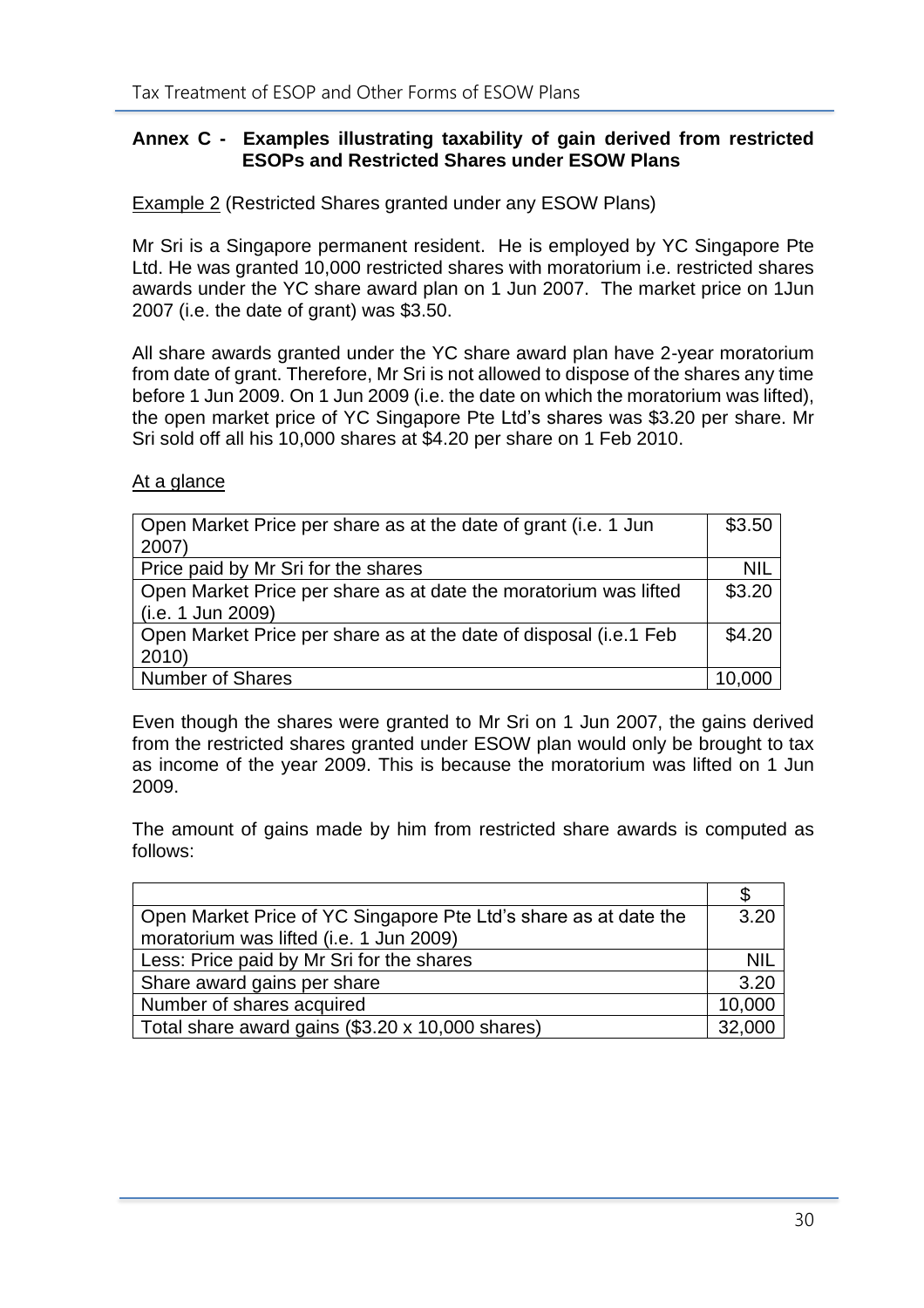Assume that Mr Sri is a tax resident of Singapore for YA 2010 and he only has salary of \$120,000 for the year 2009.

# **Mr Sri's Income Tax Computation Year of Assessment 2010**

|                                                                          | \$      |
|--------------------------------------------------------------------------|---------|
| Salary                                                                   | 120,000 |
| Gains from share awards (derived from Singapore)                         | 32,000  |
| Assessable Income                                                        | 152,000 |
| Less: Earned income relief (assume no other personal reliefs<br>claimed) | 1,000   |
| Chargeable income                                                        | 151,000 |
| Tax on first \$80,000                                                    | 4,300   |
| On the next \$71,000 @ 14%                                               | 9,940   |
| Tax payable                                                              | 14,240  |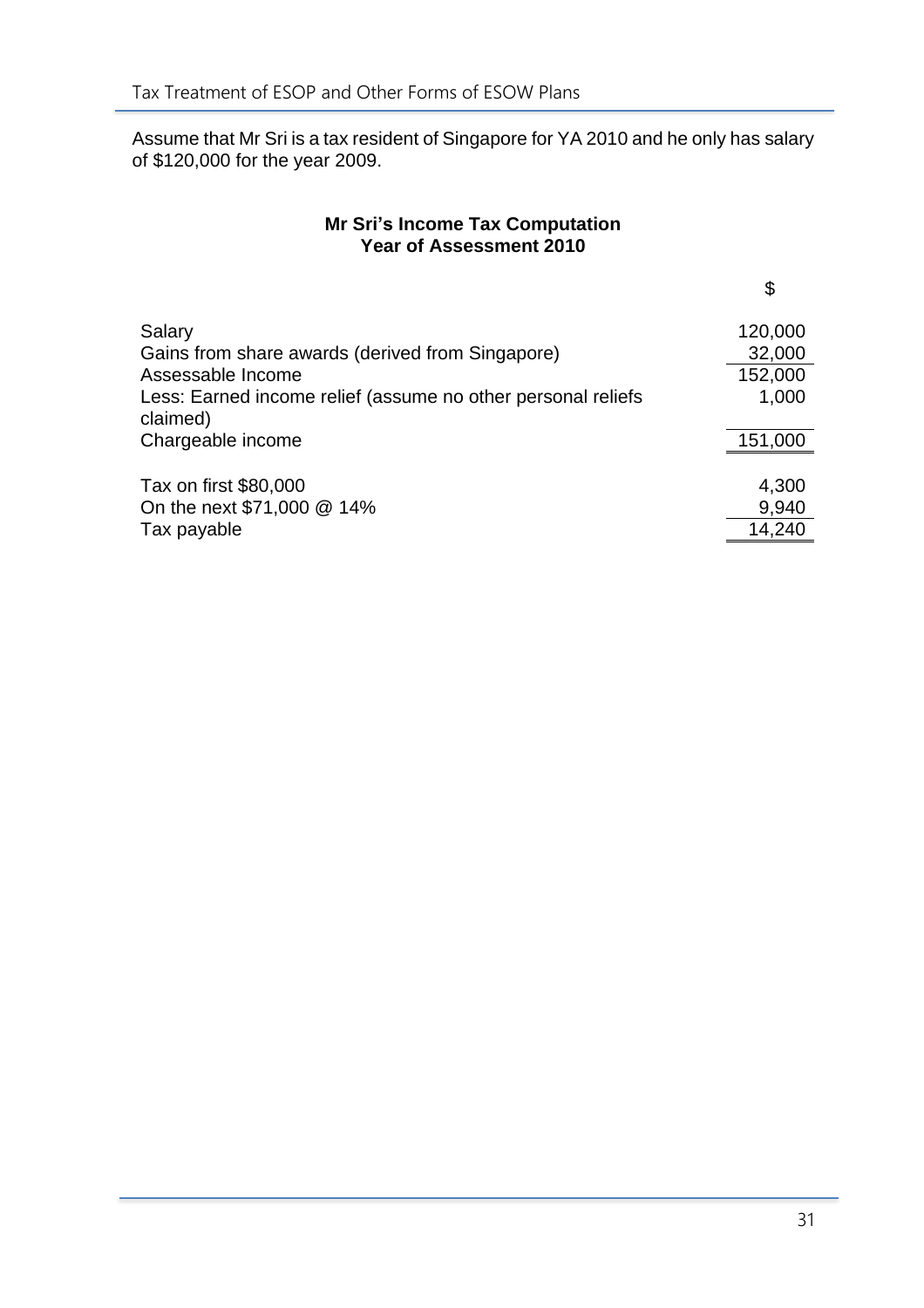# <span id="page-35-0"></span>**Annex D - Computation of Tax on ESOP Gains and Interest Charged on Deferred Tax**

# **Example 1:** Computation of tax applicable to ESOP gains

# **Tax computation for the Year of Assessment 2007**

| Income                                         | \$        | \$        |
|------------------------------------------------|-----------|-----------|
| <b>Salaries</b>                                |           | 110,000   |
| <b>ESOP</b> gains                              |           | 100,000   |
| Total income                                   |           | 210,000   |
| Less: Personal reliefs                         |           | 22,900    |
| Chargeable income                              |           | 187,100   |
| Tax payable on first \$160,000                 | 15,500.00 |           |
| Tax payable on balance $$27,100 \& 17\%$       | 4,607.00  | 20,107.00 |
| Less: Parenthood tax rebate (for second child) |           | 10,000.00 |
| Tax payable                                    |           | 10,107.00 |

# **Computation of tax on ESOP gains**

| Amount of ESOP gains |                                                    | \$100,000   |
|----------------------|----------------------------------------------------|-------------|
|                      | Tax on ESOP gains applying the marginal tax rates: |             |
| Tax payable on       | \$27,100 @ 17%                                     | \$4,607.00  |
|                      | \$72,900 @ 14%                                     | \$10,206.00 |
| Tax payable on       | \$100,000                                          | \$14,813.00 |

# *The amount of tax on ESOP gains deferred would be limited to \$10,107.00*.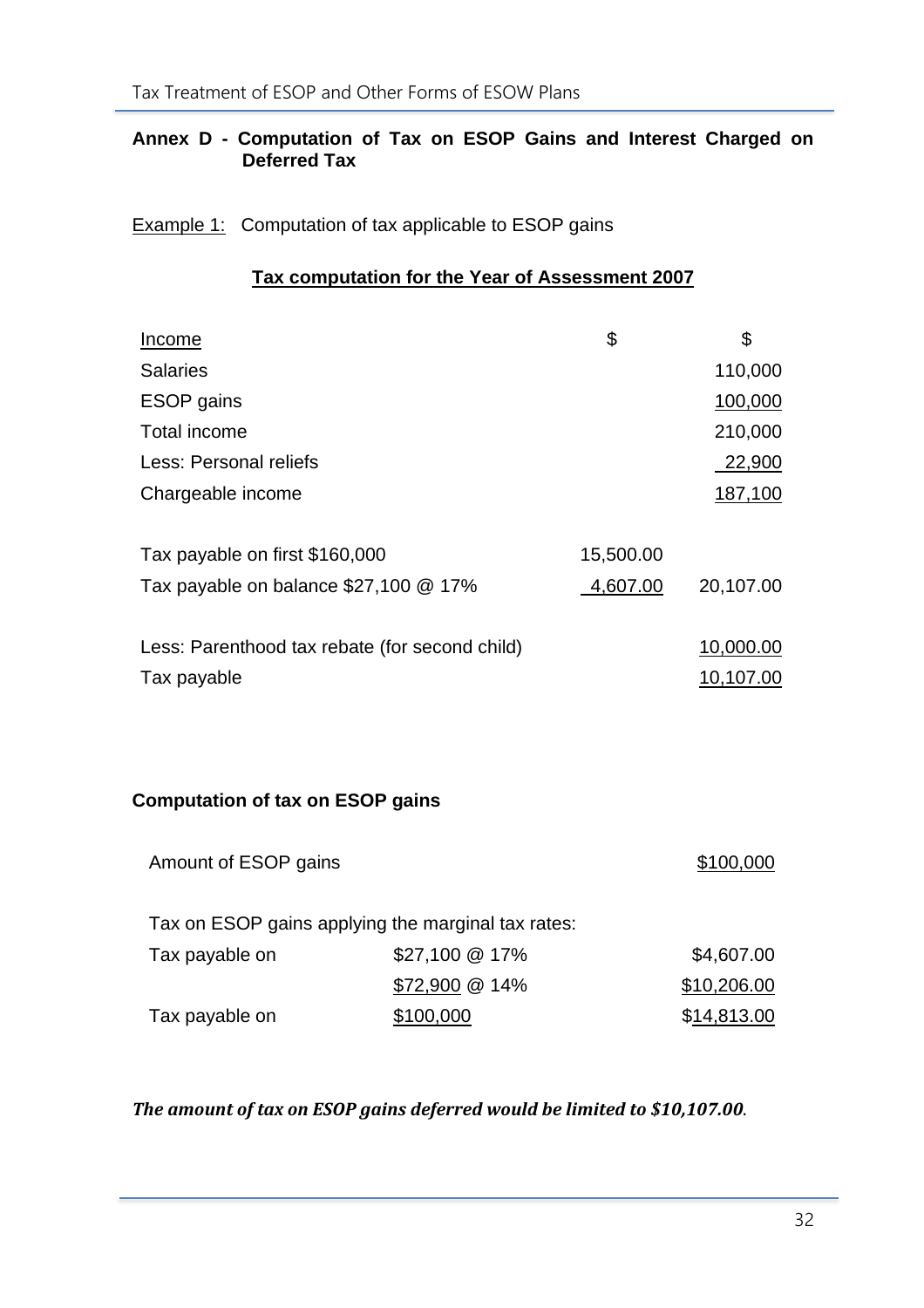# **Annex D - Computation of Tax on ESOP Gains and Interest Charged on Deferred Tax**

Example 2

Computation of the amount of tax on ESOP gains and interest charge

# **Original Assessment for the Year of Assessment 2007**

| Income                                   | \$        |
|------------------------------------------|-----------|
| <b>Salaries</b>                          | 110,000   |
| <b>ESOP</b> gains                        | 100,000   |
| Total income                             | 210,000   |
| Less: Personal reliefs                   | 22,900    |
| Chargeable income                        | 187,100   |
| Tax payable on first \$160,000           | 15,500.00 |
| Tax payable on balance $$27,100 \& 17\%$ | 4,607.00  |
| Tax payable                              | 20,107.00 |

# **Computation of tax on ESOP gains to be deferred**

(assuming taxpayer elects for the tax on the full amount of ESOP gains to be deferred)

| Amount of ESOP gains |                                                    | 100,000   |
|----------------------|----------------------------------------------------|-----------|
|                      | Tax on ESOP gains applying the marginal tax rates: |           |
| Tax payable on       | $$27,100 \& 17\%$                                  | 4,607.00  |
|                      | \$72,900 @ 14%                                     | 10,206.00 |
| Tax payable on       | \$100,000                                          | 14,813.00 |

#### *The amount of tax on ESOP gains deferred would be limited to \$14,813.00*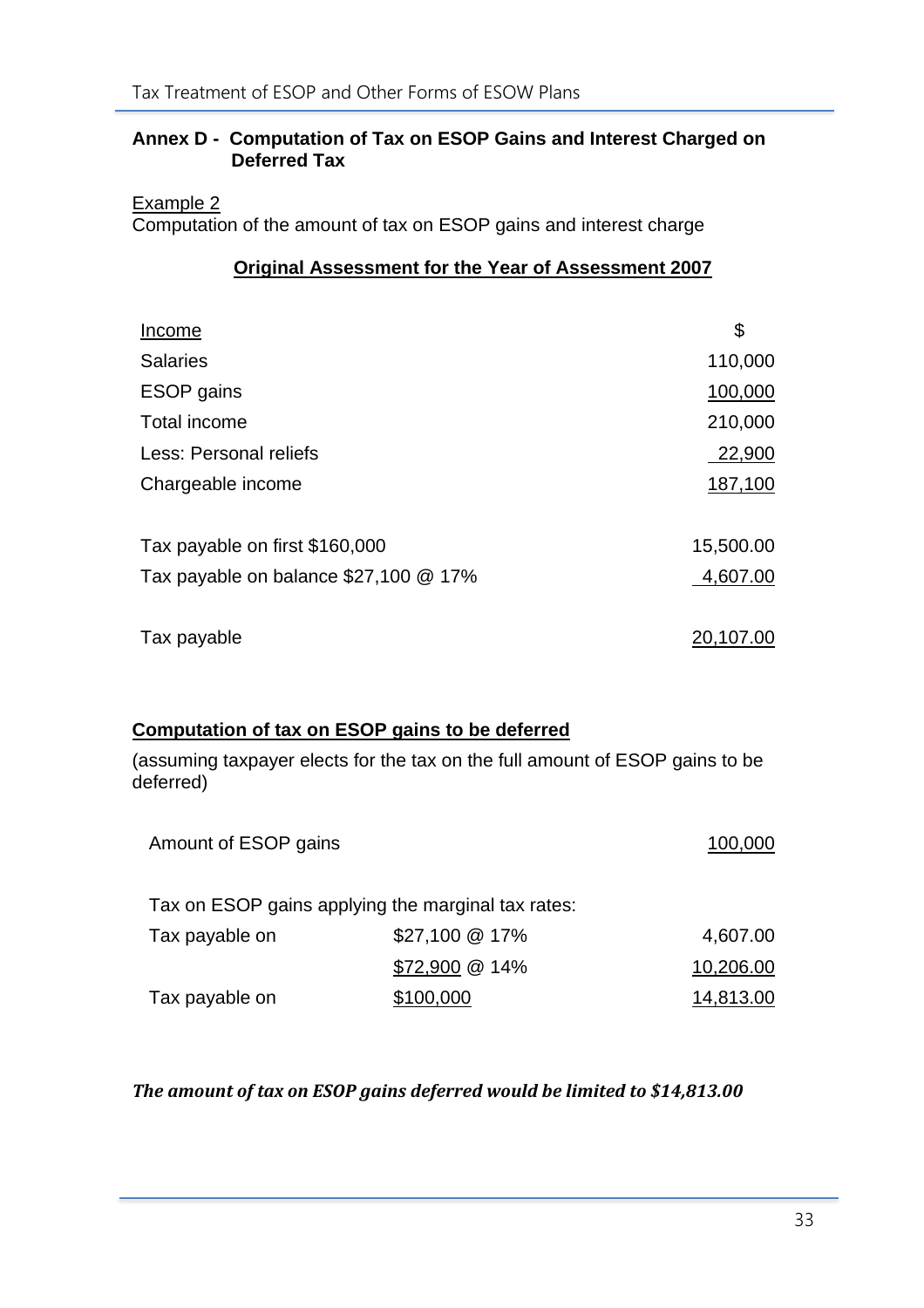# **Computation of interest charge**

Date of original assessment: 1 Jul 2007 (payment due on 31 Jul 2007)

Deferral period: Up to 31 Dec 2011

Average prime rate:

| 15 Apr 2007 | 5% |
|-------------|----|
| 15 Apr 2008 | 5% |
| 15 Apr 2009 | 5% |
| 15 Apr 2010 | 5% |
| 15 Apr 2011 | 5% |

Interest charge would be computed as follows:

| Total interest charge (payable on 31 Dec 2011) |                         | \$3,273.07 |
|------------------------------------------------|-------------------------|------------|
| 15 Apr 2011 - 31 Dec 2011                      | \$14,813 x 5% x 261/365 | \$529.62   |
| 15 Apr 2010 - 14 Apr 2011                      | $$14,813 \times 5\%$    | \$740.65   |
| 15 Apr 2009 - 14 Apr 2010                      | $$14,813 \times 5\%$    | \$740.65   |
| 15 Apr 2008 - 14 Apr 2009                      | $$14,813 \times 5\%$    | \$740.65   |
| 1 Aug 2007 <sup>*</sup> - 14 Apr 2008          | \$14,813 x 5% x 257/365 | \$521.50   |

*\**Interest charge starts to accrue after expiry of the 1-month period allowed for payment of tax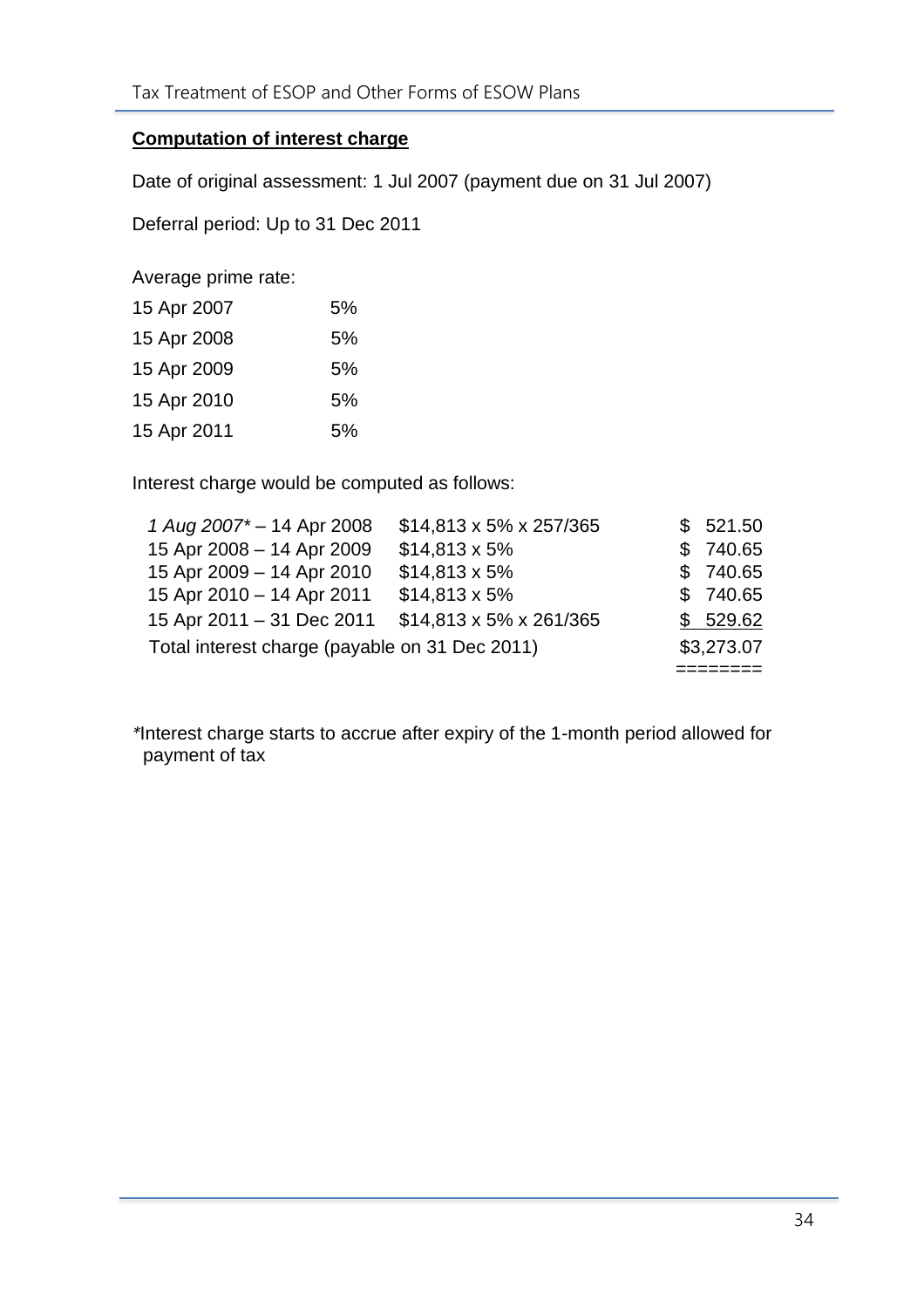# **Annex D - Computation of Tax on ESOP Gains and Interest Charged on Deferred Tax**

# Example 3

Computation of revised amount of tax on ESOP gains and interest charge arising from the making of an additional assessment subsequent to the original assessment in Example 2

# Additional Assessment for the Year of Assessment 2007

| <b>Income</b>                                                                    | \$             |
|----------------------------------------------------------------------------------|----------------|
| <b>Salaries</b>                                                                  | 110,000        |
| Director's fee                                                                   | 10,000         |
| <b>ESOP</b> gains                                                                | 100,000        |
| Total income                                                                     | 220,000        |
| Less: Personal reliefs                                                           | 22,900         |
| Chargeable income                                                                | <u>197,100</u> |
| Tax payable on first \$160,000                                                   | 15,500.00      |
| Tax payable on balance \$37,100 @ 17%                                            | 6,307.00       |
| Tax payable                                                                      | 21,807.00      |
| Less: Tax previously assessed                                                    | 20,107.00      |
| Additional tax payable                                                           | 1,700.00       |
| Less: Additional amount of tax on ESOP gains<br>deferred (see computation below) | 300.00         |
| Additional tax payable under normal<br>arrangement                               | 1,400.00       |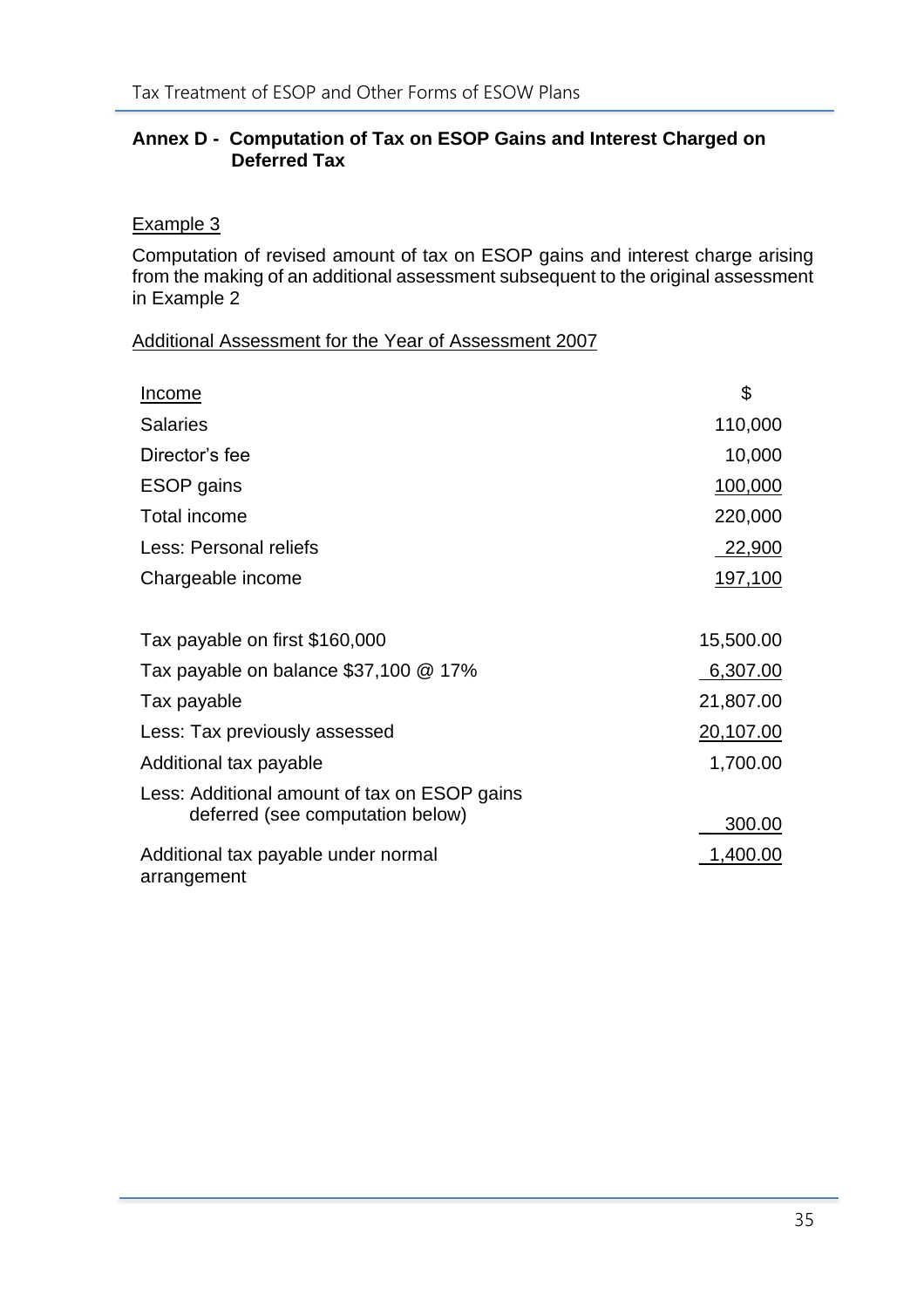# **Revised computation of tax on ESOP gains to be deferred**

| Amount of ESOP gains |                                                                                            | \$100,000                 |
|----------------------|--------------------------------------------------------------------------------------------|---------------------------|
|                      | Tax on ESOP gains applying the marginal tax rates:                                         |                           |
| Tax payable on       | $$37,100@17\%$                                                                             | \$6,307.00                |
| Tax payable on       | $$62,900@14\%$<br>\$100,000                                                                | \$8,806.00<br>\$15,113.00 |
|                      | Less: tax on ESOP gains originally deferred<br>Additional tax on ESOP gains to be deferred | \$14,813.00<br>300.00     |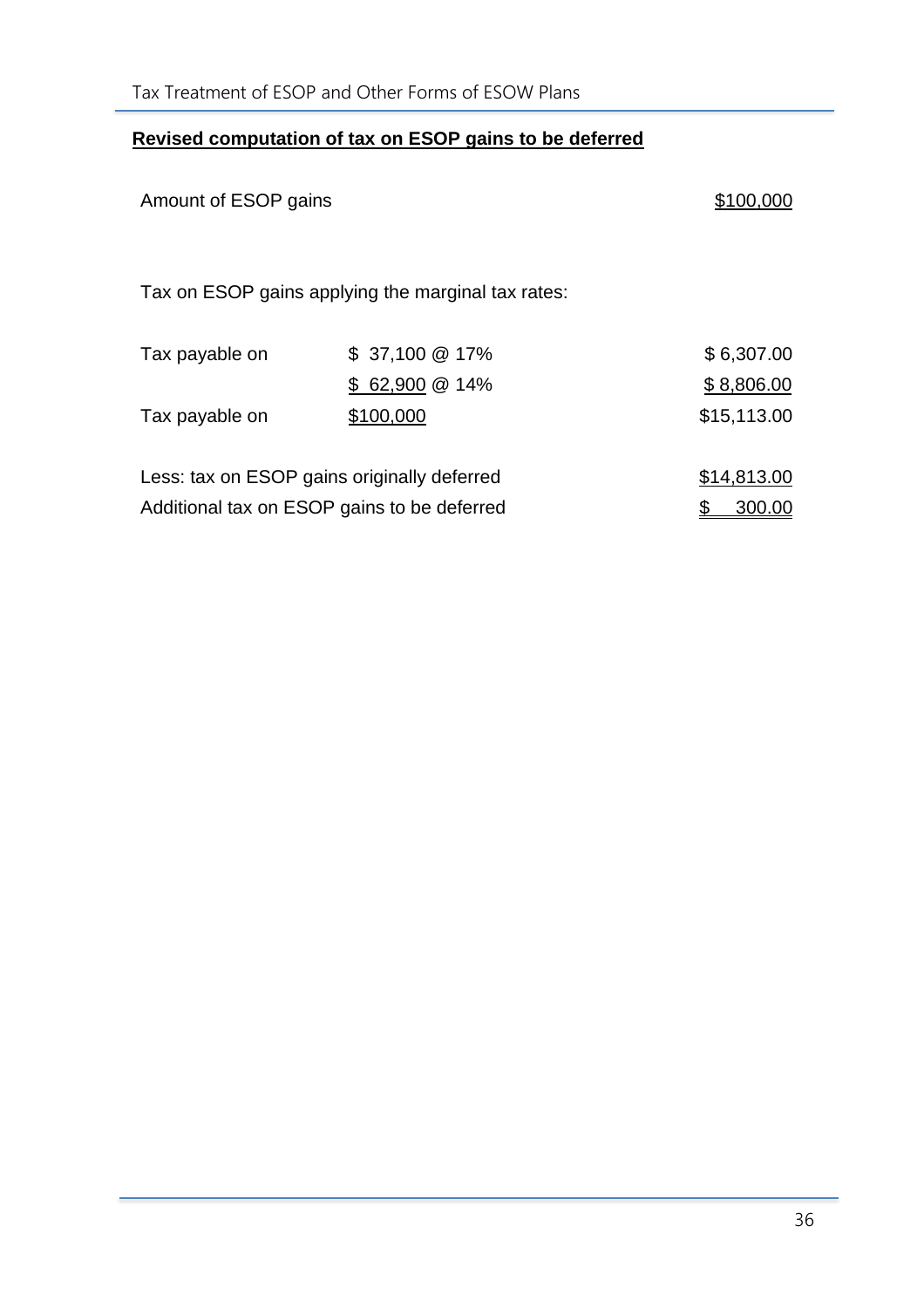# **Computation of interest charge**

| Date of original assessment:<br>Date of additional assessment: |    | 1 Jul 2007 (payment due on 31 Jul 2007)<br>1 Oct 2007 (payment due on 31 Oct 2007) |
|----------------------------------------------------------------|----|------------------------------------------------------------------------------------|
| Deferral period:                                               |    | Up to 31 Dec 2011                                                                  |
| Average prime rate:                                            |    |                                                                                    |
| 15 Apr 2007                                                    | 5% |                                                                                    |
| 15 Apr 2008                                                    | 5% |                                                                                    |
| 15 Apr 2009                                                    | 5% |                                                                                    |
| 15 Apr 2010                                                    | 5% |                                                                                    |
| 15 Apr 2011                                                    | 5% |                                                                                    |
|                                                                |    |                                                                                    |

Interest charge would be computed as follows:

| 1 Aug 2007 <sup>*</sup> - 31 Oct 2007          | \$14,813 x 5% x 92/365              | \$186.68 |
|------------------------------------------------|-------------------------------------|----------|
| 1 Nov 2007* - 14 Apr 2008                      | $$15,113 \times 5\% \times 165/365$ | \$341.60 |
| 15 Apr 2008 - 14 Apr 2009                      | $$15,113 \times 5\%$                | \$755.65 |
| 15 Apr 2009 - 14 Apr 2010                      | $$15,113 \times 5\%$                | \$755.65 |
| 15 Apr 2010 - 14 Apr 2011                      | $$15,113 \times 5\%$                | \$755.65 |
| 15 Apr 2011 - 31 Dec 2011                      | \$15,113 x 5% x 261/365             | \$540.34 |
| Total interest charge (payable on 31 Dec 2011) | \$3,335.57                          |          |
|                                                |                                     |          |

\* Interest charge for additional amount of tax deferred will start to accrue after expiry of the 1-month period allowed for payment of the additional tax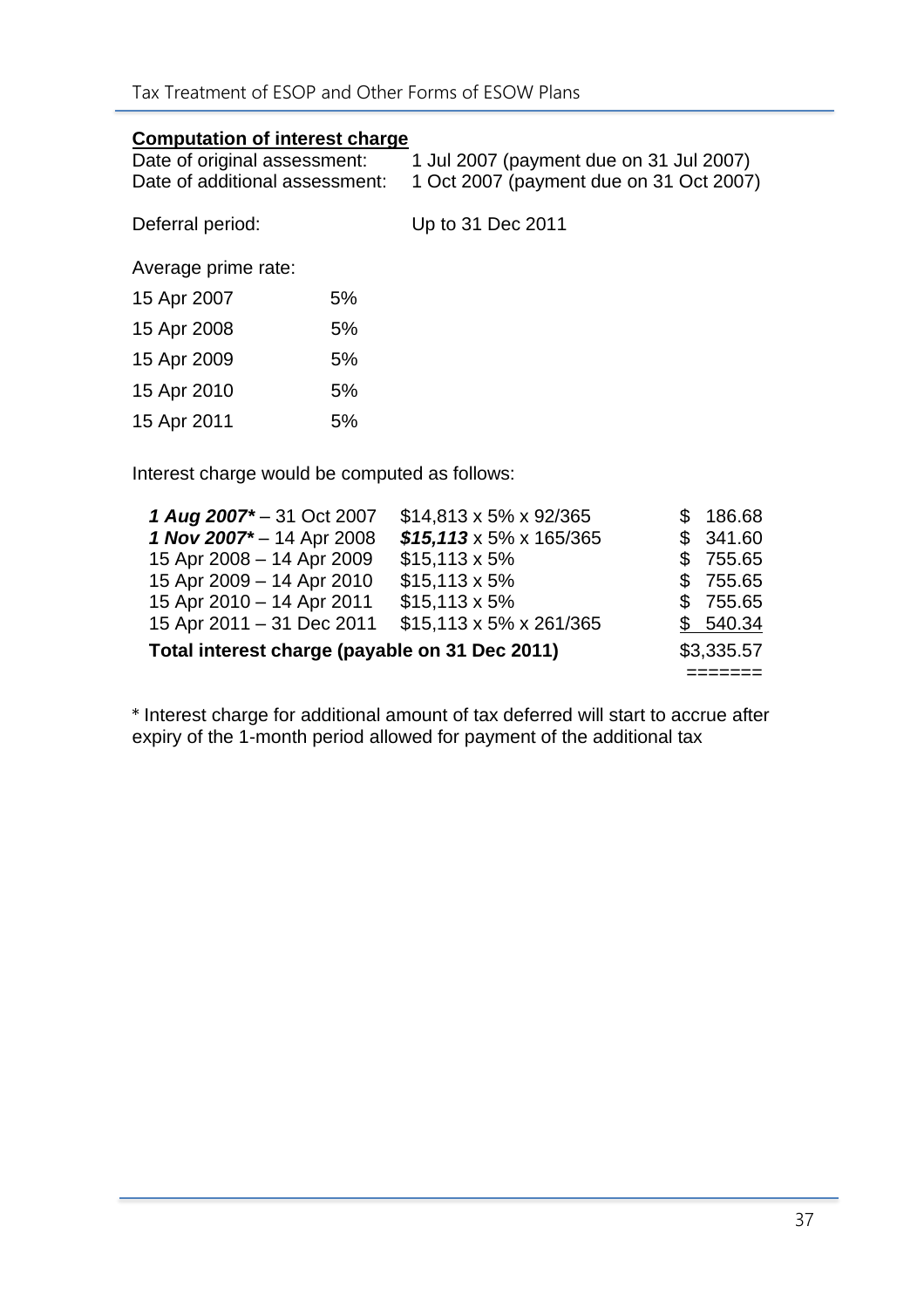# **Annex D - Computation of Tax on ESOP Gains and Interest Charged on Deferred Tax**

Example 4

Computation of revised amount of tax on ESOP gains and interest charge arising from the making of an amended assessment subsequent to the original assessment in Example 2

Amended Assessment for the Year of Assessment 2007

| Income                                | \$         |
|---------------------------------------|------------|
| <b>Salaries</b>                       | 70,000     |
| <b>ESOP</b> gains                     | 100,000    |
| Total income                          | 170,000    |
| Less: Personal reliefs                | 22,900     |
| Chargeable income                     | 147,100    |
| Tax payable on first \$80,000         | 4,300.00   |
| Tax payable on balance \$67,100 @ 14% | 9,394.00   |
| Tax payable                           | 13,694.00  |
| Less: Tax previously assessed         | 20,107.00  |
| Amount of tax to be discharged        | (6,413.00) |

*#Assuming that the taxpayer has paid up the original amount of tax not under deferral, i.e. \$5,294 (\$20,107 - \$14,813), the amount of tax to be refunded to the taxpayer arising from the amendment would be \$5,294 – (\$13,694 – 12,190.50) = \$3,790.50.*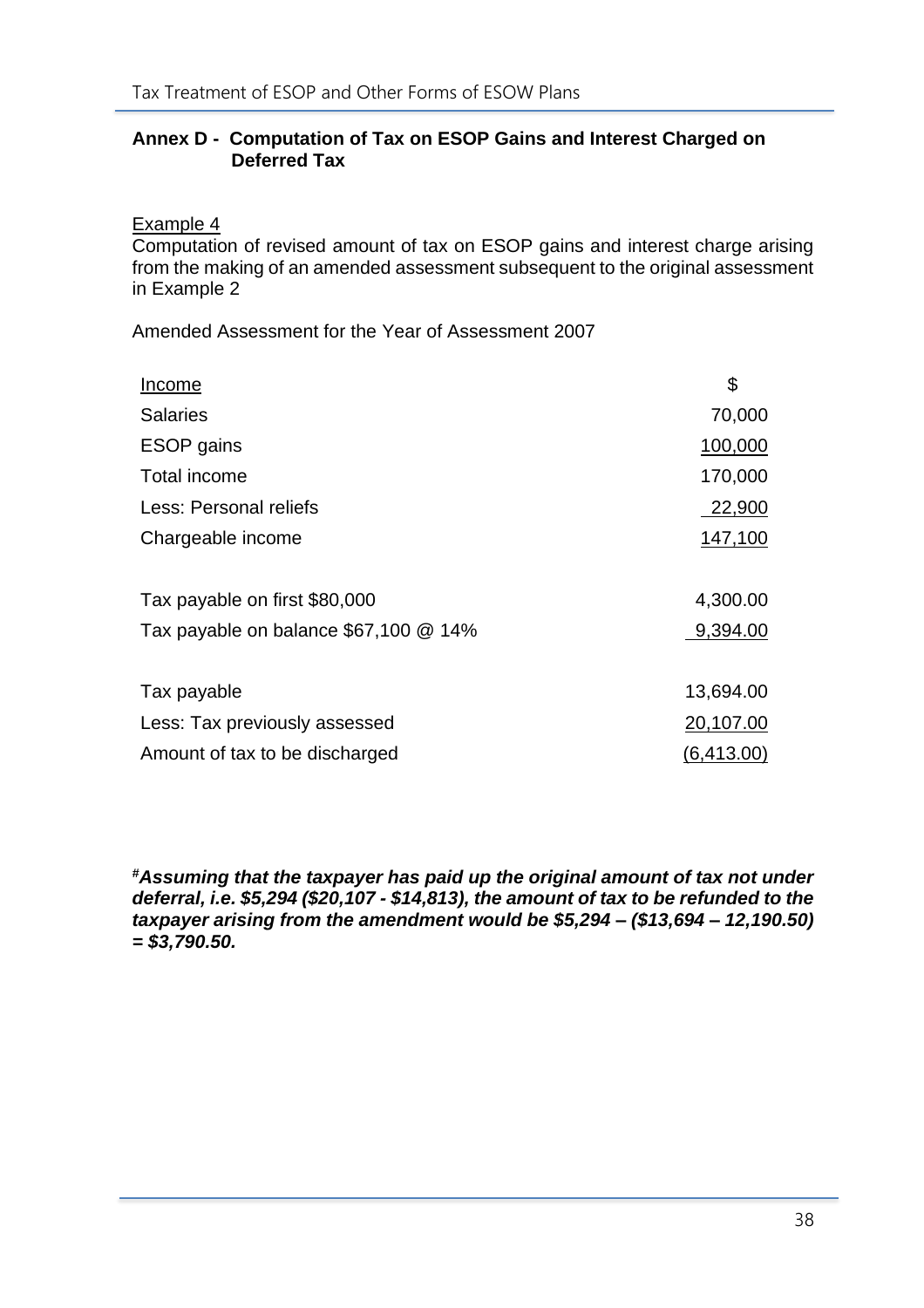# **Revised computation of tax on ESOP gains to be deferred**

| Amount of ESOP gains |                                                    | \$100,000   |
|----------------------|----------------------------------------------------|-------------|
|                      | Tax on ESOP gains applying the marginal tax rates: |             |
| Tax payable on       | \$67,100 @ 14%                                     | \$9,394.00  |
|                      | $$32,900 \ @ \ 8.5\%$                              | \$2,796.50  |
| Tax payable on       | \$100,000                                          | \$12,190.50 |
|                      | Revised amount of tax on ESOP gains to be deferred | \$12,190.50 |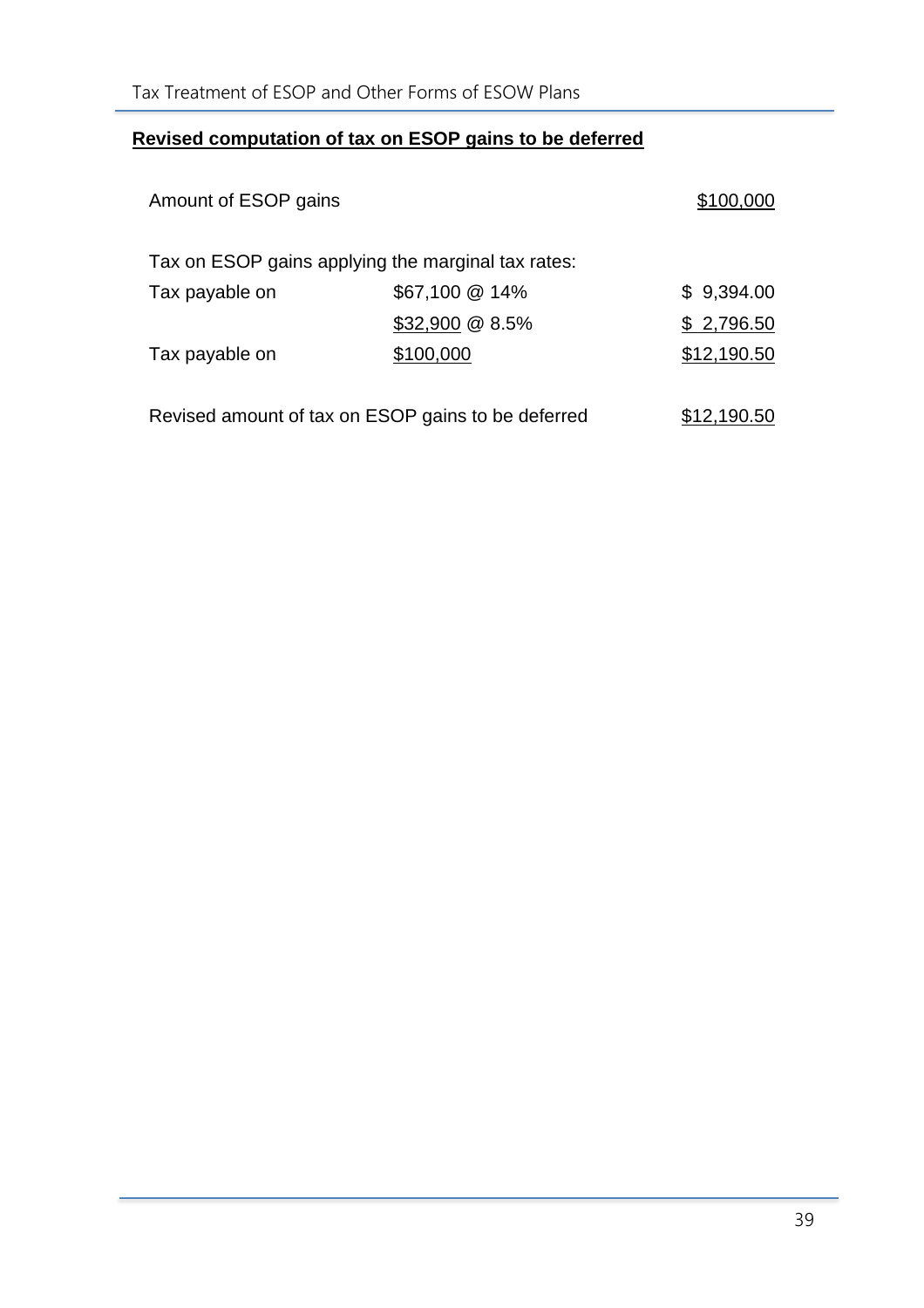# **Computation of interest charge**

| 1 Jul 2007 (payment due on 31 Jul 2007)<br>Date of original assessment:<br>1 Oct 2007 (payment due on 31 Oct 2007)<br>Date of amended assessment: |    |                                        |    |               |
|---------------------------------------------------------------------------------------------------------------------------------------------------|----|----------------------------------------|----|---------------|
| Deferral period:                                                                                                                                  |    | Up to 31 Dec 2011                      |    |               |
| Average prime rate:                                                                                                                               |    |                                        |    |               |
| 15 Apr 2007                                                                                                                                       | 5% |                                        |    |               |
| 15 Apr 2008                                                                                                                                       | 5% |                                        |    |               |
| 15 Apr 2009                                                                                                                                       | 5% |                                        |    |               |
| 15 Apr 2010                                                                                                                                       | 5% |                                        |    |               |
| 15 Apr 2011                                                                                                                                       | 5% |                                        |    |               |
| Interest charge would be computed as follows:                                                                                                     |    |                                        |    |               |
| 1 Aug 2007 <sup>*</sup> – 14 Apr 2008                                                                                                             |    | $$12,190.50 \times 5\% \times 257/365$ | \$ | 429.17        |
| 15 Apr 2008 - 14 Apr 2009                                                                                                                         |    | $$12,190.50 \times 5\%$                | \$ | 609.53        |
| 15 Apr 2009 – 14 Apr 2010                                                                                                                         |    | $$12,190.50 \times 5\%$                | \$ | 609.53        |
| 15 Apr 2010 – 14 Apr 2011                                                                                                                         |    | $$12,190.50 \times 5\%$                | \$ | 609.53        |
| 15 Apr 2011 - 31 Dec 2011                                                                                                                         |    | \$12,190.50 x 5%x 261/365              | \$ | <u>435.85</u> |
| Total interest charge (payable on 31 Dec 2011)                                                                                                    |    |                                        |    | \$2,693.61    |

\* Where the tax deferred on ESOP gains is reduced as a result of an amended assessment, the interest charge will be computed based on the reduced amount of tax deferred over the period of deferral commencing from the date of the first deferral.

=======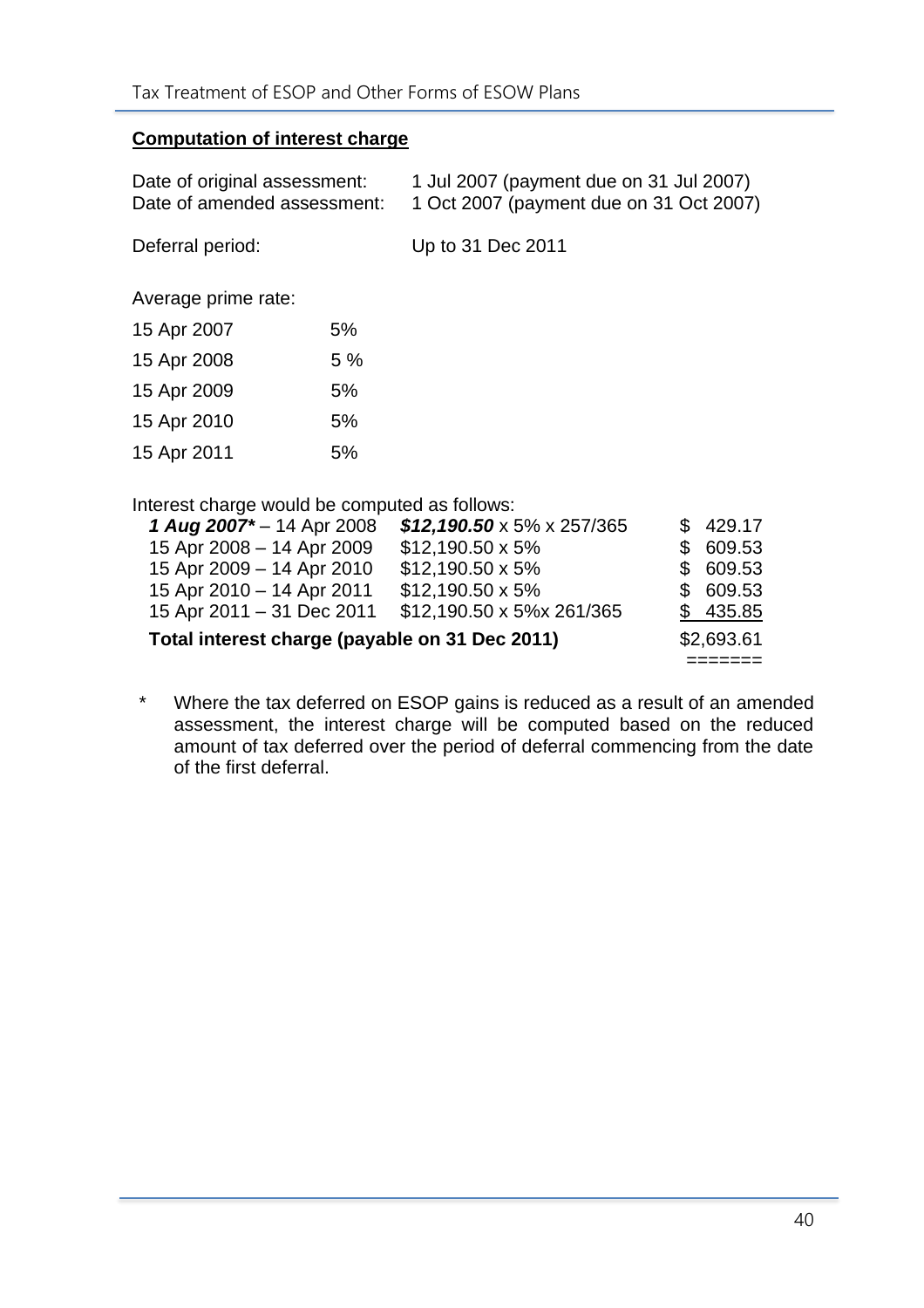# **Annex D - Computation of Tax on ESOP Gains and Interest Charged on Deferred Tax**

#### Example 5

Computation of interest charged on the amount of tax deferred due for payment

#### **Computation of the interest charge**

Taxpayer has applied to defer the tax on ESOP gains of \$10,000 for YA 2007, assessed on 1 Jul 2007, for 5 years. In other words, payment of the tax of \$10,000 will become due on 31 Dec 2011.

Assume the average prime rate on

| 15 Apr 2007 is | 5%  |
|----------------|-----|
| 15 Apr 2008 is | 5%  |
| 15 Apr 2009 is | .5% |
| 15 Apr 2010 is | 5%  |
| 15 Apr 2011 is | 5%  |

The interest charge on the deferment of the payment of tax of \$10,000 to 31 Dec 2011 will be computed as follows:

Interest payable:

| Total interest payable     |                         | \$2,209.58 |
|----------------------------|-------------------------|------------|
| 15 Apr 2011 to 31 Dec 2011 | \$10,000 x 5% x 261/365 | \$357.53   |
| 15 Apr 2010 to 14 Apr 2011 | $$10,000 \times 5\%$    | \$500.00   |
| 15 Apr 2009 to 14 Apr 2010 | \$10,000 x 5%           | \$500.00   |
| 15 Apr 2008 to 14 Apr 2009 | \$10,000 x 5%           | \$500.00   |
| 1 Aug 2007 to 14 Apr 2008  | \$10,000 x 5% x 257/365 | \$352.05   |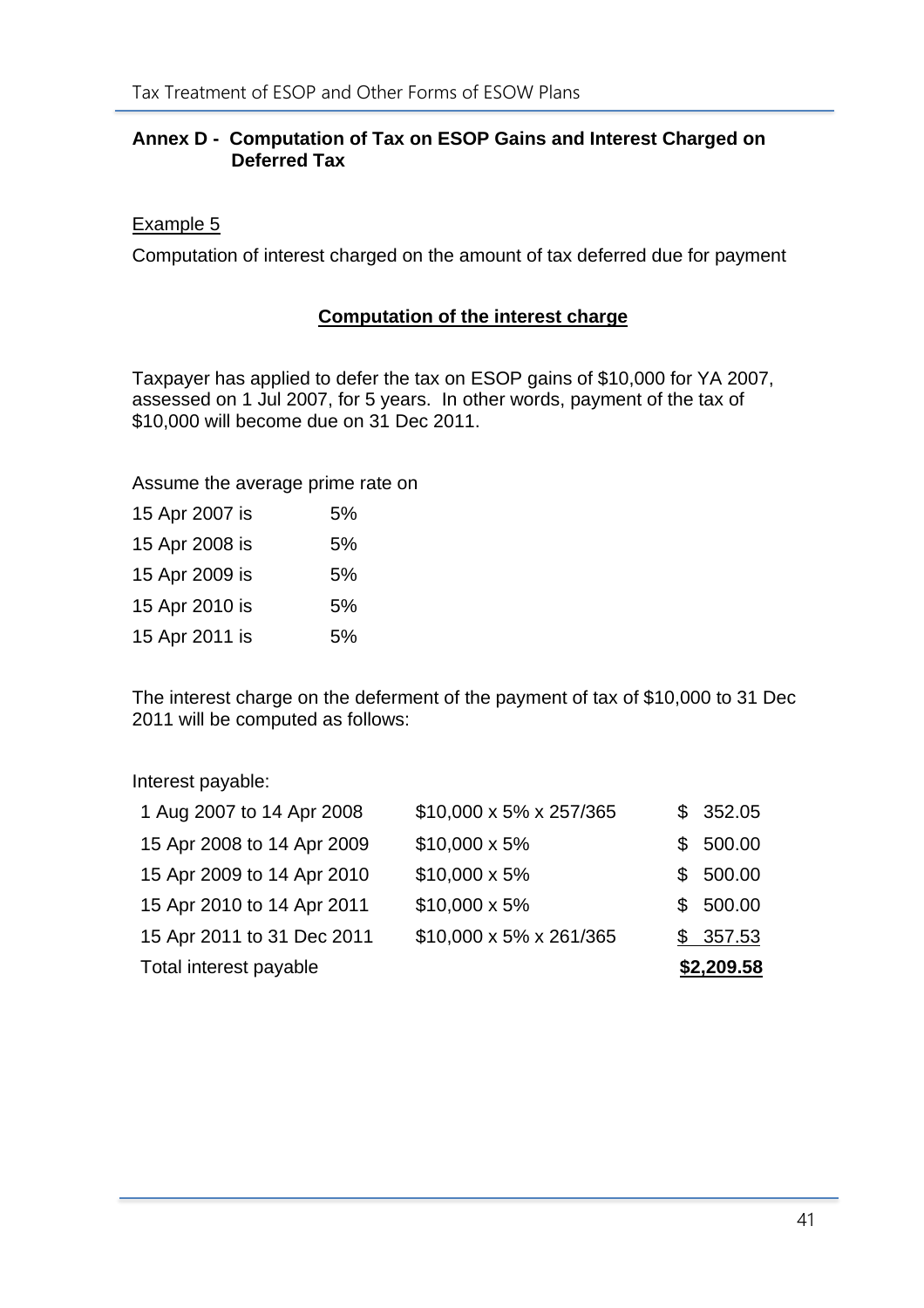# **Annex D - Computation of Tax on ESOP Gains and Interest Charged on Deferred Tax**

#### Example 6

Assuming that the taxpayer in Example 5 made partial repayments on the following dates:

| 14 Apr 2008 | \$6,000  |
|-------------|----------|
| 31 Dec 2008 | \$2,000  |
| 14 Apr 2010 | \$2,000  |
|             | \$10,000 |

The interest charge on the deferment of the payment of tax of \$10,000 will be computed and payable on 14 Apr 2010 as follows:

# Interest payable:

| Total interest payable     |                                               | \$623.55 |
|----------------------------|-----------------------------------------------|----------|
| 15 Apr 2009 to 14 Apr 2010 | $$2,000 \times 5\%$                           | \$100.00 |
| 1 Jan 2009 to 14 Apr 2009  | $$(4,000 - 2,000) \times 5\% \times 104/365)$ | \$28.49  |
| 15 Apr 2008 to 31 Dec 2008 | $$(10,000-6,000) \times 5\% \times 261/365)$  | \$143.01 |
| 1 Aug 2007 to 14 Apr 2008  | \$10,000 x 5% x 257/365                       | \$352.05 |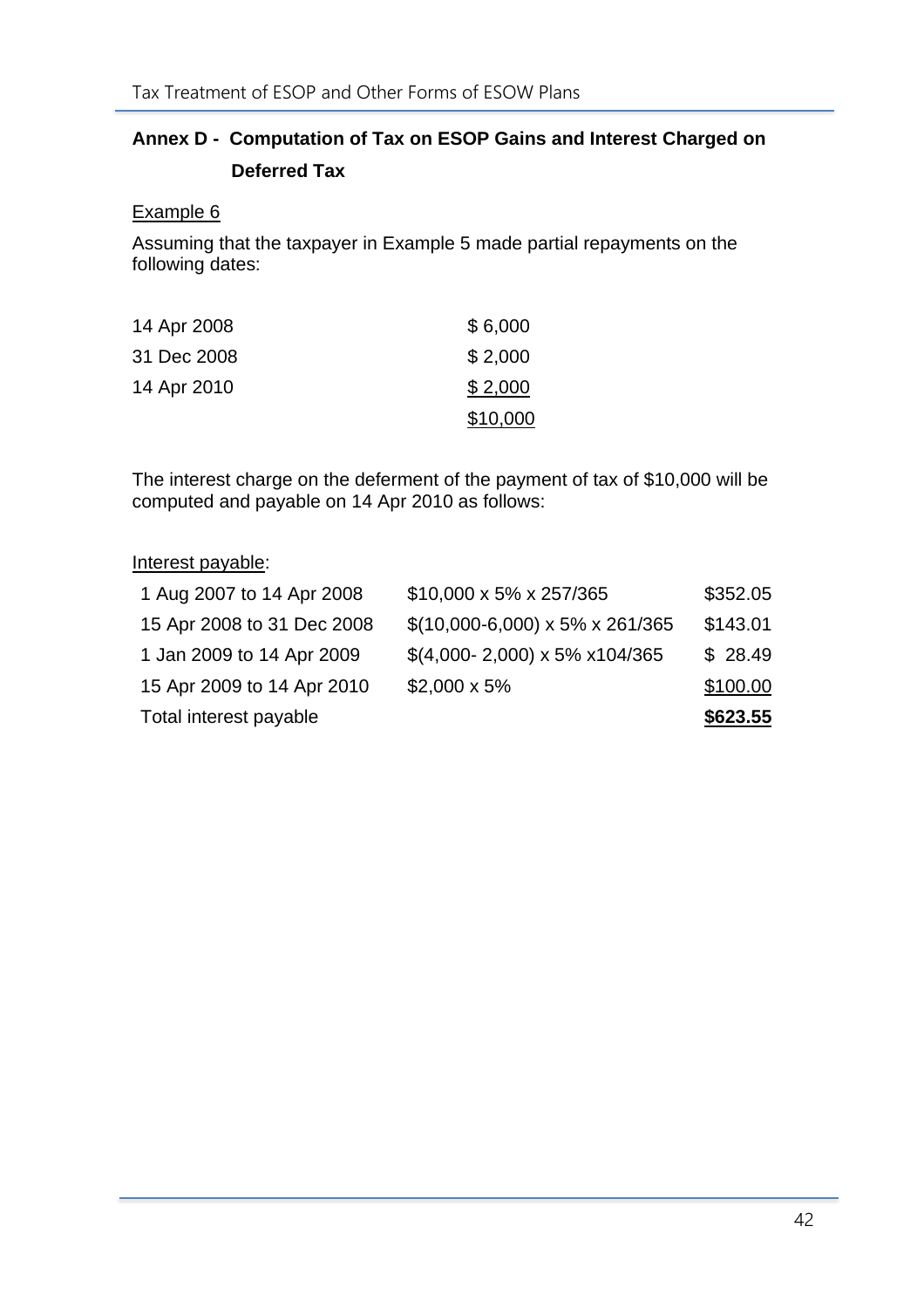# <span id="page-46-0"></span>**Annex E - Application of "Deemed Exercise Rule"**

#### Example 1

Mr Greg is an American. He was employed by TK Singapore Ltd. He exercised employment in Singapore from 1 Nov 2008 to 30 Sep 2010. During his employment in Singapore, he was granted ESOPs on 1 Sep 2009 by his employer.

TK Singapore Ltd sought tax clearance for Mr Greg on 2 Sep 2010. A Form IR21 was submitted to IRAS showing employment income of \$200,000. Mr Greg has unexercised ESOPs of 50,000 shares as at 2 Sep 2010. The exercise price was \$1 per share. The open market price of the share was \$1.50 on 30 Aug 2010 (one month before the date of cessation of employment).

Under the "deemed exercise rule", the ESOPs granted to Mr Greg are deemed to be exercised on 30 Aug 2010 (one month before the date of cessation of employment) and the ESOP gains are computed as follows:

| Open market price of TK shares as at 30 Aug 2010 (A)   | 1.50        |
|--------------------------------------------------------|-------------|
| Less: Exercise Price (B)                               | 1.00        |
| "Deemed" ESOP gains per share (derived from Singapore) | 0.50<br>\$. |
| $= (A - B)$                                            |             |
| Number of shares                                       | 50,000      |
| Total "deemed" ESOP gains (derived from Singapore)     | \$25,000    |
| $=$ \$0.50 x 50,000                                    |             |

Assuming that Mr Grey has no other income in 2010.

#### **Mr Greg's Income Tax Computation Year of Assessment 2011**

| <b>Employment income</b><br>"Deemed" ESOP gains                                               | \$<br>200,000<br>25,000 |
|-----------------------------------------------------------------------------------------------|-------------------------|
| Assessable Income<br>Less: Earned income relief (assume no other personal<br>reliefs claimed) | 225,000<br>1,000        |
| Chargeable income                                                                             | 224,000                 |
| Tax on first \$160,000<br>On the next \$64,000 @ 17%                                          | 15,500<br>10,880        |
| Less: Tax rebate                                                                              | 26,380<br>2,000         |
| Tax payable                                                                                   | 24,380                  |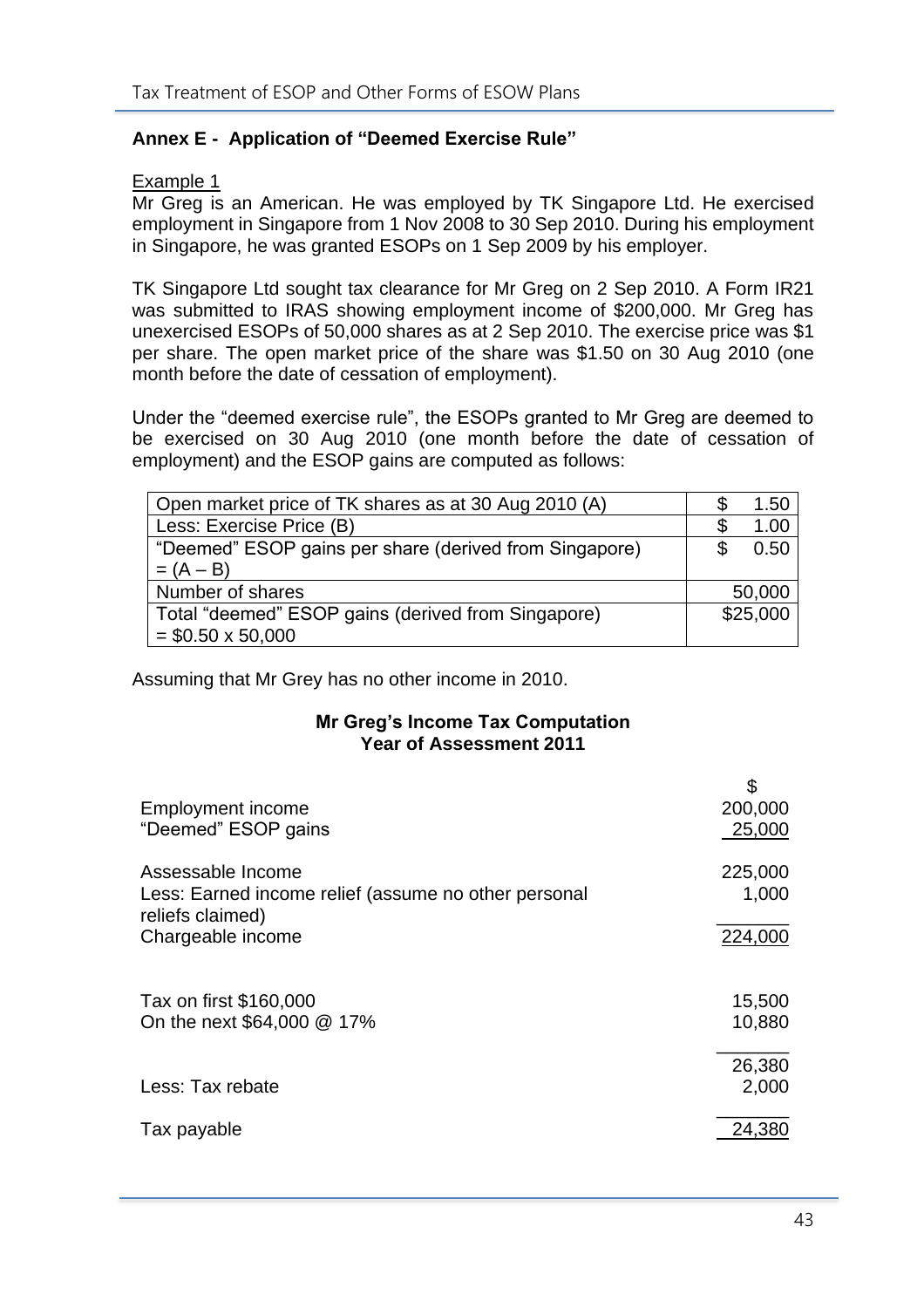# **Annex E - Application of "Deemed Exercise Rule"**

# Example 2

Same information as in example 1 except that Mr Greg was granted ESOPs by TK Singapore Ltd only on 15 Sep 2010 instead of 1 Sep 2009.

Under the "deemed exercise rule" (see paragraph 14), the ESOPs granted to Mr Greg are deemed to be exercised on 15 Sep 2010 (the later of the date of grant of ESOP or one month before the date of cessation of employment). Assuming that the open market price of TK shares as at 15 Sep 2010 was \$1.20, the ESOP gains are computed as follows:

| Open market price of TK shares as at 15 Sep 2010 (A) | 1.20     |
|------------------------------------------------------|----------|
| Less: Exercise Price (B)                             | 1.00     |
| "Deemed" ESOP gains per share = $(A - B)$            | 0.20     |
| Number of shares                                     | 50,000   |
| Total "deemed" ESOP gains = $$0.20 \times 50,000$    | \$10,000 |

Assuming that Mr Greg has no other income in 2010.

#### **Mr Greg's Income Tax Computation Year of Assessment 2011**

|                                                                                               | \$                |
|-----------------------------------------------------------------------------------------------|-------------------|
| Employment income<br>"Deemed" ESOP gains                                                      | 200,000<br>10,000 |
| Assessable Income<br>Less: Earned income relief (assume no other personal<br>reliefs claimed) | 210,000<br>1,000  |
| Chargeable income                                                                             | 209,000           |
| Tax on first \$160,000<br>On the next \$49,000 @ 17%                                          | 15,500<br>8,330   |
| Less: Tax rebate                                                                              | 23,830<br>2,000   |
| Tax payable                                                                                   | 21.830            |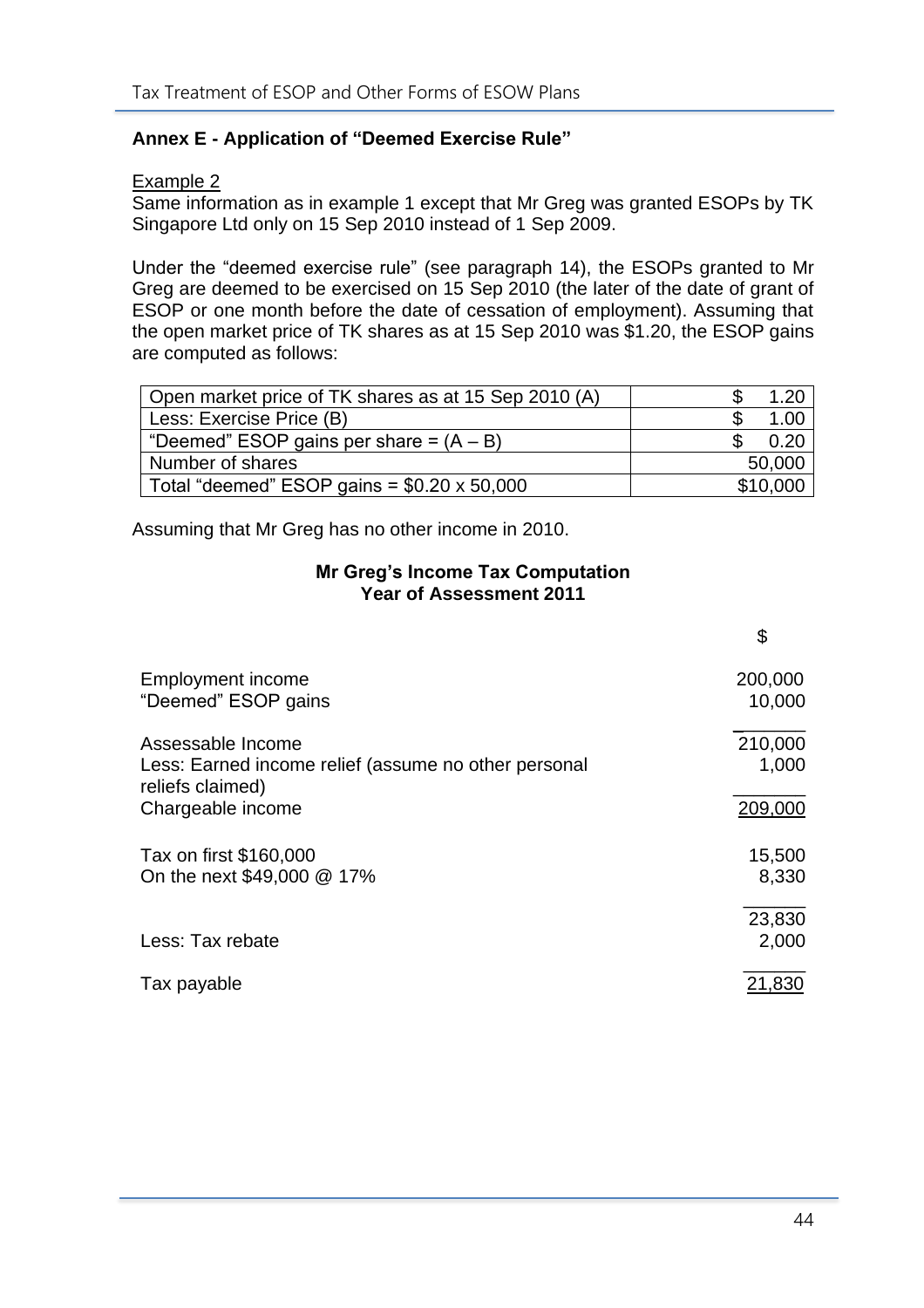# <span id="page-48-0"></span>**Annex F - List of Acceptable Indices**

Australia – S&P /ASX 200 Index or the All-Ordinaries Index

Belgium – Bel-20

- Britain Financial Times Stock Exchange (FTSE) 100
- Canada Toronto 300 Composite
- China Shanghai Stock Exchange Composite Index
- Denmark Copenhagen Stock Exchange Index (KFX)
- France Paris CAC 40
- Finland Helsinki Stock Exchange Index (HEX 20)
- Germany Frankfurt Xetra DAX
- Hong Kong Hang Seng Index
- India Bombay Sensex
- Ireland- Ireland Stock Market Index
- Israel Tel Aviv 25
- Italy Milan MIBtel
- Japan Nikkei 225
- Netherlands Amsterdam AEX
- Norway Oslo Stock Exchange Index
- South Africa Johannesburg All-Share
- South Korea KOSPI 200
- Spain IBEX 35
- Sweden SX All-Share
- Switzerland Zurich Swiss Market
- Taiwan Taiwan Weighted Index
- USA Dow Jones Industrial Average, NASDAQ or Standard & Poors (S&P) 500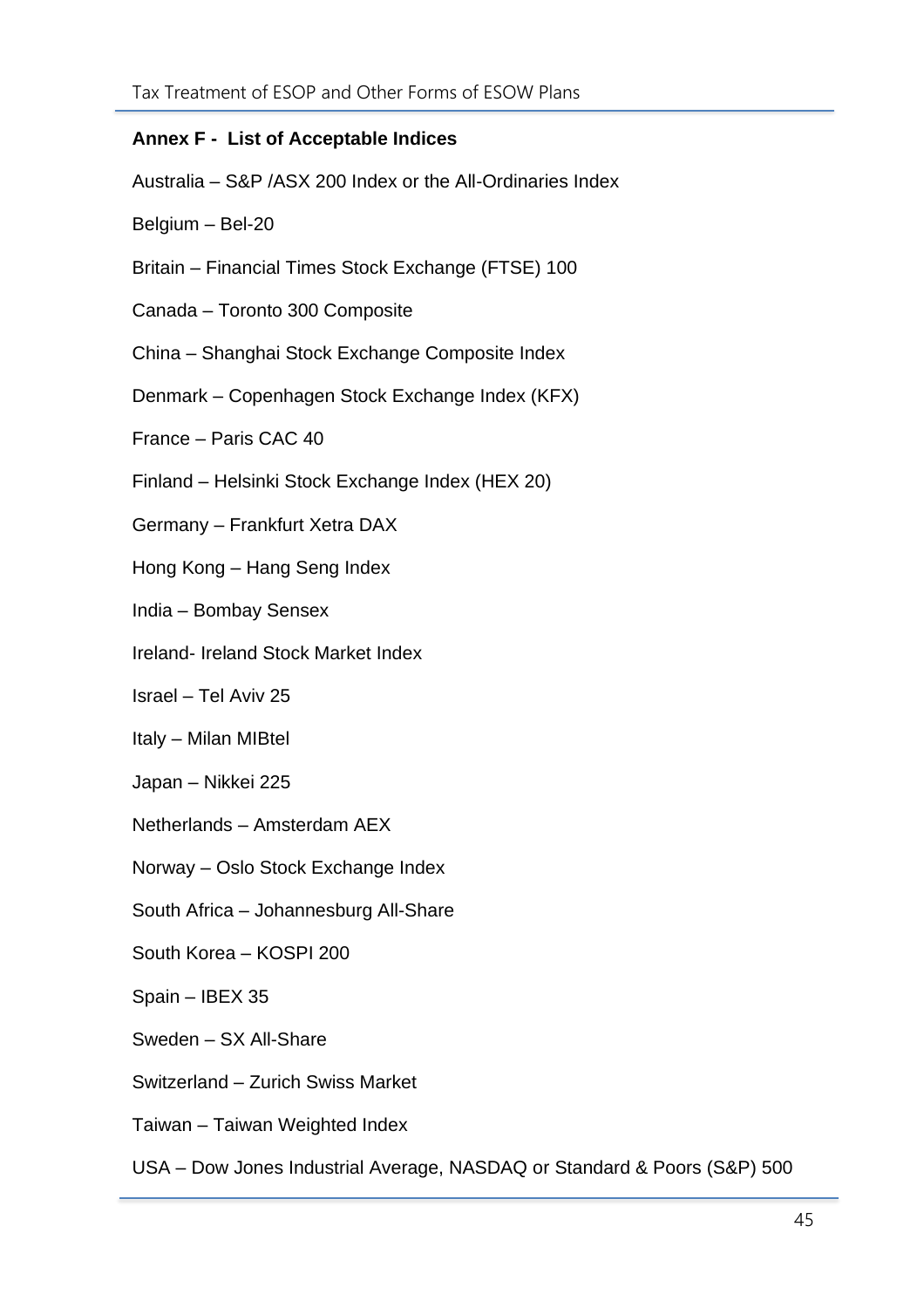#### <span id="page-49-0"></span>**Annex G - Specimen**

# **Letter of Undertaking for Employers Who Would Like To Opt for The Tracking Option**

To: The Comptroller of Income Tax 55 Newton Road Revenue House Singapore 307987

#### **GUARANTEE AND UNDERTAKING TO TRACK GAINS FROM EXERCISE OR VESTING OR LIFTING OF RESTRICTION OF EMPLOYEE STOCK OPTION (ESOP) PLANS AND SHARES UNDER OTHER FORMS OF EMPLOYEE SHARE OWNERSHIP (ESOW) PLANS**

IN CONSIDERATION of you acceding to our request not to apply the "deemed exercise" rule under section 10(7) of the Income Tax Act 1947, in exercise of your discretion under section 10(7B), to employee stock option (ESOP) plans or shares under other forms of employee share ownership (ESOW) plans (as the case may be) granted on (date)<sup>\*</sup>, and listed in the annex attached hereto (see Annex H), to (name of employee) of (address of employee) (Taxpayer identification no.  $\Box$ ) upon his departure from Singapore.

NOW WE (name of employer) of (registered address) AGREE WITH YOU as follows:

- 1 We undertake to
	- a) track the gains from the exercise of the said ESOPs or lifting of restriction on the shares acquired under the said ESOP or the vesting of or lifting of restriction on the said shares under the ESOW plans (as the case may be) whether the said (name of employee) remains in our employment or otherwise;
	- b) make a report annually by 31 January of each year as to whether the said ESOPs or the said shares under the ESOW plans (as the case may be) have been exercise/vested/or are no longer subject to restriction and such gains accrued to the said (name of employee);
	- c) report the amount of any gains to you within thirty (30) days of the exercise of the said ESOPs or lifting of restriction on the shares acquired under the said ESOPs or the vesting of or lifting of restriction on the said shares under the ESOW plans;

<sup>\*</sup> If there is more than 1 date of grant, please make reference to the dates listed in Annex H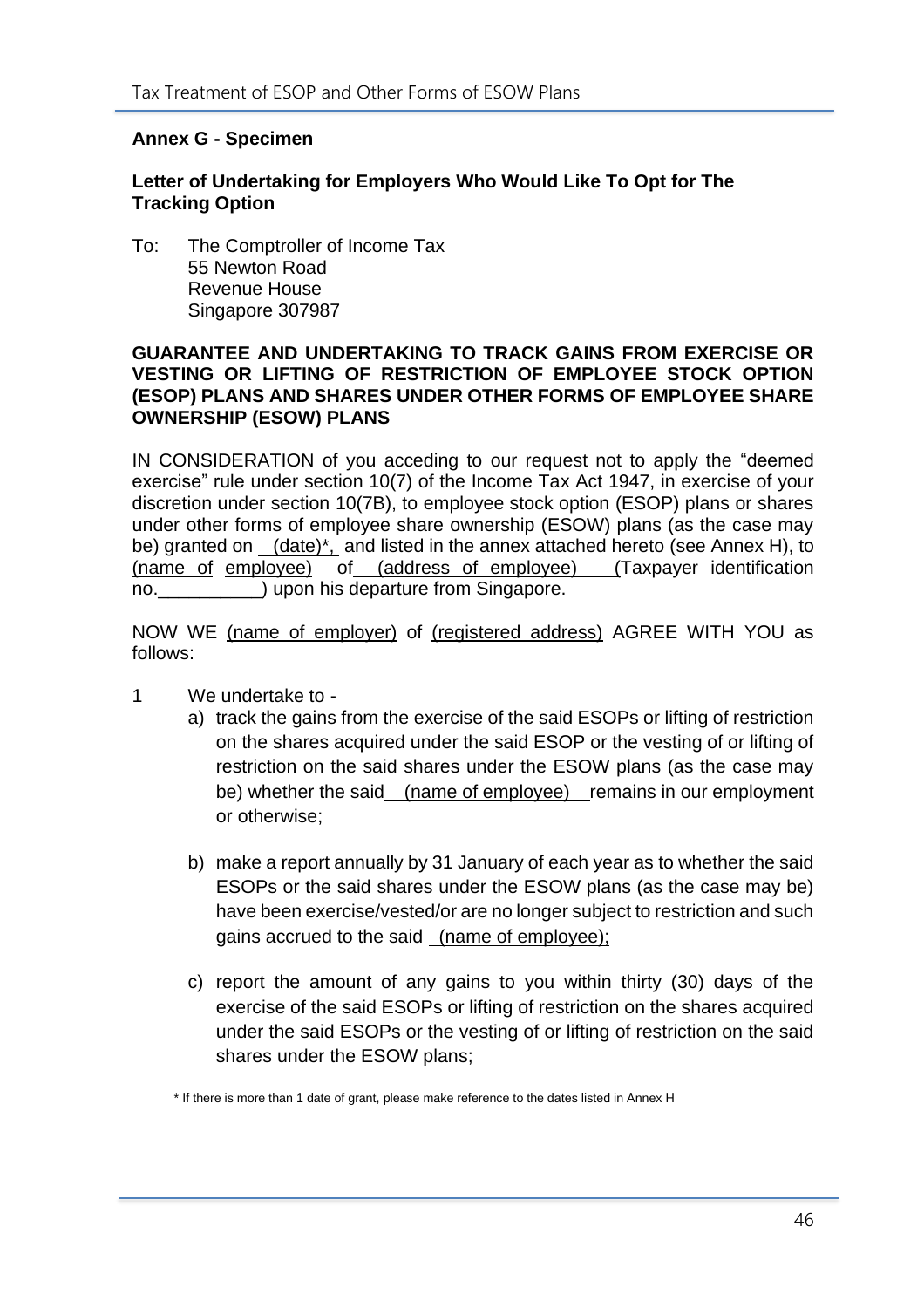- d) give you at least thirty (30) days notice in advance if we were to cease to carry on business in Singapore, by reason of any corporate restructuring, merger or otherwise; and
- e) give you immediate notice in the event of the demise of the said (name of employee).
- 2 If we fail to comply with paragraph 1, you may assess the said (name of employee) to tax under the "deemed exercise" rule.
- 3 Where we have given you notice under paragraph 1(d) or (e), you may assess the said (name of employee) tax under the "deemed exercise" rule.
- 4 We undertake to collect and to pay over to you any tax assessed on any gains (whether upon actual exercise of the said ESOPs or lifting of restriction on the shares acquired under the said ESOPs or the vesting or lifting of restriction on the said shares under the ESOW plans or under the "deemed exercise" rule) on the said ESOPs or shares under the ESOW plans.
- 5. Notwithstanding paragraph 4, we irrevocably and unconditionally guarantee the immediate payment to you upon demand of the tax assessed on any gains (whether upon actual exercise of the said ESOPs or lifting of restriction on the said shares acquired under the said ESOPs, the vesting or lifting of restriction on the said shares under the ESOW plans or under the "deemed exercise" rule) on the said ESOPs or shares under the ESOW plans.
- 6 If we fail to comply with our undertaking in paragraph 1 or fail to make payment to you within 30 days of your demand under paragraph 5, we will pay to you a penalty of two hundred per cent (200%) of any tax that may be payable by us under paragraph 5.

Date this day of 20\_\_.

Seal

**Signature** 

\_\_\_\_\_\_\_\_\_\_\_\_\_\_\_\_\_\_\_\_\_ Full Name and Designation